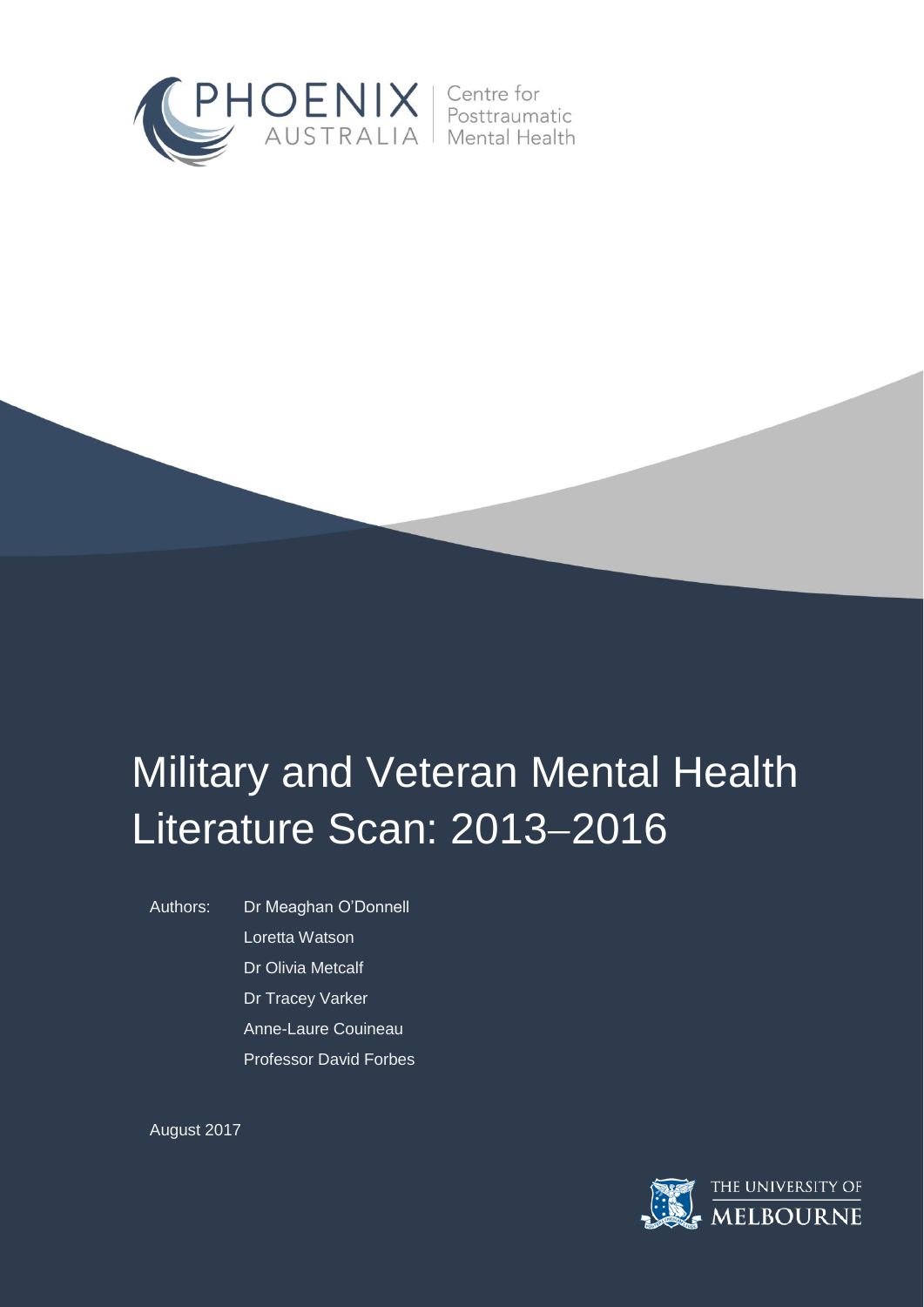This document presents an annual literature scan for the years 2013–2016 in the field of military and veteran posttraumatic mental health. It was produced for the Australian Government, Department of Veterans' Affairs (DVA), by Phoenix Australia - Centre for Posttraumatic Mental Health.

#### **Disclaimer**

The material in this report, including selection of articles, summaries, and interpretations is the responsibility of the consultants, Phoenix Australia, and does not necessarily reflect the views of the Australian Government.

Phoenix Australia | Centre for Posttraumatic Mental Health © 2017

Recommended citation:

O'Donnell, M., Watson, L., Metcalf, O., Varker, T., Couineau, A.L. & Forbes, D. (2017) *Military and Veteran Mental Health Literature Scan: 2013-2016*. Report prepared for the Department of Veteran's Affairs. Phoenix Australia- Centre for Posttraumatic Mental Health. Melbourne, Australia.

For enquiries please contact: Associate Professor Meaghan O'Donnell Phoenix Australia Level 3, Alan Gilbert Building 161 Barry Street Carlton, Victoria 3053 Australia

Phone: +61 3 9035 5599 Fax: +61 3 9035 5455 Email: mod@unimelb.edu.au Web: www.phoenixaustralia.org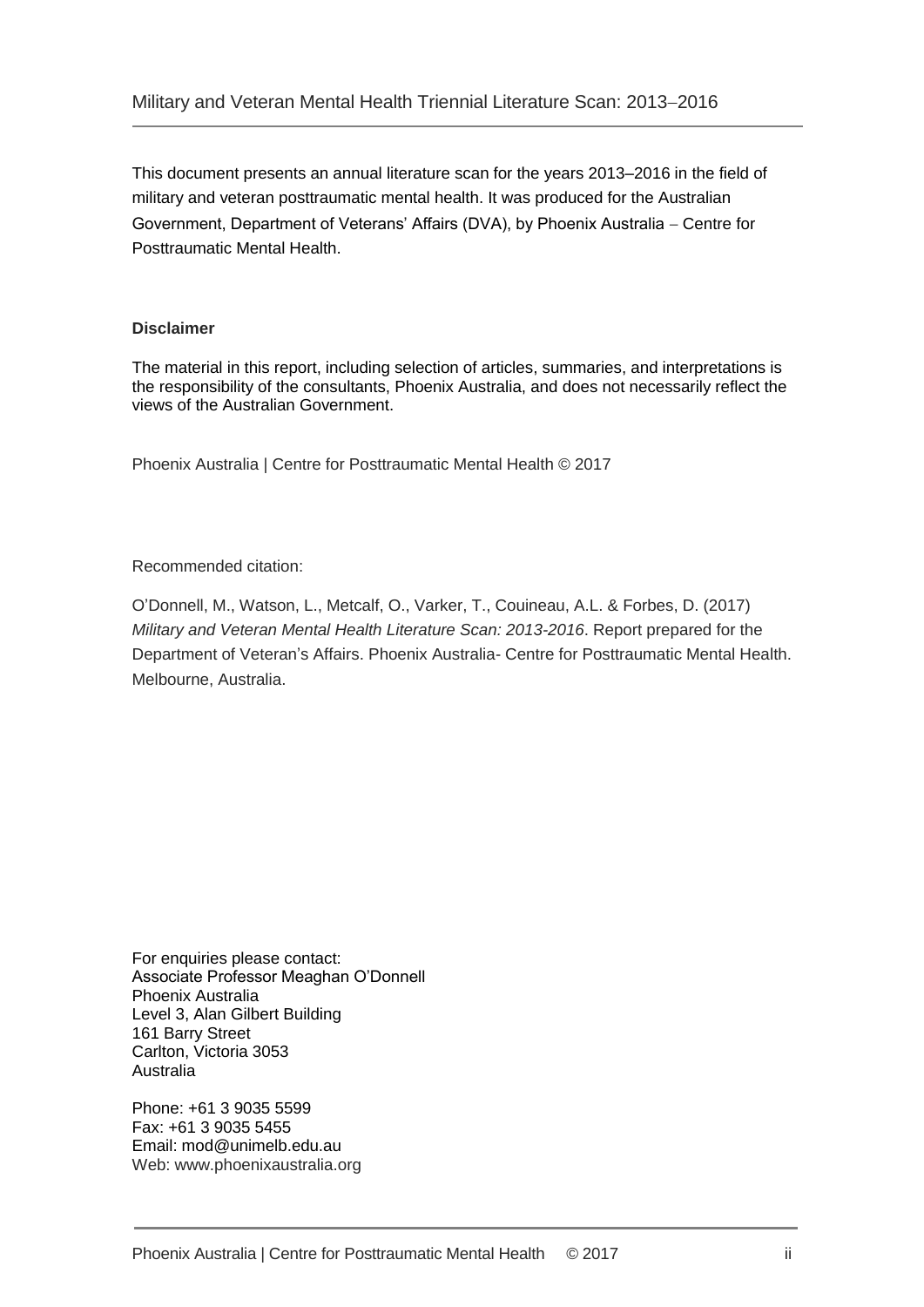Phoenix Australia | Centre for Posttraumatic Mental Health © 2017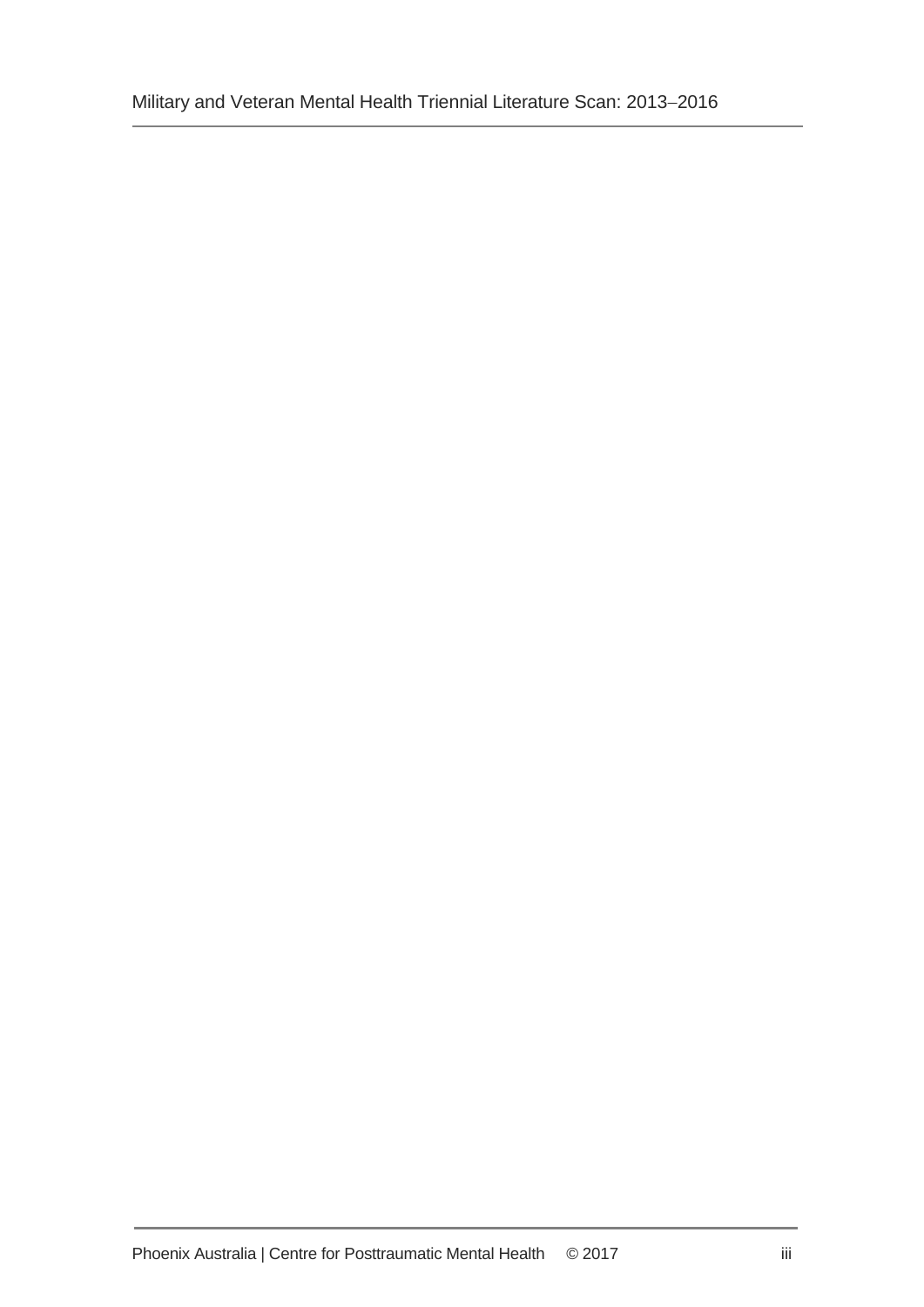## **Contents**

| 1. Concurrent treatment of PTSD and comorbidities of depression, substance use, and pain6       |
|-------------------------------------------------------------------------------------------------|
| 2. Veterans and intimate partner and family violence – prevalence, risk factors, and            |
| 3. Innovation in transition models for the military, elite sports, and/or emergency services 28 |
|                                                                                                 |
|                                                                                                 |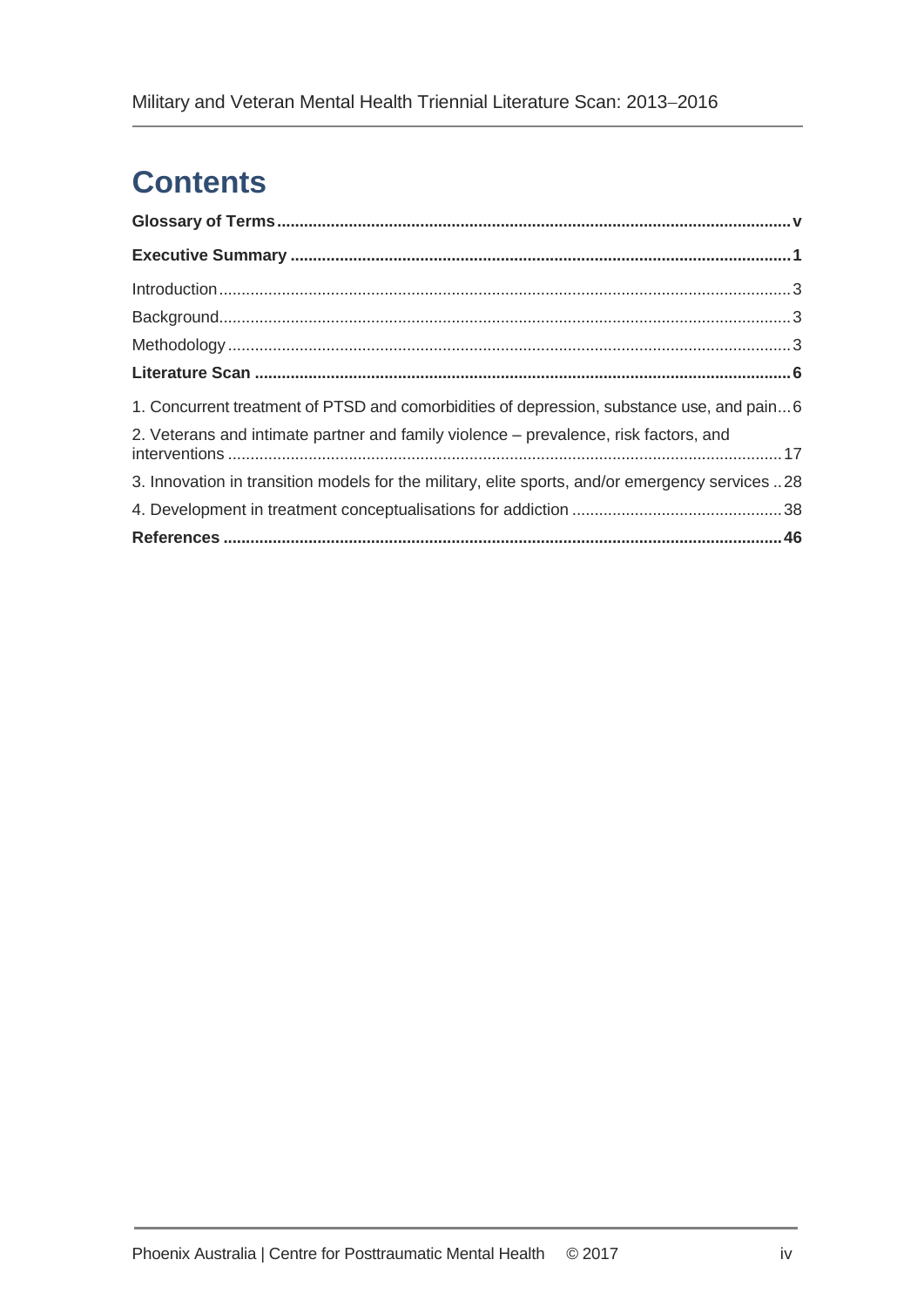## <span id="page-4-0"></span>**Glossary of Terms**

| <b>Term</b>      | <b>Definition</b>                                                                                                 |
|------------------|-------------------------------------------------------------------------------------------------------------------|
| AA               | <b>Alcoholics Anonymous</b>                                                                                       |
| <b>AAU</b>       | Adjustment as usual                                                                                               |
| AC               | Attention control                                                                                                 |
| <b>AIS</b>       | Australian Institute of Sport                                                                                     |
| <b>ART</b>       | <b>Accelerated Resolution Therapy</b>                                                                             |
| <b>BA</b>        | <b>Behavioural activation</b>                                                                                     |
| <b>CACT</b>      | Centrally assisted collaborative telecare                                                                         |
| <b>CAF</b>       | <b>Canadian Armed Forces</b>                                                                                      |
| <b>CAPS</b>      | The Clinician-Administered PTSD Scale                                                                             |
| <b>CBSRT</b>     | Cognitive Behavioural Social Rhythm Therapy                                                                       |
| <b>CBT</b>       | <b>Cognitive Behavioural Therapy</b>                                                                              |
| <b>COPE</b>      | <b>Concurrent Treatment of PTSD and Substance Use</b><br><b>Disorders using Prolonged Exposure</b>                |
| <b>CRAF</b>      | The common risk assessment framework                                                                              |
| <b>CTS</b>       | <b>The Conflict Tactics Scale</b>                                                                                 |
| CTS <sub>2</sub> | The Revised Conflicts Tactics Scale                                                                               |
| DoD              | The United States Department of Defense                                                                           |
| DSM-5            | Diagnostic and Statistical Manual of Mental Disorders, 5th<br>Edition                                             |
| <b>DV</b>        | Domestic violence                                                                                                 |
| <b>DVA</b>       | The Australian Government Department of Veterans' Affairs                                                         |
| <b>EFT</b>       | <b>Emotional Freedom Techniques</b>                                                                               |
| <b>ICBT</b>      | Integrated Cognitive Behavioural Therapy                                                                          |
| <b>ICD-10</b>    | The International Statistical Classification of Diseases and<br>Related Health Problems 10 <sup>th</sup> Revision |
| <b>IMPROVE</b>   | Integrated Management of Pain and PTSD in Returning<br><b>OEF/OIF/OND Veterans</b>                                |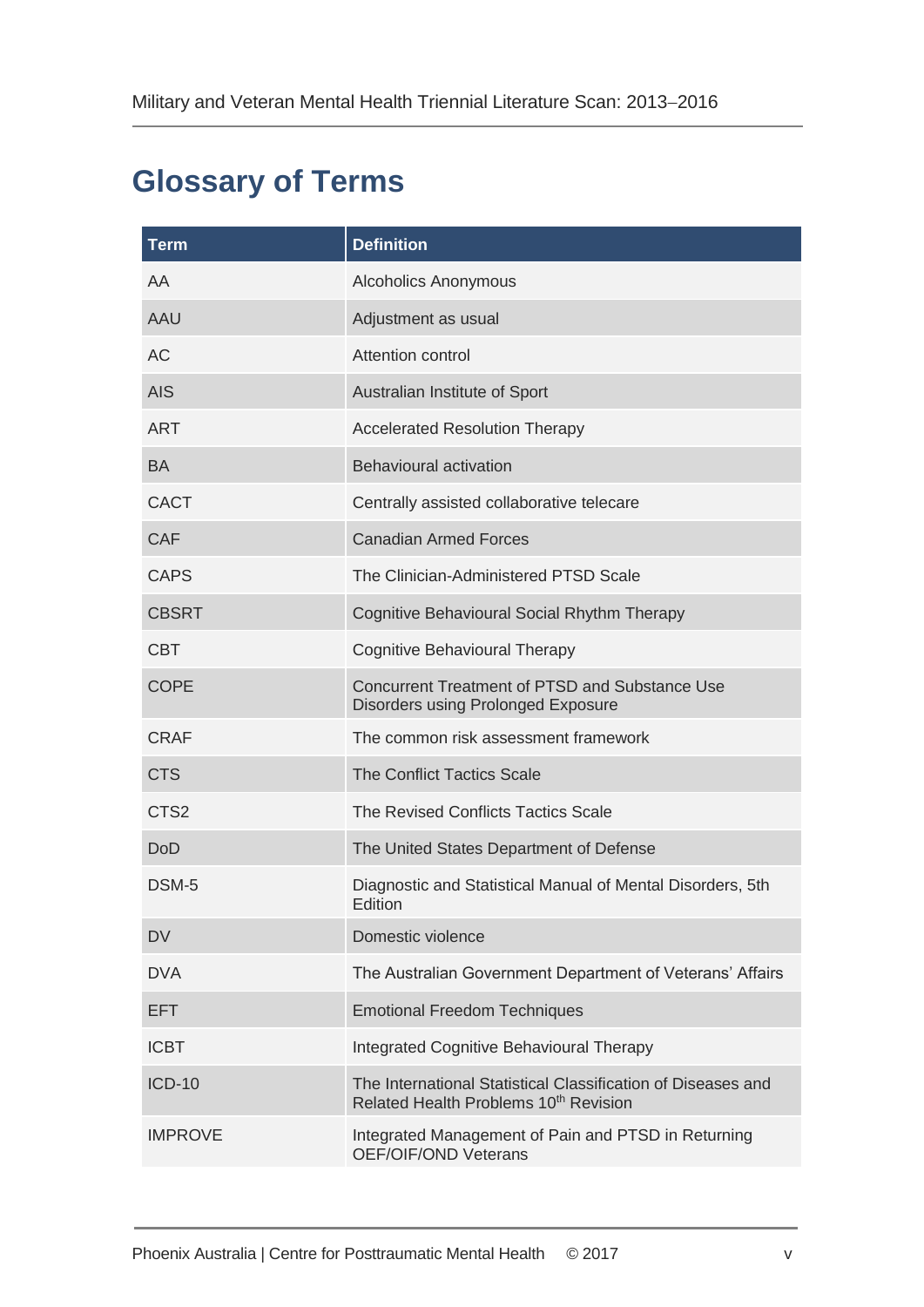| <b>Term</b>     | <b>Definition</b>                                                          |  |
|-----------------|----------------------------------------------------------------------------|--|
| <b>IPPI-RAT</b> | Intimate Partner Physical Injury-Risk Assessment Tool                      |  |
| <b>IPV</b>      | Intimate partner violence                                                  |  |
| <b>LGBTQI</b>   | Lesbian, gay, bisexual, transgender, queer or questioning,<br>and intersex |  |
| <b>MDD</b>      | Major depressive disorder                                                  |  |
| <b>MFSM</b>     | Military family stress model                                               |  |
| MI              | Motivational interviewing                                                  |  |
| <b>MSMV</b>     | Military service members and veterans                                      |  |
| <b>NA</b>       | Narcotics Anonymous                                                        |  |
| <b>NHMRC</b>    | National Health and Medical Research Council                               |  |
| <b>OEF</b>      | <b>Operation Enduring Freedom</b>                                          |  |
| <b>OIF</b>      | Operation Iraqi Freedom                                                    |  |
| <b>OND</b>      | <b>Operation New Dawn</b>                                                  |  |
| <b>PTSD</b>     | Posttraumatic stress disorder                                              |  |
| <b>RBRS</b>     | <b>Relationship Behavior Rating Scale</b>                                  |  |
| <b>RCT</b>      | Randomised controlled trial                                                |  |
| <b>RTM</b>      | Relational turbulence model                                                |  |
| rTMS            | Repetitive transcranial magnetic stimulation                               |  |
| <b>SFSF</b>     | <b>Strong Families Strong Forces</b>                                       |  |
| <b>SSRI</b>     | Selective serotonin re-uptake inhibitor                                    |  |
| <b>SUD</b>      | Substance use disorder                                                     |  |
| <b>UK</b>       | <b>United Kingdom</b>                                                      |  |
| <b>US</b>       | <b>United States</b>                                                       |  |
| VA              | The United States Department of Veteran Affairs                            |  |
| <b>YRRP</b>     | Yellow Ribbon Reintegration Program                                        |  |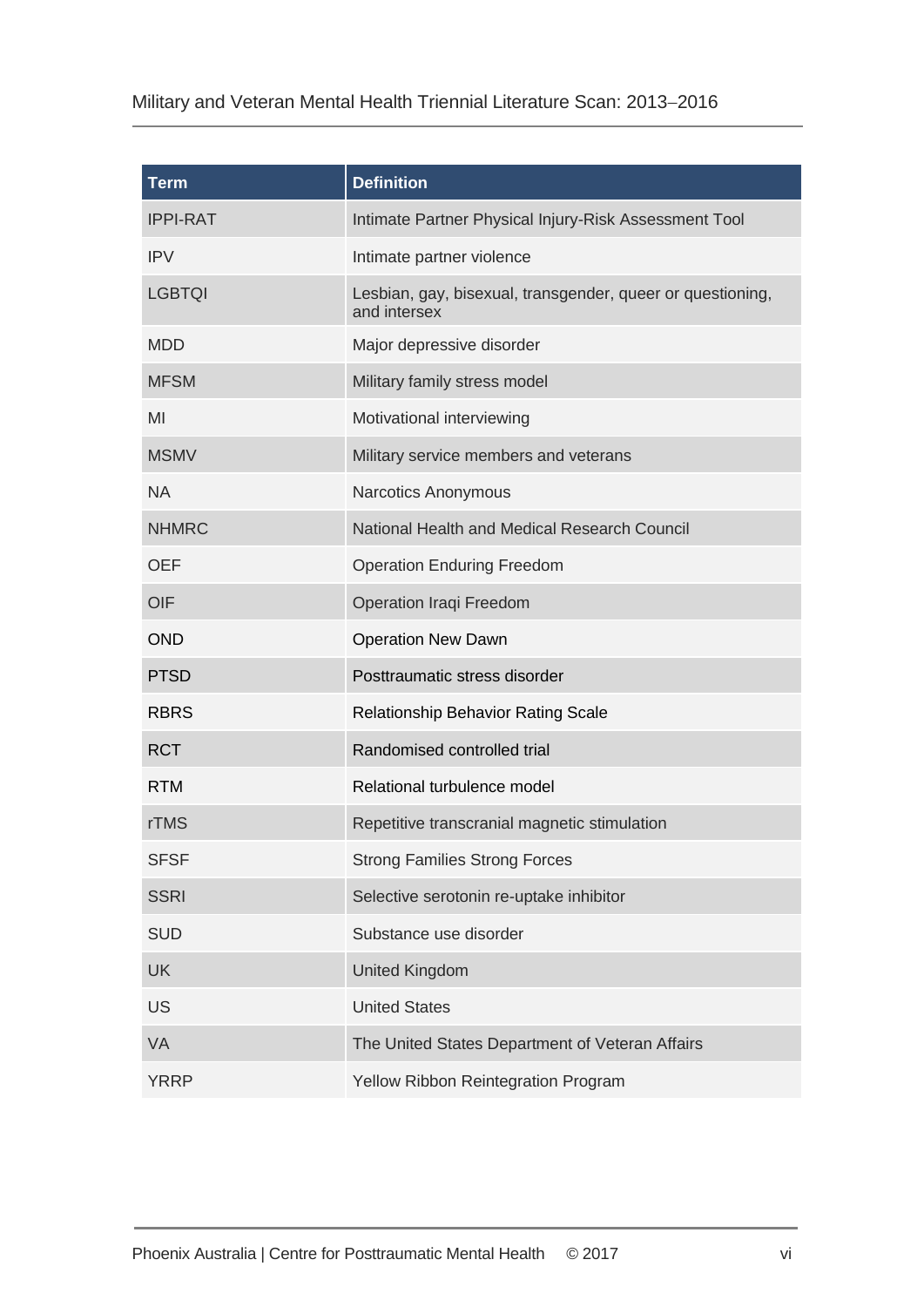## <span id="page-6-0"></span>**Executive Summary**

This triennial scan of the military and veteran mental health and traumatic stress literature was produced by Phoenix Australia – Centre for Posttraumatic Mental Health, for the Australian Government, Department of Veterans' Affairs (DVA). This executive summary provides an overview of the literature scan for each topic of review. The topics, chosen in consultation with DVA, for 2013–2016 were:

- Concurrent treatment of PTSD and comorbidities of depression, substance use, and pain.
- $\bullet$  Veterans and intimate partner and family violence prevalence, risk factors, and interventions.
- Innovation in transition models for the military, elite sports, and/or emergency services.
- Development in treatment conceptualisations for addiction.

### Overall summary

#### **Concurrent treatment of posttraumatic stress disorder (PTSD) and comorbidities of depression, substance use, and pain (Pages 6 to 16)**

- Concurrent treatment interventions included extensions to, or modifications of, existing group and individual therapies such as behavioural activation. These were tailored to the military and veteran populations. Other interventions included self-paced, online programs, and home-based, multi-component interventions. Pharmacological and noninvasive brain stimulation techniques were also considered.
- Emerging concurrent treatments for PTSD with comorbid depression, pain, or substance use show early promise in reducing the symptomology of either condition, and in some cases, both conditions.
- Most of the studies were small, with study designs that had methodological flaws associated with them.

#### **Veterans and intimate partner and family violence prevalence, risk factors, and interventions (Pages 17 to 27)**

 Prevalence studies in the US have found that between 18.5% and 47% of female US veterans experience victimisation at the hands of intimate partners, while for male US veterans this figure is 9.5%. However, the use of different definitions of violence and heterogeneous assessment tools makes it difficult to draw firm conclusions about the incidence of intimate partner violence (IPV) in military populations. The prevalence of IPV victimisation in Australian military samples has not been recently reported, however, in the Australian general population, 16.7% of females and 5.3% of males recently reported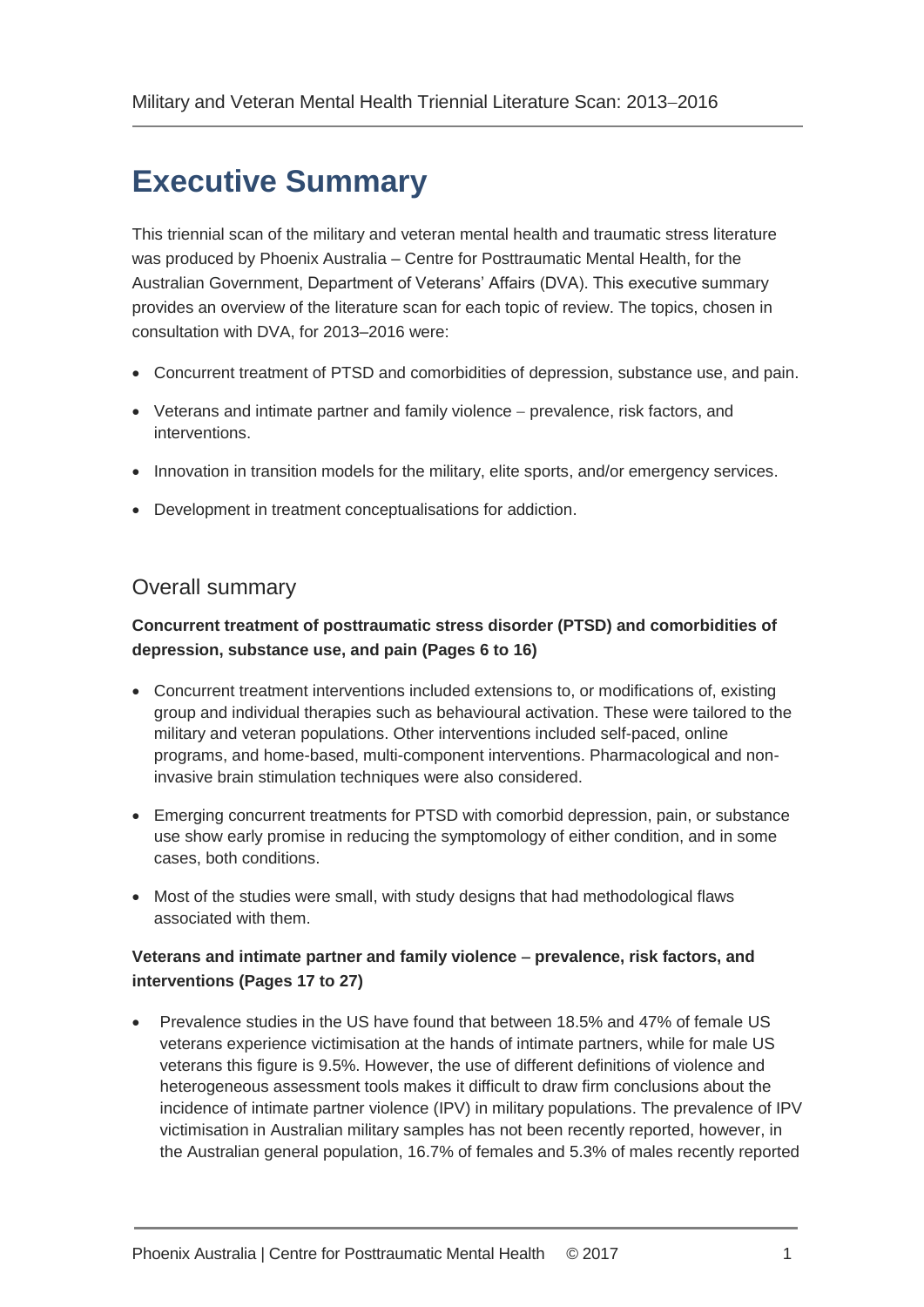experiencing physical or sexual violence from a current or former partner, since the age of 15.

- While risk factors for IPV in military populations include high levels of trauma and PTSD, there are many similarities with civilian risk factors for IPV, such as low levels of social support, high levels of stress, low levels of income, younger age, less education, higher levels of depression, and greater alcohol use.
- Research in the US provides some initial findings on screening for military-related intimate partner victimisation and risk assessment for IPV perpetration. However, existing tools and frameworks used in the Australian family violence sector may also be suitable for trials in the military context, due to the universal risk factors. There is also promising emerging evidence for interventions for perpetrators of IPV in reducing violence, while victims reported that their priorities for treatment for IPV experienced at the hands of their partners were physical safety and coping skills for emotional health.

#### **Innovation in transition models for the military, elite sports, and/or emergency services (Pages 28 to 37)**

- The majority of literature in this area was generated for military service members and veterans, rather than elite athletes and emergency services personnel, and reported on a diverse range of interventions and frameworks designed to assist with reintegration to civilian life.
- Initiatives for military service members addressed individual service member adjustment, the practicalities of resettling into civilian life, and family reintegration.
- The transition of elite athletes and emergency services personnel out of their occupations was relatively under-researched, and while no intervention studies were reported, factors that contributed to positive and negative transition experiences were identified. For athletes, these factors included career planning and structured retirement support programs, the extent of voluntariness of retirement decision, the level of sport career achievement, injuries and health problems as a source of transition difficulties, and positive and negative coping strategies, such as social support and denial, respectively. For emergency services personnel, these factors included pre-planned retirement, a stepdown facility to gradually reduce work hours, and formally organised social gatherings to reconnect colleagues after retirement.

#### **Development in treatment conceptualisations for addiction (Pages 38 to 45)**

- Much is known about addiction, which is a chronic problem operating in a cyclical manner, however, relatively less is understood about recovery.
- Recent research has attempted to synthesise findings from long-term outcome studies to improve understanding about when and why relapse occurs.
- The literature emphasised that priority should be given to increasing rates of long-term recovery, while continuing to research short-term outcomes of addiction treatment.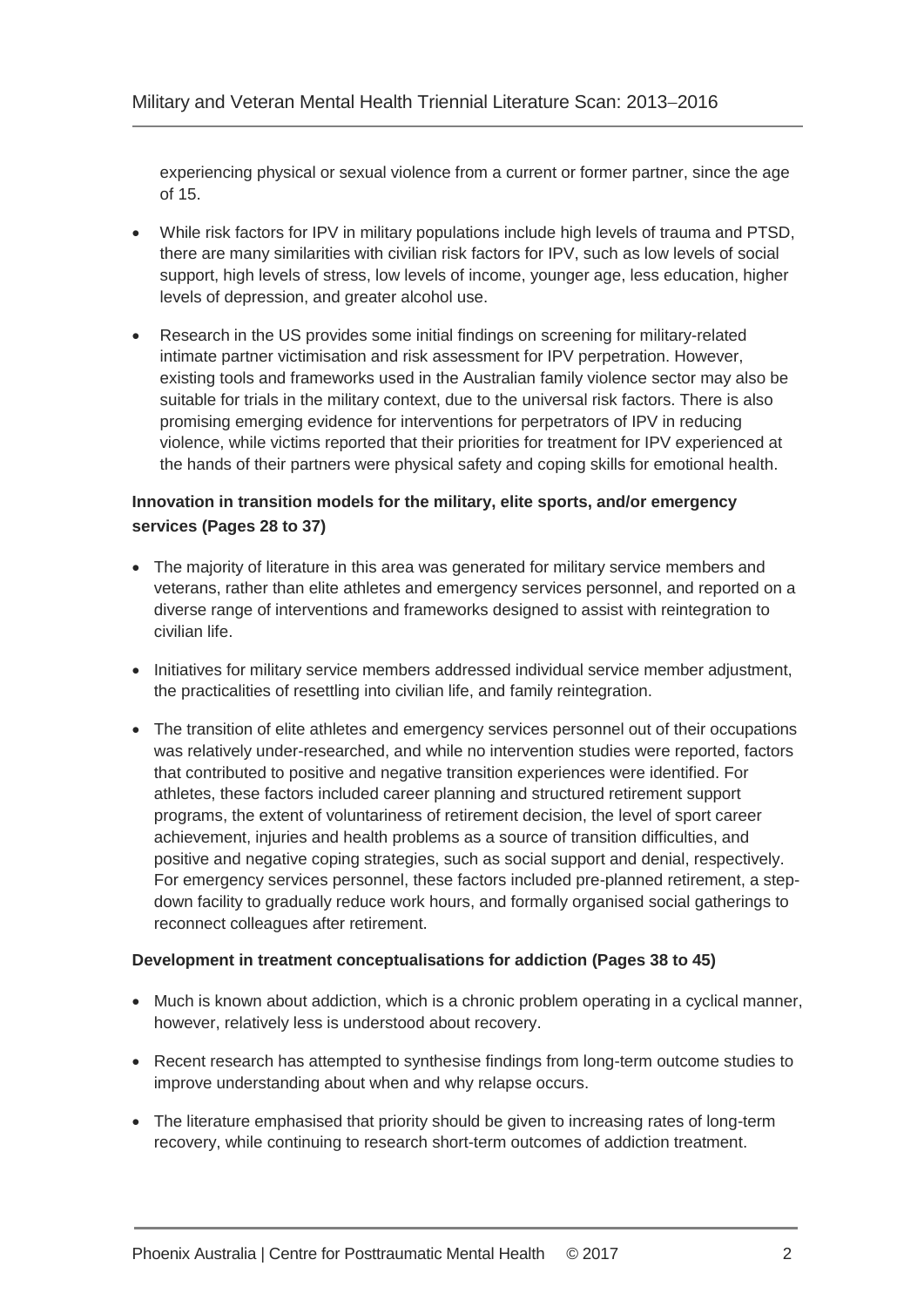## <span id="page-8-0"></span>**Introduction**

This triennial scan of the military and veteran mental health and traumatic stress literature was produced by Phoenix Australia - Centre for Posttraumatic Mental Health, for the Australian Government Department of Veterans' Affairs (DVA). The aim is to provide an overview of literature pertaining to key topics of interest identified by DVA in consultation with Phoenix Australia. Typically, the scan is a narrative review of literature pertaining to six to eight highly salient topics published in the preceding calendar year, which is deemed to be of quality and interest to DVA. However, for the 2016 literature scan it was determined that four topics covering a three-year period (2013–2016) would be required in order to provide a more in-depth review of each topic.

The literature included in this scan has met broad inclusion criteria based on regular standards of academic review, but it was not a systematic evaluation of all published research during this time period. Where there are discrepancies in the literature, these will be discussed, but the reader is cautioned against assuming that a single paper is sufficient to provide conclusive information. It is recommended that the reader source the original papers if they are interested in particular findings.

## <span id="page-8-1"></span>**Background**

In preparation for the 2016 triennial literature scan, Phoenix Australia consulted with DVA to identify the key topics on which to focus the review. Topic selection was based on relevance to the current work of DVA, and international relevance. The four topics selected were:

- 1. Concurrent treatment of PTSD and comorbidities of depression, substance use, and pain
- 2. Veterans and intimate partner and family violence: prevalence, risk factors, and interventions
- 3. Innovation in transition models for the military, elite sports, and/or emergency services
- 4. Development in treatment conceptualisations for addiction.

## <span id="page-8-2"></span>**Methodology**

The 2016 literature scan had a defined literature search strategy and *a priori*  inclusion/exclusion criteria. The search strategy included the following databases; PubMed, PsycINFO, Web of Science, Medline, Embase. The search terms used for each topic are outlined in Table 1.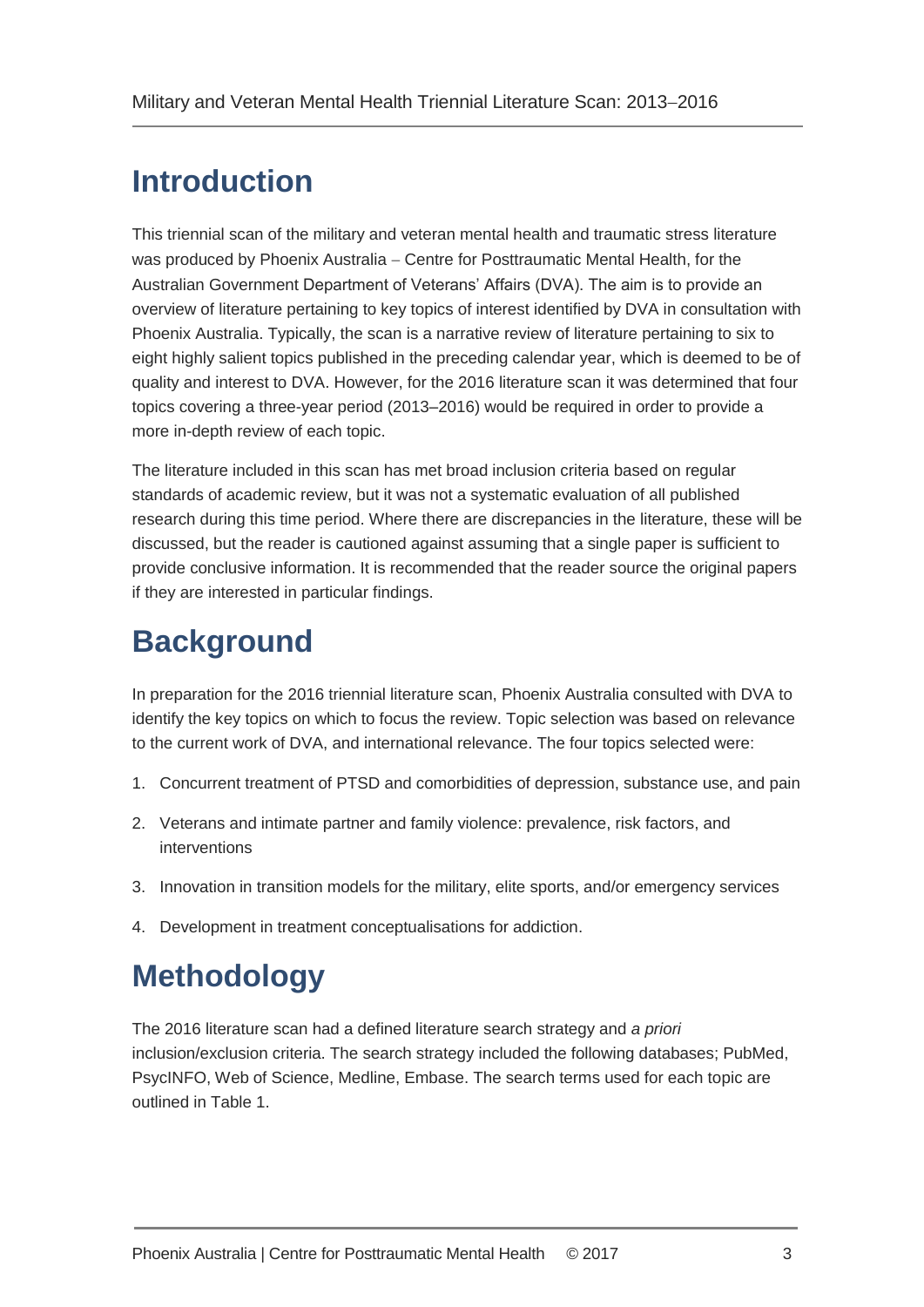#### **Table 1. Search terms by topic**

| <b>Topic Area</b>                                                                                    | <b>Search Terms</b>                                                                                                                                                                                                                  |
|------------------------------------------------------------------------------------------------------|--------------------------------------------------------------------------------------------------------------------------------------------------------------------------------------------------------------------------------------|
| Concurrent treatment of PTSD<br>and comorbidities of depression,<br>substance use, and pain          | veteran or military AND PTSD AND substance or<br>depression or pain                                                                                                                                                                  |
| Veterans and intimate partner<br>and family violence – prevalence,<br>risk factors and interventions | veteran or military AND intimate partner violence or IPV<br>or domestic violence or family violence                                                                                                                                  |
| Innovation in transition models for<br>the military, elite sports, and/or<br>emergency services      | veteran or military AND reintegration or transition or<br>postdeployment<br>elite athlete or elite sport AND retirement or transition<br>emergency services AND retirement or transition                                             |
| Development in treatment<br>conceptualisations for addiction                                         | addiction or misuse or abuse or substance use disorder<br>or alcohol use disorder AND<br>long-term or course or recovery or remission or relapse<br>OR.<br>veteran or military OR<br>neuroscience or cognitive or neuropsychological |

## Inclusion and exclusion criteria for papers

Abstracts that were found in the initial search were screened using the inclusion and exclusion criteria presented in Table 2. The inclusion criteria were: (a) literature published between 2013–2016, given that the scope of the review was to examine literature from the past three years; (b) studies reporting empirical data and findings in relation to veteran/military populations; (c) studies published in high quality, impactful journals; (d) relevant review papers (e.g., systematic reviews and meta-analyses); (e) exceptional commentary pieces; and (f) papers drawn from other populations where findings are relevant to a veteran/military population. The exclusion criteria were: (a) qualitative studies without empirical data; (b) single case studies; (c) grey literature (e.g., reports, newsletters, conference proceedings); and (d) studies published in languages other than English.

In line with National Health and Medical Research Council (NHMRC) guidelines for evidence review, systematic reviews and meta-analyses were prioritised for inclusion over general literature reviews. Papers which were published in impactful and prominent journals were also prioritised for inclusion, these included *American Journal of Psychiatry, Psychological Medicine, Journal of the American Academy of Child and Adolescent Psychiatry, Journal of Clinical Psychiatry, Medical Care,* and *Epidemiologic Reviews.* Literature that explored themes that were considered to be of particular interest to DVA was also prioritised for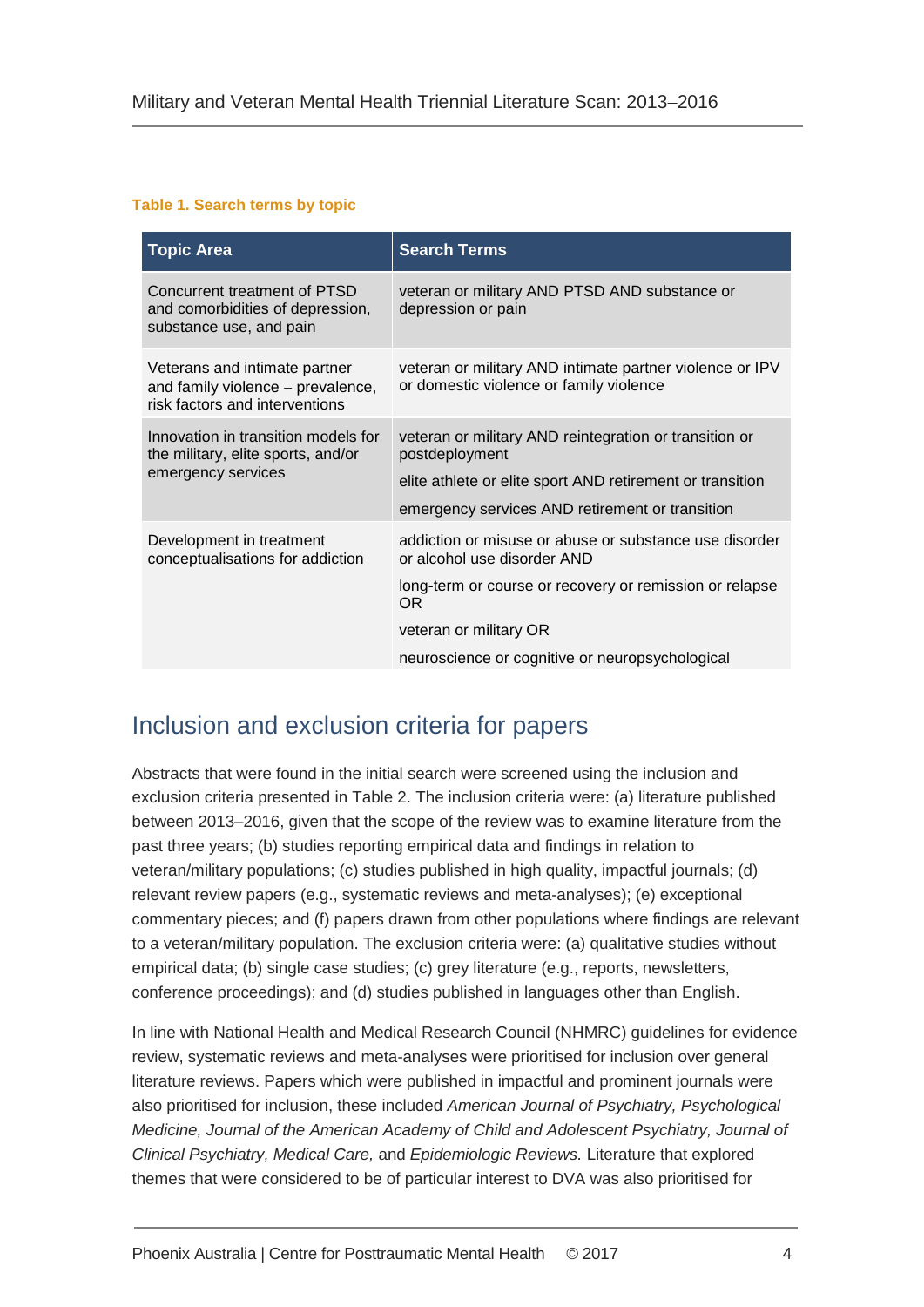inclusion. The total number of abstracts derived from the literature search and the number of papers selected for inclusion is presented in Table 3. Articles which were published online first in 2016 were also included.

#### **Table 2. Inclusion and exclusion criteria for papers**

| <b>Inclusion Criteria</b>                                                                              | <b>Exclusion Criteria</b>                                               |
|--------------------------------------------------------------------------------------------------------|-------------------------------------------------------------------------|
| Literature published between 2013 and 2016                                                             | Qualitative studies without empirical data                              |
| Studies reporting empirical data and findings<br>in relation to veteran/military populations           | Single case studies                                                     |
| Studies published in high quality, impactful<br>journals                                               | Grey literature (e.g., reports, newsletters,<br>conference proceedings) |
| Relevant review papers (e.g., systematic<br>reviews, meta-analyses)                                    | Studies published in languages other than<br>English                    |
| Exceptional commentary pieces                                                                          |                                                                         |
| Papers drawn from other populations where<br>findings are relevant to a veteran/military<br>population |                                                                         |

## Yield

After running the searches in the specified databases, using the search terms (see Table 1), a number of abstracts were yielded for each of the four topics. These abstracts were reviewed by one of the authors to determine whether they fit the inclusion/exclusion criteria (outlined in Table 2). The number of papers yielded for each question, and the number of papers that were determined to be suitable for inclusion for the write-up of the topic area, are shown in Table 3.

#### **Table 3. Number of abstracts yielded from search, and papers selected for literature scan**

| <b>Topic Area</b>                                                                                  | <b>Abstracts</b><br><b>Yielded</b> | <b>Papers</b><br><b>Included</b> |
|----------------------------------------------------------------------------------------------------|------------------------------------|----------------------------------|
| Concurrent treatment of PTSD and comorbidities of depression,<br>substance use, and pain           | 123                                | 15                               |
| Veterans and intimate partner and family violence – prevalence,<br>risk factors, and interventions | 33                                 | 22                               |
| Innovation in transition models for the military, elite sports,<br>and/or emergency services       | 36                                 | 18                               |
| Development in treatment conceptualisations for addiction                                          | 213                                | 32                               |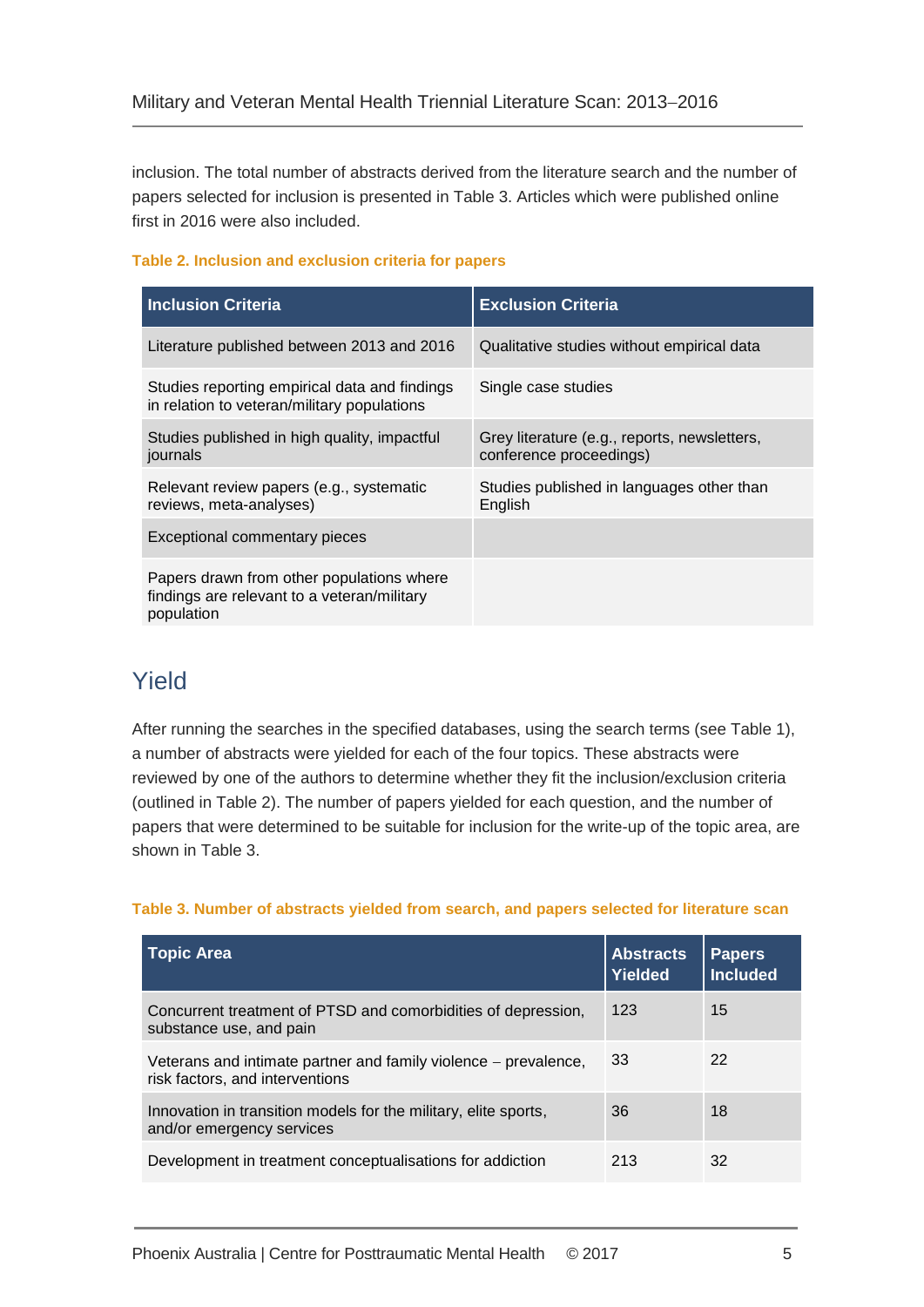## <span id="page-11-0"></span>**Literature Scan**

## <span id="page-11-1"></span>1. Concurrent treatment of PTSD and comorbidities of depression, substance use, and pain

## Comorbid psychiatric disorders

Comorbidity refers to the co-occurrence of two or more psychiatric conditions<sup>[1](#page-51-1)</sup>, and is often associated with PTSD. Approximately 80% of those with PTSD have at least one comorbid psychiatric disorder, with the most common comorbid disorders including depression, alcohol and substance use diso[r](#page-51-2)der and anxiety disorder<sup>2</sup>. It has been suggested that comorbidity in PTSD may occur via four mechanisms: (i) a pre-existing psychiatric disorder may increase the risk for PTSD, (ii) PTSD may be a causal risk for a comorbid condition, (iii) PTSD and another disorder may co-occur independently due to shared risk factors, or (iv) a comorbidity may be an artefact of sym[p](#page-51-3)tom overlap<sup>3</sup>. Comorbidity in PTSD can exacerbate the negative effects associated with a single disorder. For example, comorbid PTSD and depression is associated with greater symptom severity, poorer psychosocial functioning, poorer physical health, increased risk of suicidality, and negative treatment outcomes, compared to either disord[e](#page-51-4)r alone<sup>4</sup>.

## Rationale for concurrent treatment of comorbid disorders

Concurrent treatment (also known as integrated treatment) is one of four approaches to treating comorbid disorders. The other three approaches are *sequential* (treatment of one disorder, then the other), *parallel* (treatment of each disorder, but in separate treatments), and *single diagnosis* (treatment of just one disorder, which may have an impact on comorbid conditions even if not originally designed for them[\)](#page-51-5)<sup>5</sup>.

A number of reasons for treating comorbid conditions concurrently have been suggested. A combined intervention may shorten treatment time and thus reduce the high treatment attrition rates characteristic of comorbid PTSD, substance use, and depression treatments<sup>[6](#page-51-6)</sup>.

The recent literature highlighting interventions intended to improve the mental health of military and veteran populations with PTSD and comorbid conditions includes individual and group therapies, integrated/systems-based/collaborative care models, and self-directed online programs.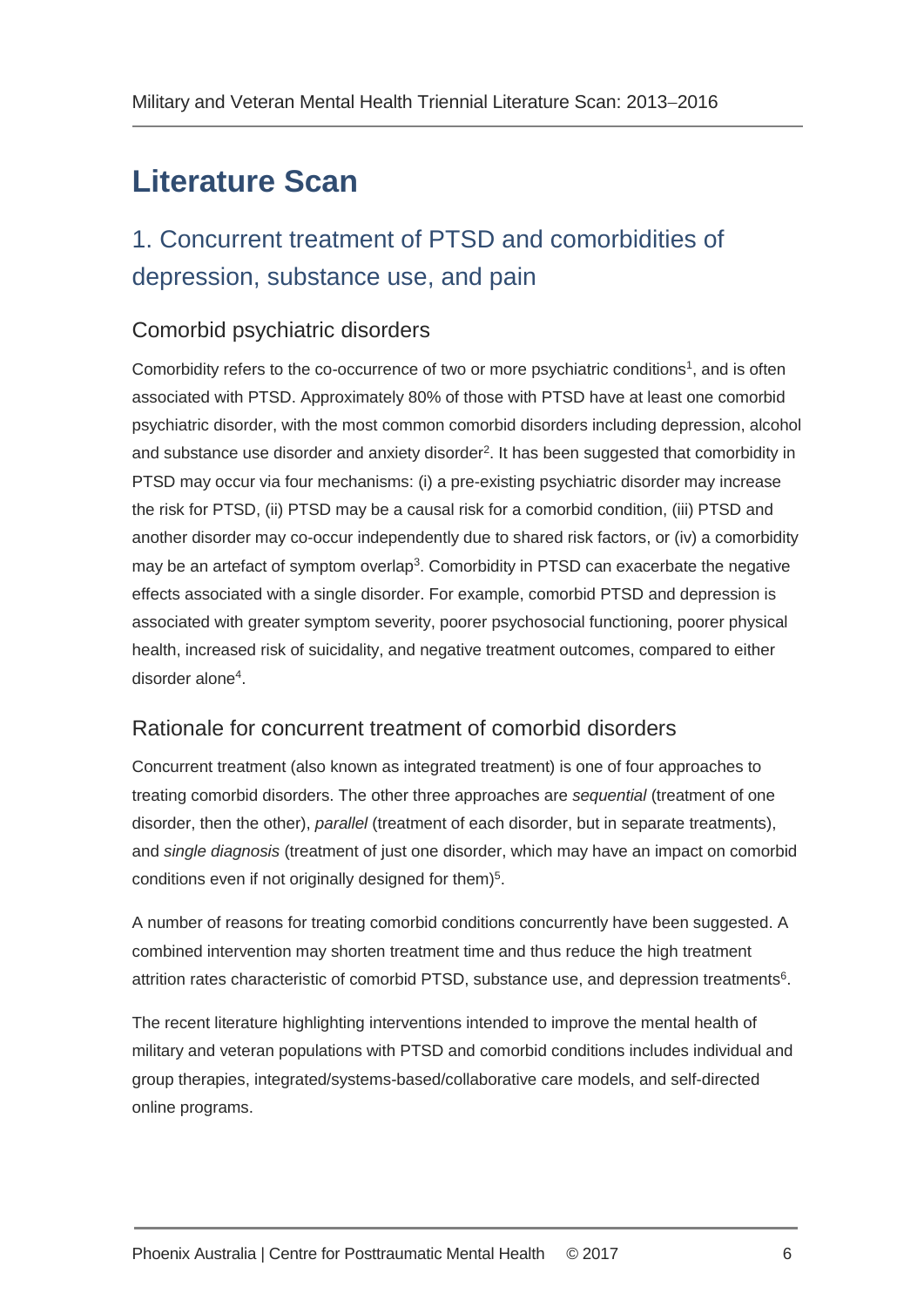### Concurrent treatment of comorbid PTSD and depression

Recent intervention studies centring on the concurrent treatment of comorbid PTSD and depression have used integrated, systems-level interventions, pharmacotherapy, group therapy, online interactive programs, and non-invasive brain stimulation.

Collaborative care models are multi-component, synergistic, service delivery packages, which have demonstrated robust treatment effects for various chronic mental health conditions<sup>[7](#page-51-7)</sup>. One important collaborative care model recently trialled through a randomised controlled trial (RCT) in the US was centrally assisted collaborative telecare (CACT). CACT incorporated cognitive behavioural therapy (CBT) and pharmacotherapy to target PTSD and depression. Delivery was via a coordinated approach involving four parties: the patient; the primary care provider, who conducted screening for PTSD and depression; a nurse care manager/facilitator, who contacted patients monthly and assisted with follow-up, symptom monitoring, and treatment adjustment; and a mental health professional, who conducted CBT with the patient either telephonically or face-to-face, and who formally supervised the nurse care manager/facilitator<sup>[8](#page-51-8)</sup>. CACT was an enhancement of an existing model used by the US Army call[e](#page-51-9)d *RESPECT-Mil* which in this study constituted usual care<sup>9</sup>. Enhancements included additional training of care facilitators in behavioural activation (BA), problem solving and motivational interviewing (MI), and the allocation of a central psychiatrist, psychologist, and nurse care manager who remotely assisted sites telephonically. As part of a larger longitudinal study in the US military, 332 active-duty US Army returnees from Operation Iraqi Freedom (OIF), Operation Enduring Freedom (OEF), and Operation New Dawn (OND), trialled CACT over a 12-month period. Follow-up was conducted at three, six, and 12 months. There were no differences between groups in three or six-month PTSD scores, but a significant difference emerged at 12 months with those in the CACT group reporting lower scores. Similarly, with depression severity, CACT scores were significantly lower at six and 12 months. There were no adverse events related to the intervention, which were defined as study-related deaths, psychiatric emergencies, or study-related hospitalisations.

Pharmacotherapy treatments for combat veterans diagnosed with PTSD were evaluated in a systematic review and meta-regression analysis of 18 double-blind, placebo controlled trials<sup>[10](#page-51-10)</sup>. The effect of pharmacotherapy on PTSD, anxiety, and depression was estimated, and the differential effects of medication classes on outcomes were examined. Medication classes included anticonvulsants, antipsychotics, novel class, selective serotonin re-uptake inhibitors (SSRIs), tricyclic antidepressants, and others. Reviewed studies assessed PTSD using validated measures including clinical interviews and self-reports, with the most frequent measures of anxiety in individual studies being the Hamilton Anxiety Rating Scale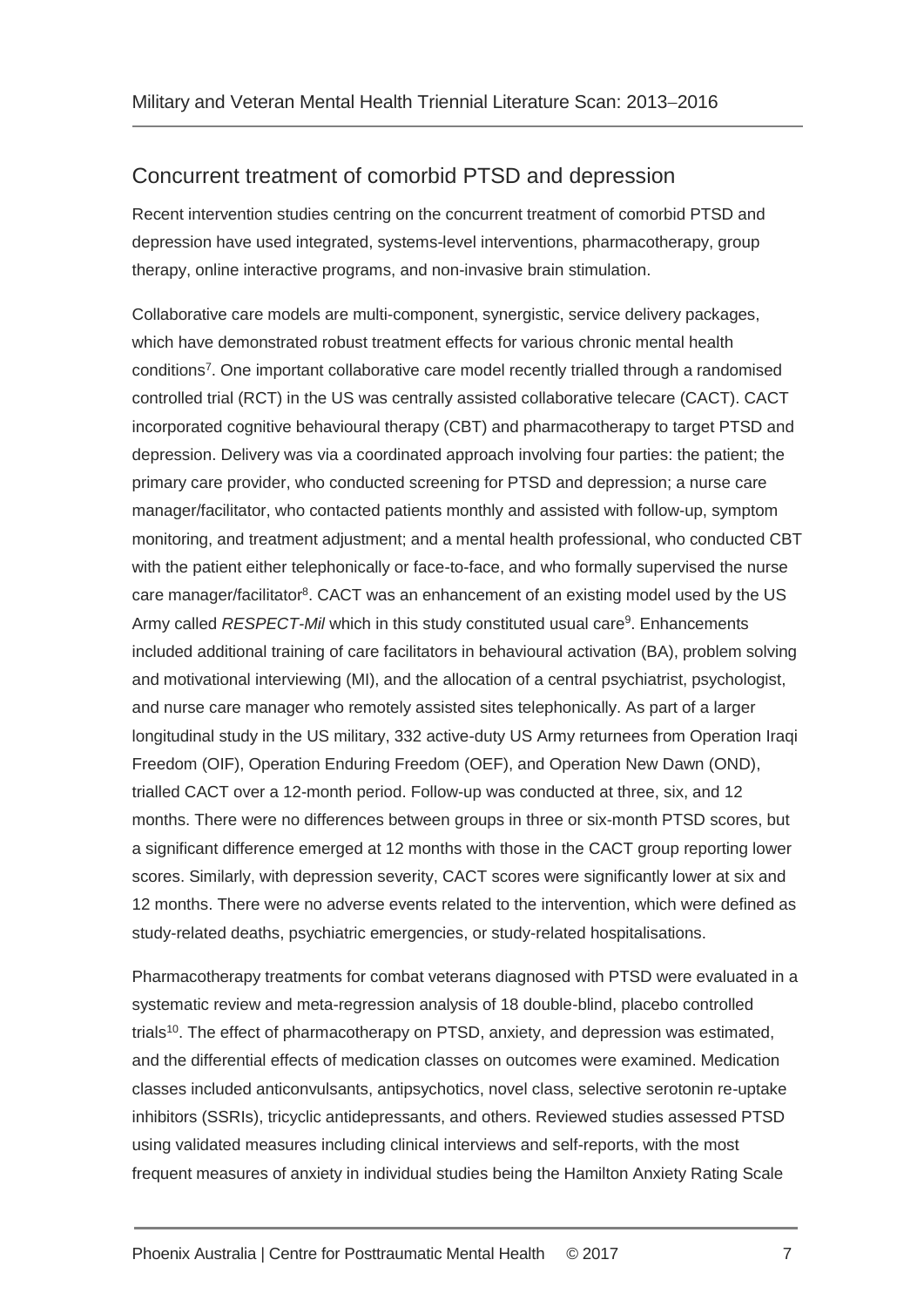and the Beck Anxiety Inventory, and the most frequent measures of depression being the Montgomery-Asberg Depression Rating Scale and the Hamilton Depression Rating Scale, which are well validated measures. It was acknowledged, however, that some studies did not use well validated anxiety and depression measures. Any adverse events occurring in individual studies were not reported in the review. There were three major findings of the review relevant to the concurrent treatment of comorbid PTSD and depression: (i) pharmacotherapy significantly improved comorbid depressive symptoms among combat veterans with PTSD; (ii) the effects of SSRIs and tricyclic antidepressants on depressive symptoms were significantly greater than other medications up to a treatment period of approximately 14 weeks, after which there was no longer significant difference between SSRIs and tricyclic antidepressants and other classes of medication; and (iii) SSRIs and tricyclic antidepressants had a greater effect than other drug classes in the management of PTSD symptoms regardless of treatment duration. Based on their findings, the authors recommended that SSRIs and tricyclic antidepressants should be considered a pharmacological treatment for comorbid PTSD and depression until further evidence emerges. These recommendations are in line with *The Australian Guidelines for the Treatment of Acute Stress Disorder and Posttraumatic Stress Disorder* (Phoenix Australia Centre for Posttraumatic Mental Health, 2013), which recommend that SSRIs should be considered as the first choice when medication is considered for PTSD. The authors of the review also noted, however, that there were limitations to the review due to the issues related to reporting adequacy and the methodological rigour of the studies included.

A single-group pre-post designed pilot study assessed Cognitive Behavioural Social Rhythm Therapy (CBSRT), which is a group therapy targeting PTSD, major depressive disorder (MDD), and sleep disturbances in veterans<sup>[11](#page-51-11)</sup>. The basis of CBSRT is the social rhythm model of depression<sup>[12](#page-51-12)</sup>. Disruptions to veterans' social rhythms, such as sleep-wake cycles and habitual daily routines, are considered to be a possible consequence of their traumatic experiences, and this therapy was designed to improve symptoms of PTSD, depression, and insomnia by developing consistent daytime and night-time routines. Notably, discussion of traumatic events during therapy was not the focus of therapy, and therapists made attempts to minimise any discussion of specific events. The all-male sample  $(n = 24)$  were veterans from the Vietnam, Persian Gulf, OEF and OIF military eras. They had clinical diagnoses of MDD and PTSD with at least moderate levels of symptomatology for both conditions, and significant sleep problems, but not severe sleep disorders. CBSRT was administered in groups with an average of five participants per group, and 21 veterans completed the therapy. Sessions included practice in monitoring mood, thoughts, and habitual behaviours, thought challenging, learning to create and implement a realistic social rhythm, and learning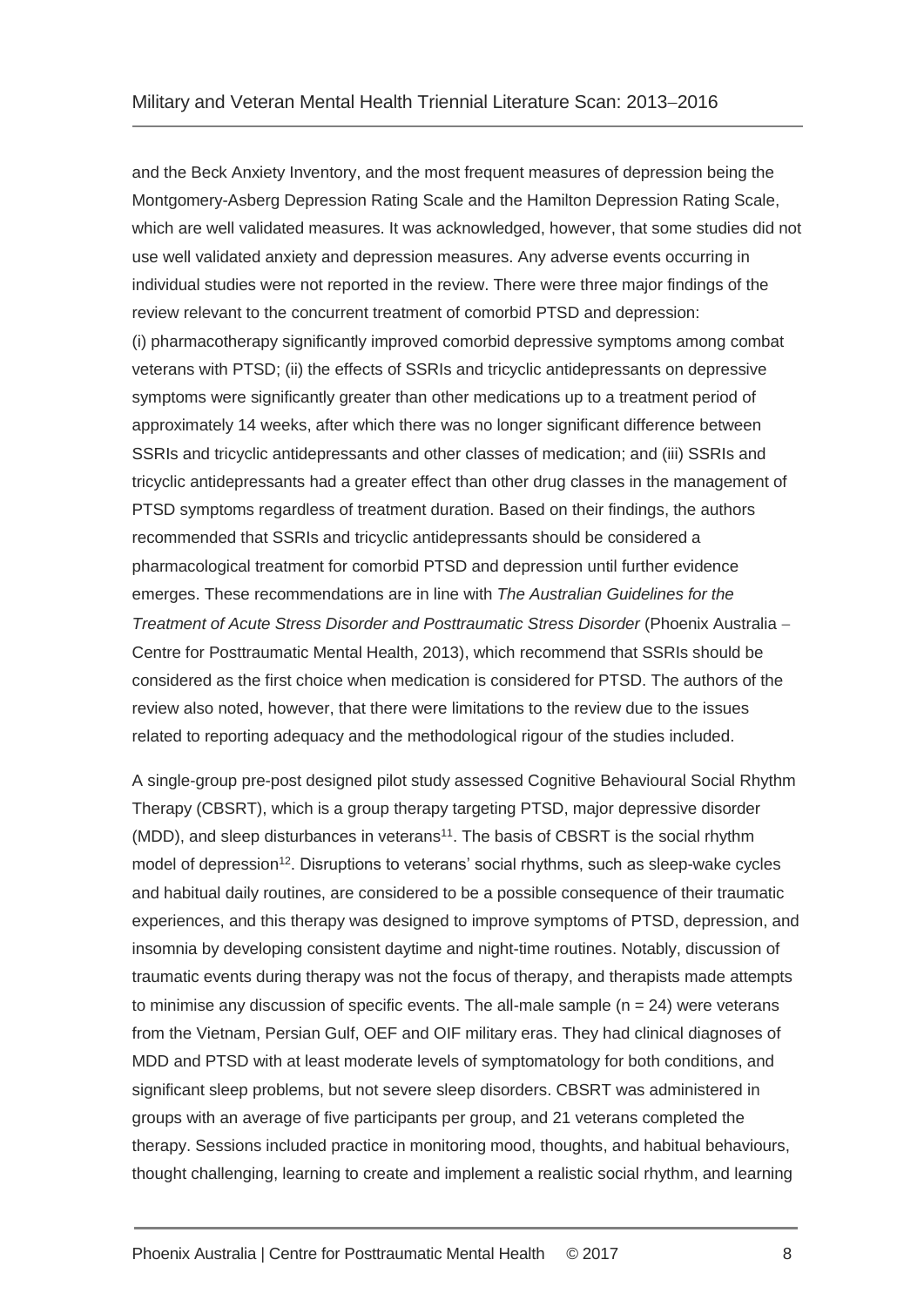to recognise unhelpful night-time behaviour and implement sleep strategies. Homework, in the form of practising learned skills, was a part of the therapy. Significant improvements in both PTSD and depression symptoms from baseline to three-month follow-up were found using the Clinician-Administered PTSD Scale (CAPS), which is the gold standard in PTSD assessment. However, only two veterans (8%) had a reliable change and a CAPS score less than  $20 - a$  score associated with PTSD remission. The median CAPS score at three-month follow-up was 47.8, so most participants in the trial did not lose their PTSD diagnosis. This was a small pilot study and did not include a control group, therefore further testing is required to examine the efficacy of this intervention. The authors did not make comment on any adverse events in relation to the intervention.

Online treatment options for veterans can potentially help to overcome barriers to treatmentseeking. This is important, considering that it has been suggested that up to 77% of distressed veterans do not seek face-to-face treatment, for reasons such as not having adequate transport, difficulty scheduling an appointment or getting time off work, being embarrassed, or stigma-related issues<sup>[13](#page-51-13)</sup>. By virtue of their accessibility, flexibility, and relatively greater privacy, online treatments may offer advantages over face-to-face treatments. A recent RCT in the US assessed a CBT intervention for PTSD and depression called *Vets Prevail*, which was delivered entirely online<sup>[14](#page-51-14)</sup>. Non-active duty veterans (n = 209) with at least mild, but not severe, symptoms of PTSD and depression undertook the *Vets Prevail* program, which comprised seven self-paced CBT lessons, a community message board, and peer chat support. From baseline to 12 weeks, there was a significant reduction in PTSD and depression symptom severity, assessed via self-report, compared to veterans randomised to adjustment as usual (AAU) ( $n = 94$ ), who were instructed to "go about their lives as they normally do over the next three months". There were no adverse incidents, such as evident signs of increased stress or suicidality, requiring transfer of care to a mental health professional. The usefulness of *Vets Prevail* for veterans with mild-to-moderate PTSD and depression was demonstrated, although long-term follow-up was not reported which limits the degree to which we can comment on whether the changes persist over time.

A small pilot study tested the effects of repetitive transcranial magnetic stimulation (rTMS) in PTSD and comorbid depression<sup>[15](#page-51-15)</sup>. rTMS is a non-invasive brain stimulation technique that is generally used to treat MDD. In a pre-post designed trial (with no control group), United States Department of Veteran Affairs (VA) patients ( $n = 10$ ) with clinically diagnosed comorbid PTSD and depression received an average of 31 rTMS treatments with no serious adverse effects, and reported significantly reduced PTSD and MDD symptoms posttreatment compared to baseline, using self-report measures. This would suggest that larger,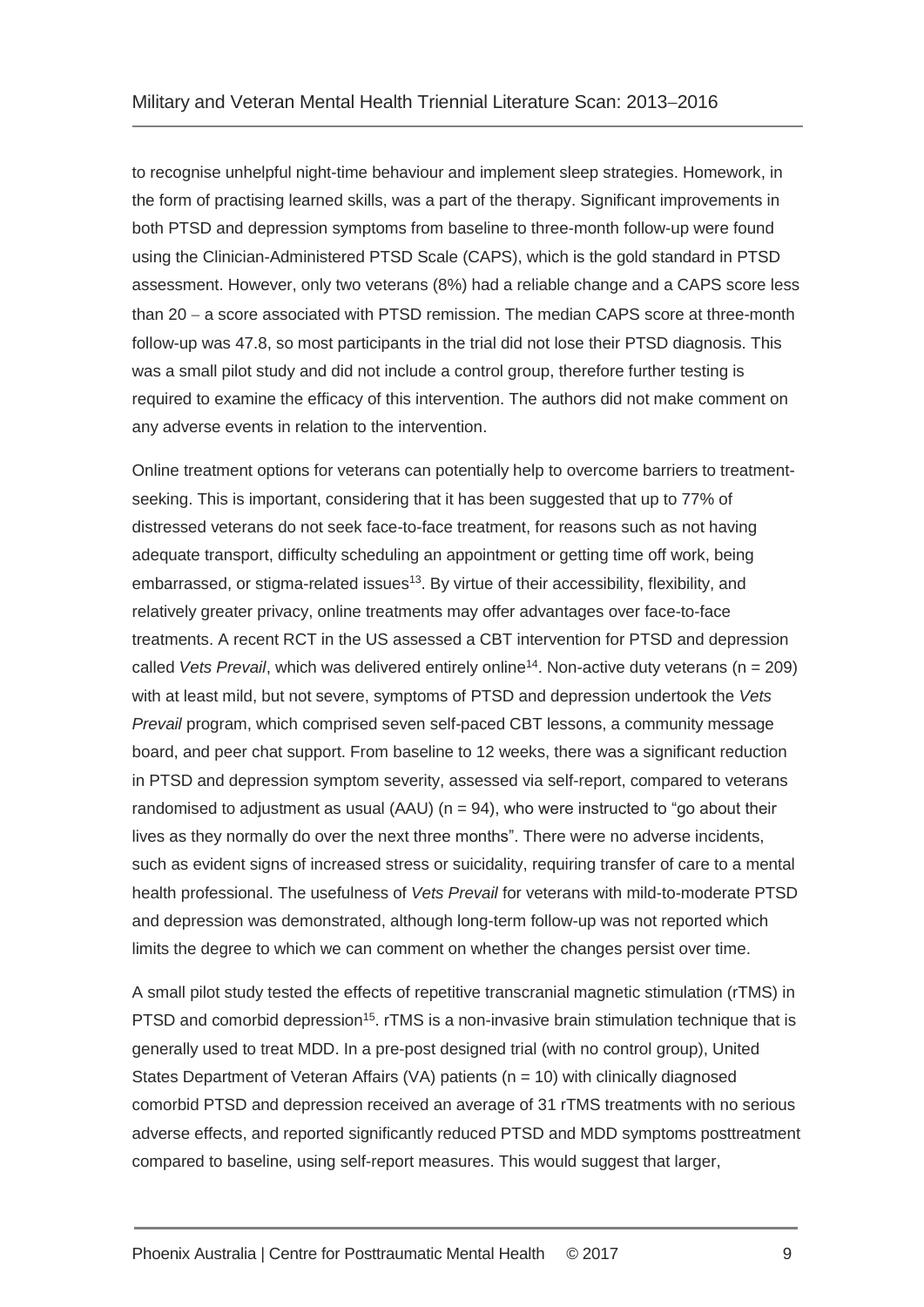methodologically rigorous trials may be warranted. It will be important to see whether any symptom changes are maintained over time, and to also examine attrition rates, given the extremely high number of treatments that are required with this particular intervention.

## Concurrent treatment of comorbid PTSD and substance use

For individuals experiencing comorbid PTSD and substance use disorder (SUD), separate ('sequential') treatment approaches are complicated by the reciprocal effects of the two conditions on each other, indicating that integrated treatment approaches might be preferable<sup>[4](#page-51-4)</sup>. Typically, sequential treatment has been the standard of care for comorbid PTSD and substance use, with substance use being addressed first, followed by targeted treatment of PTSD<sup>[16](#page-51-16)</sup>. However, addressing PTSD during substance use treatment has been associated with increased dropout<sup>[6](#page-51-6)</sup>. Additionally, patients treated with separate therapies have found it difficult to abstain from alcohol or drugs in the face of untreated PTSD symptoms<sup>[16](#page-51-16)</sup>. The Australian Guidelines for the Treatment of Acute Stress Disorder and *Posttraumatic Stress Disorder*[17](#page-51-17) recommend that integrated treatment of PTSD and SUD be considered. Furthermore, before commencing the trauma-focussed component of PTSD treatment, the individual should have demonstrated the capacity to manage distress without recourse to substance misuse. Additionally, the Guidelines draw practitioners' awareness to the possibility that PTSD symptoms may worsen if SUDs are treated first, meaning that the substance is lost as a coping mechanism. One novel treatment to have recently been trialled in civilian populations is Concurrent Treatment of PTSD and Substance Use Disorders Using Prolonged Exposure (COPE)<sup>[18,](#page-52-0)[19](#page-52-1)</sup>). COPE is a manual-based form of trauma-focussed CBT with prolonged exposure to concurrently address PTSD and SUD, and includes three key elements delivered over 12 sessions: psychoeducation on PTSD and SUD, prolonged imaginal exposure and *in vivo* exposure to trauma-associated stimuli for PTSD, and relapse prevention for SUD<sup>[19](#page-52-1)</sup>. To date, there have been no reported trials using COPE with military or veteran populations, however a recent pilot study with civilians reported promising reductions in alcohol use, craving and dependence, and PTSD symptom severity<sup>[19](#page-52-1)</sup>.

Using an RCT design, one US study assessed a 12-week online intervention called *Thinking*  Forward, a CBT-based program targeting comorbid PTSD and hazardous substance use<sup>[4](#page-51-4)</sup>. Participants were OEF/OIF/OND veterans, who reported engaging in hazardous alcohol use or drug misuse, and having at least subthreshold levels of PTSD symptoms. However, if they were currently receiving psychotherapy for PTSD they were excluded, therefore only 'non treatment-seekers' were included. Veterans either took part in *Thinking Forward* (n = 81), or underwent usual VA primary care services  $(n = 81)$ , which included medical, behavioural health, pharmacy, weight management, and social work services. *Thinking Forward* involved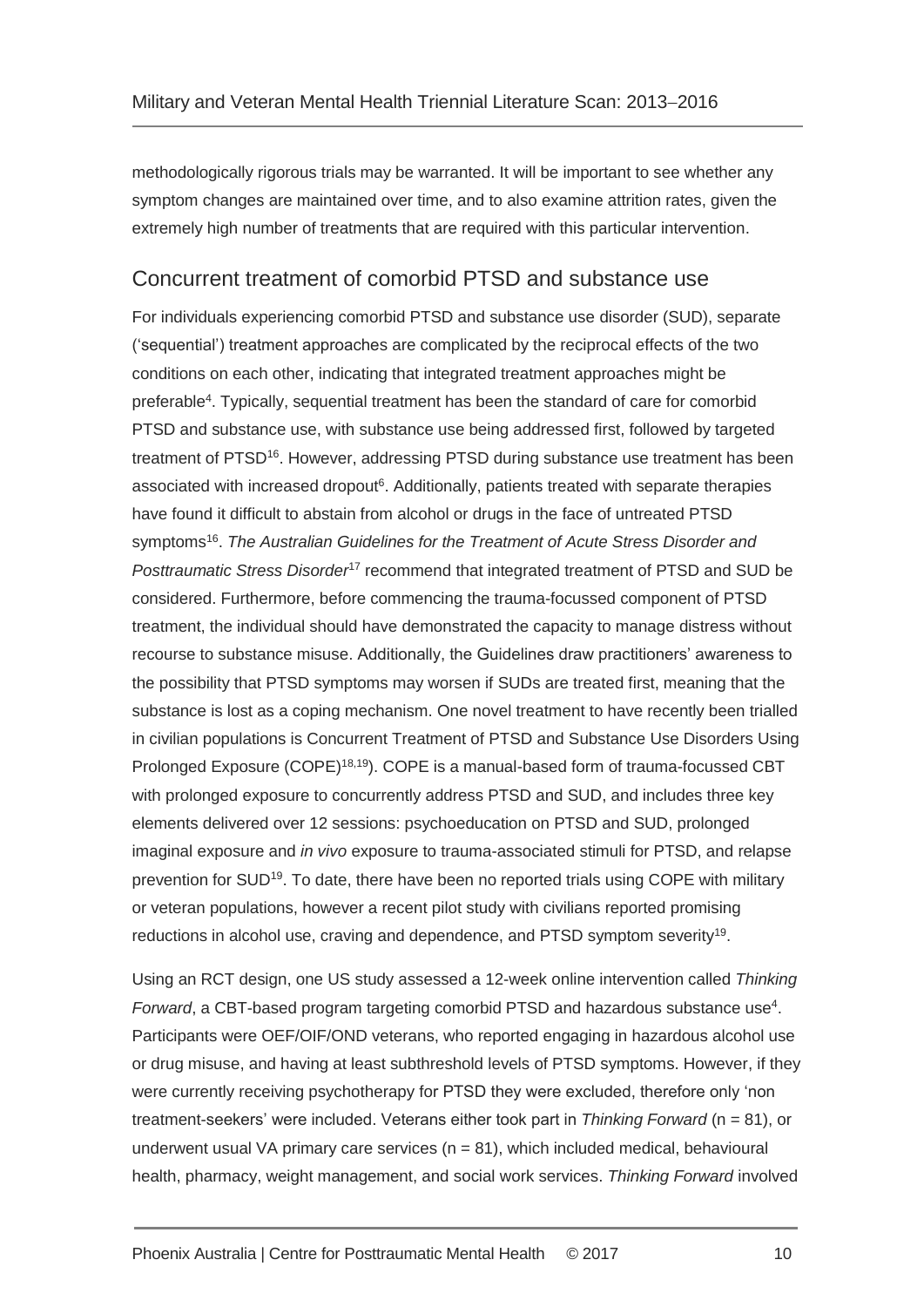the self-managed completion of 24 online modules taking 20 minutes each to complete. One module concurrently targeted trauma and substance use ('Connecting trauma-related problems and alcohol and drug use'), two modules targeted substance use ('Functional analysis of alcohol and drugs' and 'Tobacco use'), one module targeted trauma ('Overcoming trauma through exposure'), and the remaining modules were designed to teach a variety of cognitive, behavioural, and distress management skills, focussing on topics such as relaxation, readiness to change, identifying and challenging automatic thoughts, anger management, insomnia, problem solving, and relationships. At three-months postintervention, the treated group had maintained a significantly greater reduction in percent of heavy drinking days compared to the usual care group. This reduction was mediated by increased coping skills, social support, self-efficacy, and hope for the future. The treated group also reported a comparatively greater decline in drug use at three-month follow-up, but the difference was not significant. Both groups reported improvements in PTSD, however, differences in improvements between the groups were not significant. In the treated group, 37.5% of participants (compared to 29.7% in the usual care group) showed clinically meaningful improvement in PTSD symptoms. Furthermore, in the treated group, 17.9% of participants (compared to 23.4% in the usual care group) moved from reporting clinical levels of distress to no longer reporting clinical levels of distress. Decreases in PTSD symptoms achieved during the intervention period (weeks one to 12) were offset by a slight increase during the post-intervention period (weeks 13 to 24). One explanation given for the lack of improvement in PTSD symptoms was the self-managed nature of the intervention. Participants could choose the type and number of modules to complete, meaning that they could selectively attend to problems. In this trial, participants completed less than half of the modules, and only four chose the trauma exposure module. Adding professional support to the program may boost effectiveness in treating PTSD. Other factors contributing to lack of PTSD effect were that 21% of participants were assessed at subthreshold levels of PTSD at baseline, and participants were not treatment-seekers, so may have been unmotivated to change. The authors did not comment on study-related adverse events. It is notable that the evidence base for substance use interventions is beginning to encompass online options, because in the past, drug and alcohol abuse have more likely been treated in group settings<sup>[20](#page-52-2)</sup>.

A second RCT conducted in the US utilised an existing home telehealth care management program for PTSD, supplemented with an MI-based smoking cessation component<sup>[21](#page-52-3)</sup>. The existing program comprised PTSD home telehealth care management and nurse care management, while the intervention program comprised the existing program plus smoking cessation curricula, including written material and weekly MI telephone counselling with a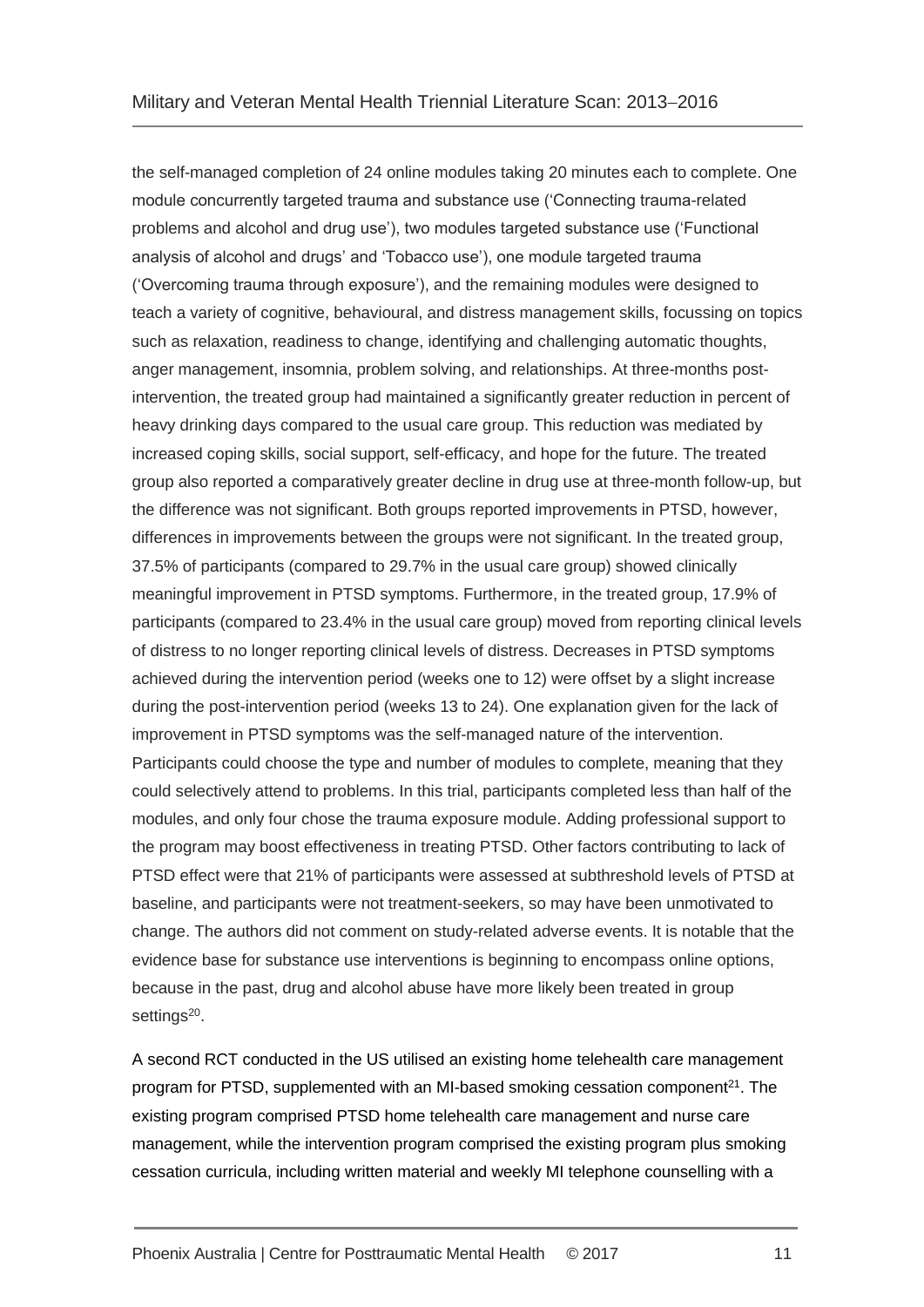nurse. MI is a client-centred therapeutic approach which aims to facilitate behaviour change by reducing ambivalence to change, thus increasing motivation. Adding a motivational component to usual PTSD care was prompted by evidence that about half of veterans who smoke are not motivated to quit. Veterans  $(n = 178)$  with a diagnosis of PTSD and who were currently smoking at least one cigarette a day were included in the trial. The intervention group ( $n = 89$ ) averaged 5.5 MI sessions throughout the 12-week trial, while a comparison group ( $n = 89$ ) underwent the existing program. Both groups reported equally favourable smoking cessation rates, indicating that there was no advantage of adding the MI component in terms of substance use reduction. However, the intervention group did show a greater comparative decrease in self-reported PTSD symptoms at six-month follow-up. The authors did not comment on adverse effects of the intervention.

A combined CBT and pharmacological intervention targeting co-occurring PTSD and SUD was trialled for eight weeks in a double-blind RCT<sup>[22](#page-52-4)</sup>. US veterans ( $n = 27$ ) who had been diagnosed with PTSD/subthreshold PTSD and SUD for the past six months were randomised to receive either an eight-week course of N-acetylcysteine plus group CBT for SUD ( $n = 13$ ), or placebo plus group CBT for SUD ( $n = 14$ ). The researchers hypothesised that the use of N-acetylcysteine, an amino acid, in combination with CBT for SUD, would reduce PTSD symptoms, craving, and substance use, on the basis that PTSD and SUD share neurobiological mechanisms. Compared to the placebo group, posttreatment reductions in self-reported PTSD symptoms were significantly greater for the group receiving N-acetylcysteine, however reductions in clinician-rated PTSD symptoms did not differ significantly between the groups. Posttreatment reductions in self-reported substance cravings were also greater for the N-acetylcysteine group compared to the placebo group. There were 31 reported adverse effects associated with the use of N-acetylcysteine which were indicated on the FDA-approved label, the most common being dry mouth and heartburn. Adverse effects were experienced by 66.7% of participants in the Nacetylcysteine group, and 47.1% in the placebo group. Additionally, three participants experienced serious adverse effects during the trial, involving cardiac arrhythmia, pancreatitis, syncopal episode, and hospitalisation for suicidality.

Finally, a small pilot study with a single-group, pre-post design assessed the feasibility and tolerability of using integrated CBT (ICBT) to treat co-occurring PTSD and SUD in veterans<sup>[23](#page-52-5)</sup>. ICBT is a manual-guided intervention, delivered individually and in small groups of two to three, and includes education, relaxation, and flexible thinking components. There is a growing evidence base for ICBT in civilian populations, and it has been adapted for OEF/OIF veterans. Participants were male OEF/OIF/OND veterans (n = 12) who had a current PTSD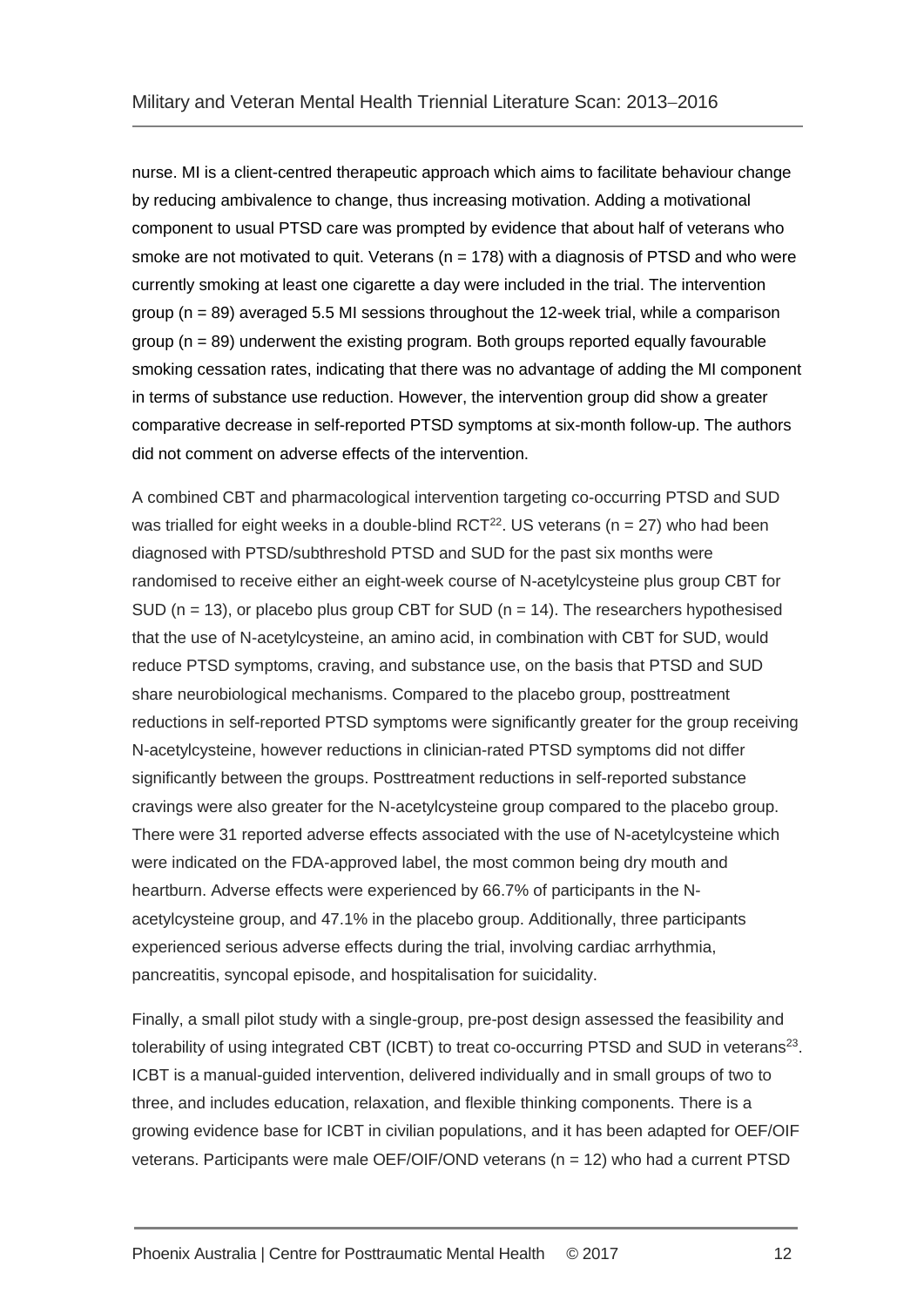diagnosis with high levels of symptom severity, and a diagnosis of substance abuse in the past year. ICBT was delivered over 12 weeks, and six veterans completed at least eight of the scheduled 12 ICBT sessions. The authors reasoned that the high dropout rate (45.5%) might have been due to high baseline severity of symptoms and stigma, rather than tolerability, and they made no comment on any adverse study-related events. Because this was a feasibility study, no outcomes were reported for SUD, however, a clinically meaningful improvement in PTSD was found for three of the six treatment completers, based on clinician-administered assessments. Further study is necessary to determine the effectiveness of ICBT on treating co-occurring PTSD and SUD.

## Concurrent treatment of comorbid PTSD and pain

The treatment of pain individually has a solid evidence base, with guidelines recommending how chronic pain can be effectively treated<sup>[24](#page-52-6)</sup>. PTSD and pain share common neurological underpinnings and have conceptual, symptomatic, and behavioural overlaps $25,26$  $25,26$ . This substantiates the rationale for concurrent treatment of the two conditions. Common types of pain reported by veterans and service members include neuropathic (nerve-related, e.g., 'stinging', 'burning', or 'stabbing' pain), somatic (musculoskeletal, e.g., 'aching' or 'pulling' pain), visceral (related to internal organs, vaguely described as 'squeezing' or 'cramping'), concussion or feeling dazed (related to traumatic brain injury and/or tinnitus), neck, joint, and lower back pain, migraine, rheumatism/arthritis, and fibromyalgia<sup>[27](#page-52-9)[,28](#page-52-10)</sup>.

Reported in the recent literature were three notable interventions which appeared to demonstrate a positive effect on comorbid PTSD and pain. These included one collaborative approach, and two types of brief intervention. While only one was designed as a concurrent treatment, those that targeted PTSD also noted reductions in pain.

In a single group pilot study targeting veterans with PTSD diagnosis and comorbid chronic pain, Integrated Management of Pain and PTSD in Returning OEF/OIF/OND Veterans (IMPROVE) was delivered to 58 OEF/OIF/OND veterans<sup>[28](#page-52-10)</sup>. IMPROVE was an intervention utilising BA and collaborative care. BA psychotherapy sessions were delivered individually and in-person by a psychologist, and targeted the integrated treatment of chronic pain and PTSD. The mechanism by which BA is thought to work is by targeting avoidance through problem-solving barriers to engaging in meaningful activities, rather than targeting underlying cognitions as other CBTs do. Up to eight structured sessions were delivered, which included pain and PTSD education, identification of the veteran's values and goals, collaborative development of treatment goals, problem-solving strategies and tools to help overcome avoidance, and relapse and prevention planning. Of the 58 veterans who began the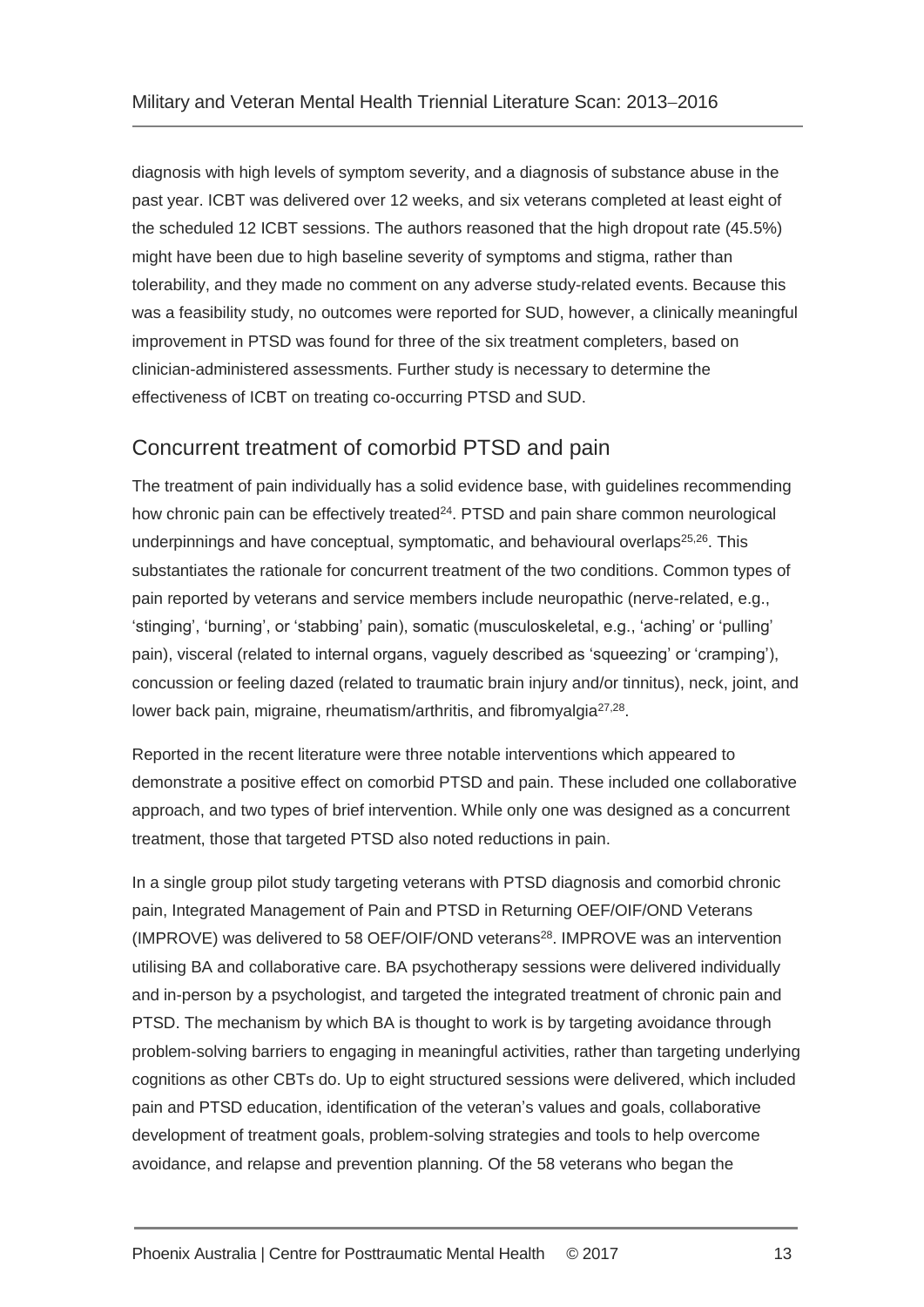intervention, 25 completed eight sessions, and five completed between two and seven sessions, which was deemed 'completion' if they felt that their treatment goals had been met. Collaborative care comprised multidisciplinary pain and mental health management involving a psychologist and a physiatrist. 'Physiatrist' is a US term which describes medical doctors who specialise in physical medicine and rehabilitation, one specialty of which is pain medicine. Psychologists and physiatrists collaboratively conducted the veteran's initial assessment, discussed veterans' cases weekly, made recommendations for pain and mental health treatment (e.g., physical therapy, prosthetics, and pain medication), and reviewed progress. Veterans' electronic case files were updated, facilitating access by primary care providers to veterans' treatment and progress. The benefits of collaborative care management include coordination of care between medical and mental health services, facilitating communication between the veteran and providers, monitoring veterans' adherence to treatment recommendations, and facilitating posttreatment planning. Results based on the 30 completers' information demonstrated preliminary effectiveness in significantly reducing self-reported PTSD symptoms (although there was no remission of PTSD diagnoses) and pain. Follow-up was conducted by the psychologist who telephoned the veteran one month posttreatment to assess clinical status, adherence with recommendations, and additional treatment needs. However, no long-term follow-up was conducted to assess the maintenance of treatment effects. The authors suggested that the high rate of non-completers (48.3%) may have been due to offers of medical treatment during the study being favoured over psychological interventions, and they did not comment on study-related adverse events. While IMPROVE showed promise in reducing comorbid PTSD and pain, further rigorous study including randomisation and a comparison group is required.

A brief intervention study assessed the usefulness of receiving coaching in Emotional Freedom Techniques (EFT) in conjunction with primary care<sup>[29](#page-52-11)</sup>. EFT involves applying pressure to traditional acupuncture points (acupressure), rather than needles, while the patient focusses on fearful situations or traumatic memories. Underlying EFT is the assumption that emotional disturbances associated with traumatic events are caused by disturbances in the body's energy field (meridian system) that can be restored using this technique. EFT coaching involved EFT-certified practitioners and participants working together to initially create a list of traumatic events, which were then self-rated by the participant according to the level of associated emotion. Coaching enabled participants to use EFT on each memory until their emotion rating was zero or close to zero, and then proceed to the next memory. This small RCT included 49 US veterans with clinical levels of PTSD symptoms. Secondary measures included self-rated pain. Treated veterans ( $n = 29$ )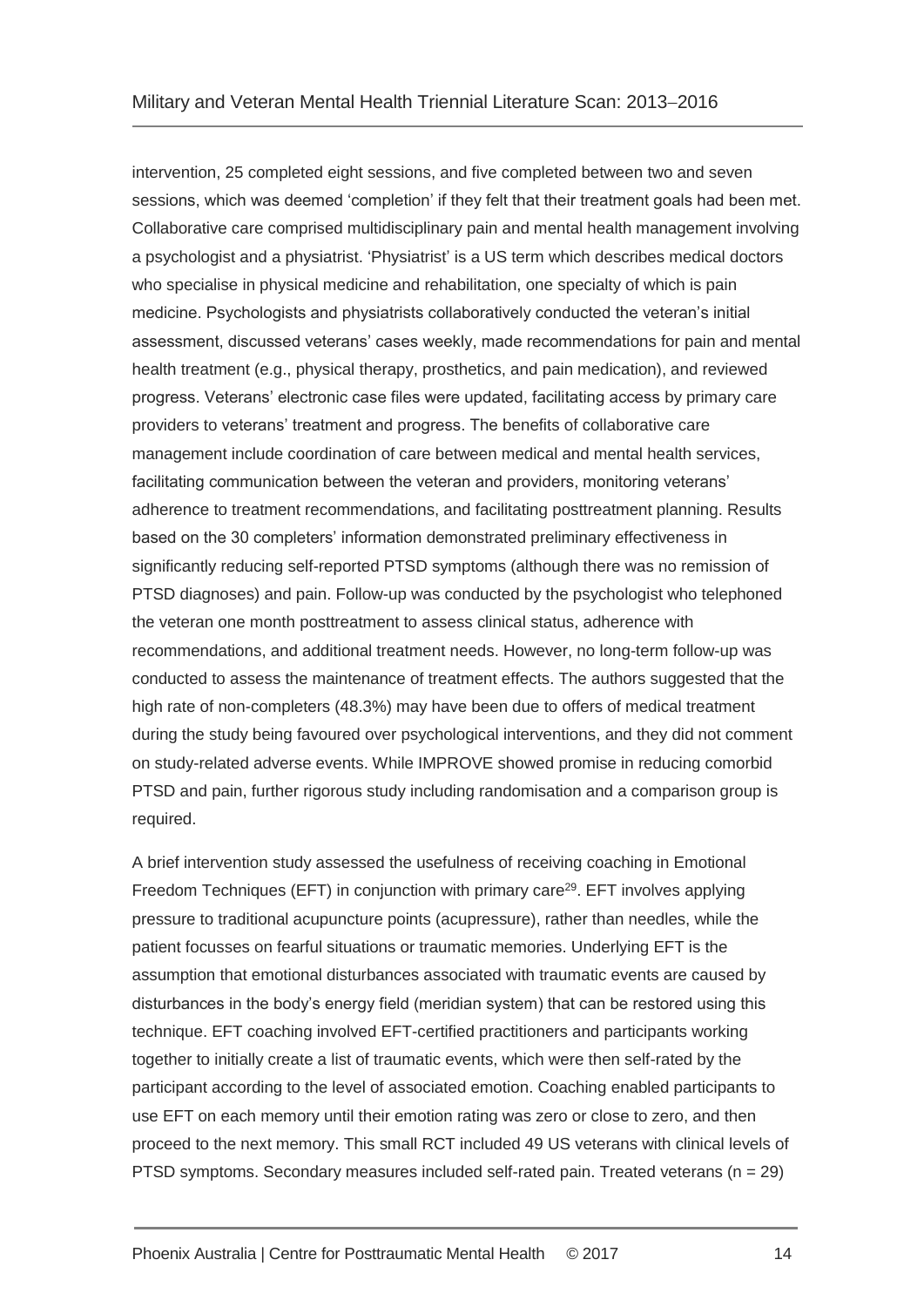each received six sessions of EFT coaching supplementary to primary care, while a wait list group ( $n = 20$ ) continued with their usual primary care, crossing over to active EFT treatment once the first group had been treated. The authors combined the posttreatment results of both groups, effectively transforming the study into a pre-post design. Posttreatment PTSD symptomatology was significantly improved compared to pretreatment, reverting to subclinical levels which were maintained at six-month follow-up. Furthermore, pain levels significantly improved, with improvements maintained at six-month follow-up. There were no adverse events reported. Given that there was not an active comparison group, it is not possible to say how these results would compare to other standard treatments.

The second brief intervention to be examined was Accelerated Resolution Therapy (ART)<sup>[27](#page-52-9)</sup>. ART is an exposure therapy comprising imaginal exposure, imagery rescripting, and bilateral eye movement. ART was compared to an Attention Control (AC) condition which comprised two one-hour sessions covering either fitness assessment or career assessment and planning, as chosen by the participant. AC training interventions are designed to improve controlled selective attention in the face of more automatic ruminative cognitions (Siegle, Ghinassi, & Thase, 2007). A secondary analysis conducted of data from an RCT which evaluated ART versus AC for treating PTSD was performed to assess the concomitant effect of ART on comorbid pain<sup>[27](#page-52-9)</sup>. A group of 24 US service members (active duty and reservists) and veterans received between two and five sessions of ART (average 3.7) depending on their individual needs. To be included in the initial study, participants were required to have self-reported levels of PTSD symptoms indicative of a provisional PTSD diagnosis. Preintervention pain levels were also assessed via self-report, but there was no specified pain level for inclusion. The original study reported significantly greater reductions in PTSD symptoms for the ART group compared to the AC group<sup>[30](#page-52-12)</sup>. Additionally, the original study reported seven adverse events, classified as severe (e.g., sporadic nightmares consistent with previous history of nightmares) ( $n = 2$ ), moderate (e.g., events triggered combat flashbacks or reminders, increased anxiety levels) ( $n = 4$ ), or mild (nightmares related to traumatic events) ( $n = 1$ ). Four of the adverse events were 'possibly' or 'probably' attributed to ART as determined by the treating clinician. In the secondary analysis, compared to AC participants ( $n = 21$ ), ART participants ( $n = 24$ ) reported significantly greater reductions in self-reported pain. It was suggested that the underlying mechanism of ART-related improvements in pain was the focus of the PTSD treatment on physiological sensations elicited from recall of psychological trauma, during imaginal exposure. These sensations linked directly to adverse pain experiences, and therefore physiological sensations were 'processed out' during eye movements, resulting in pain reduction. Although it seems that there were reductions in both PTSD and pain, which may suggest that ART is an effective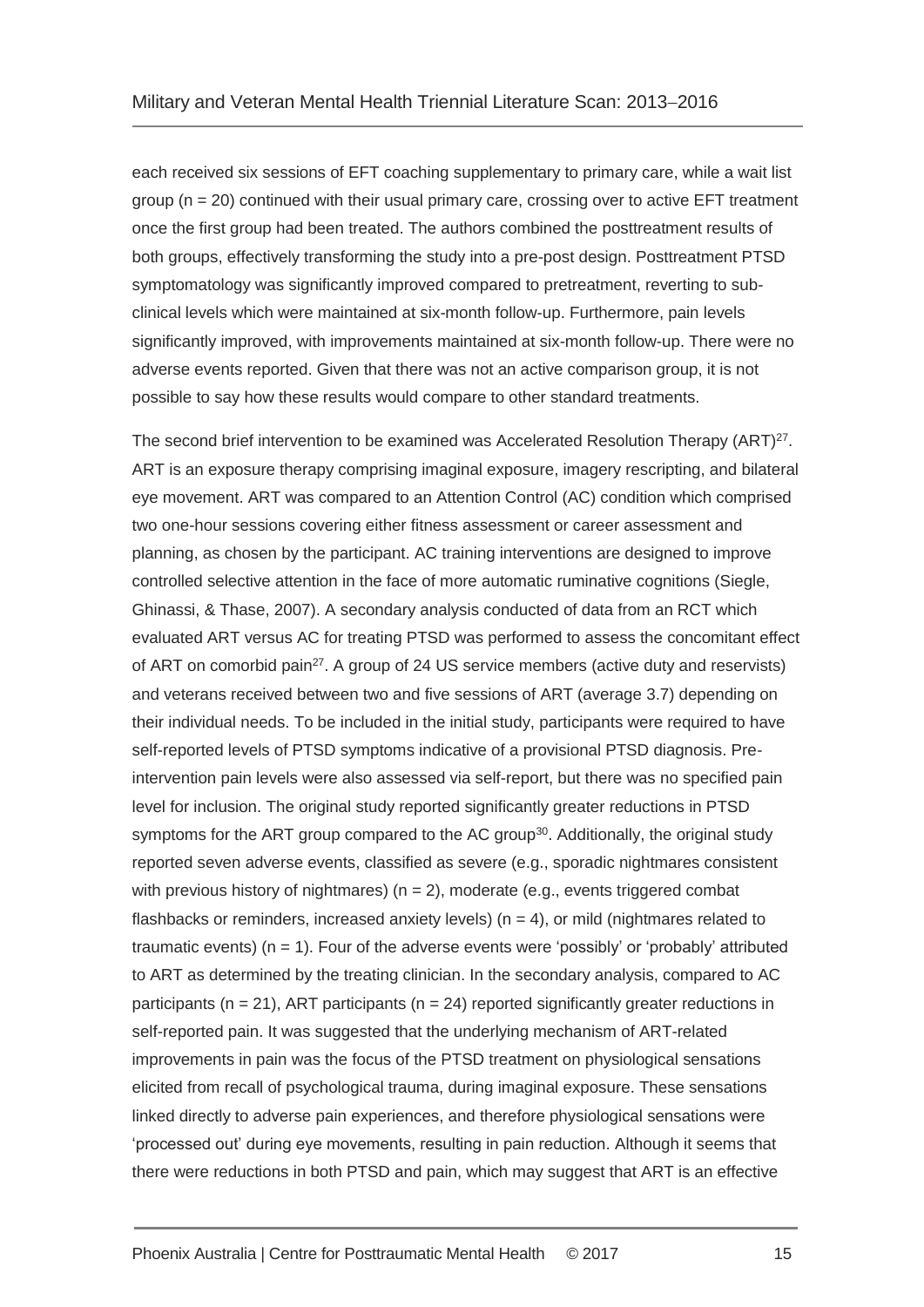concurrent treatment, the fact that these outcomes were not analysed and reported in a single paper raises concerns. When outcomes are published separately, it is difficult to accurately interpret the treatment effect for the two outcomes, in this case, PTSD and pain. Furthermore, no long-term outcomes were reported, so it is unknown how long the treatment effects persist.

## **Conclusions**

<span id="page-21-0"></span>The evidence from this review suggested that emerging concurrent treatments for PTSD with comorbid depression, substance use, or pain, show early promise in reducing the symptomology of either condition, and in some cases, both conditions. In addition, reported adverse events were rare and not serious, suggesting that concurrent treatment of these comorbid conditions is relatively safe. Among the diverse range of interventions were extensions or modifications of existing therapies, which had their protocols adapted to allow integrated treatment of two disorders concurrently. Other interventions were more flexible and accessible including self-paced, online programs, and home-based, multi-component interventions which provided ongoing support outside of scheduled treatment sessions. However, it is important to note that most of the studies were small with study designs that had a high risk of bias associated with them. This is certainly an area where further, methodologically rigorous studies are required.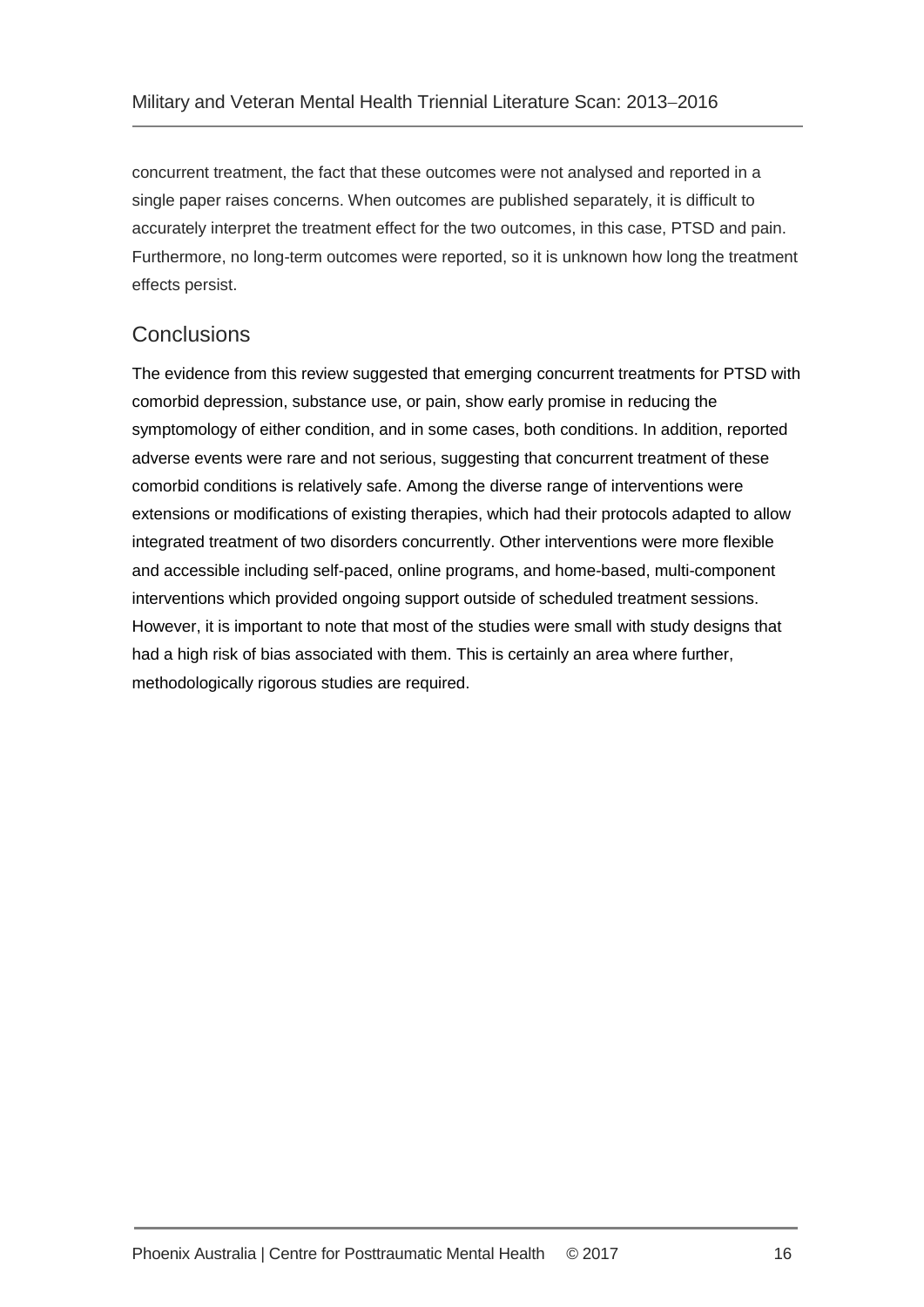## 2. Veterans and intimate partner and family violence – prevalence, risk factors, and interventions

In Australia in recent years, violence inflicted on another by a partner or family member has been brought to the forefront of national attention. Such violence has been referred to as intimate partner violence (IPV), domestic violence (DV), and family violence, and may include acts of physical, sexual, financial, emotional, or psychological abuse. Australian statistics show that women are victims of this type of violence significantly more than males, and males are significantly more likely to perpetrate such acts of violence<sup>[31](#page-52-13)</sup>. The World Health Organisation in 2013 described IPV as a global epidemic<sup>[32](#page-52-14)</sup>. The Australian Government has developed a 12-year *National Plan to Reduce Violence against Women and their Children 2010–2022* in order to make reductions in the levels of violence experienced by Australian women.

Mirroring the growing awareness in the civilian population about the significant health, mental health, and economic impacts of IPV, research into IPV in veteran and military relationships has been emerging. Several studies have been conducted in the past three years, primarily in US samples. They have focussed on efforts to define IPV, establish victimisation and perpetration rates in veterans, identify potential risk factors, and develop screening and treatment, and pertinent findings from key studies are summarised below.

## **Definitions**

Intimate partner violence (IPV) is the term mostly commonly used in US research examining violence involving veterans and their partners and families. In Australia, family violence is the most current term used in policy, research, and practice, and is defined as "violent or threatening behaviour, or any other form of behaviour, that coerces or controls a family member or causes that family member to be fearful", and includes physical violence, sexual assault or abuse, economic abuse, emotional or psychological abuse, and damage to property<sup>[33](#page-52-15)</sup>. Historically, such acts were primarily conceptualised as being committed by male partners in heterosexual relationships against their female partners and/or children<sup>[34](#page-52-16)</sup>. However, in recent years there has been significant development in understanding that violence can occur in any relationship, be it perpetrated by a same-sex partner, adolescent child, or another family member.

Significant debate regarding the gendered nature of violence is ongoing, and is compounded by inconsistent use of assessment tools, and conflicting definitions used across multiple sectors, including legal and forensic, law enforcement, research, victim support, and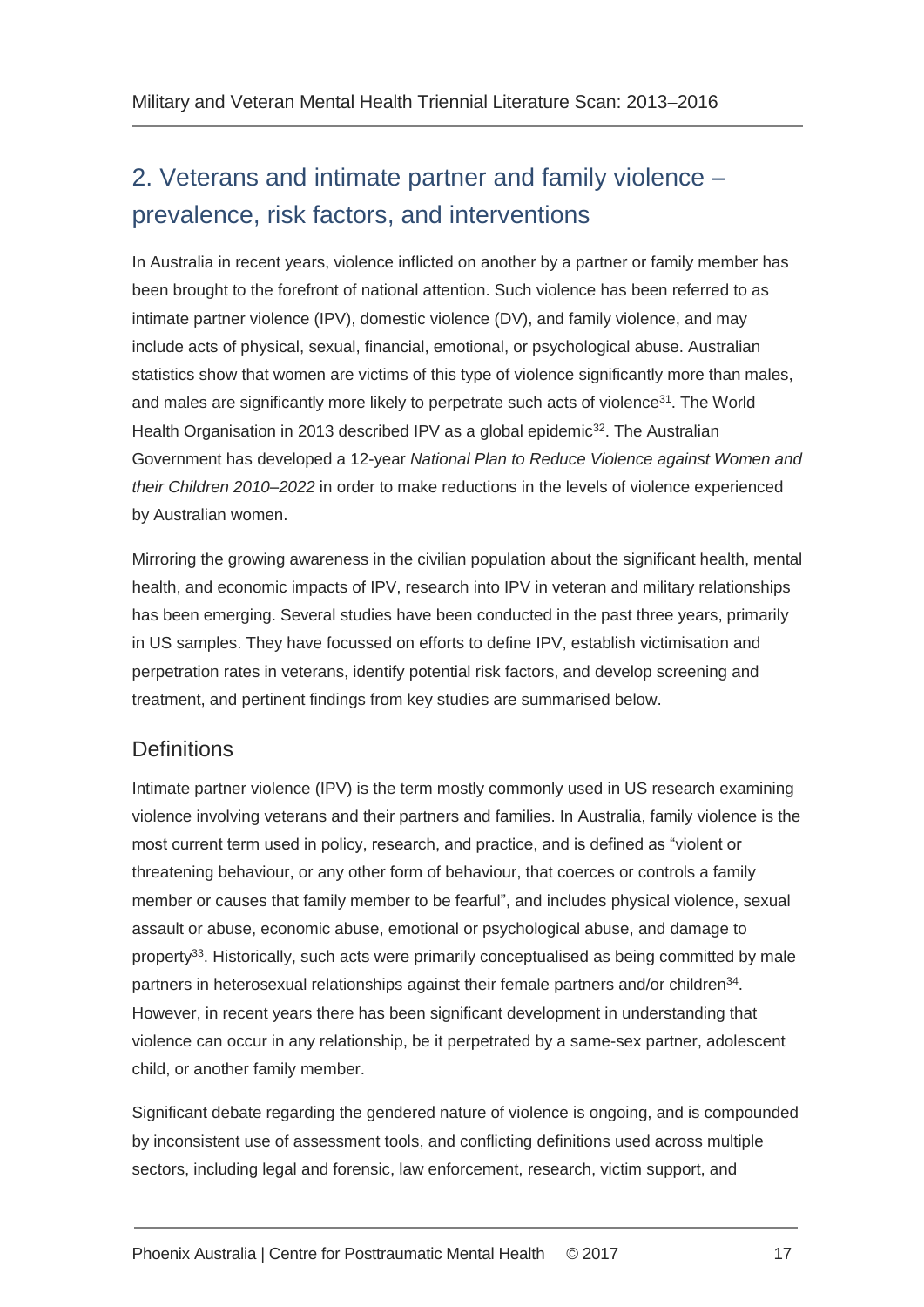advocacy groups<sup>[35-37](#page-52-17)</sup>. Australian research supports the gendered nature of violence, in other words, the recognition that women tend to be the victims of violence more often and tend to experience more coercive, prolonged forms of violence $31,38$  $31,38$ . To better understand the central role of gender in defining and understanding IPV or family violence, it is important to define the different types of violence being perpetrated in families. The two broad types of IPV are coercive controlling violence, and violence that occurs within conflict between partners<sup>[39](#page-52-19)</sup>.

**Coercive controlling violence:** Also termed intimate partner terrorism or patriarchal violence/terrorism, coercive controlling IPV is a set pattern of behaviours with the goal of controlling the victim<sup>[40](#page-53-0)</sup>. It includes acts such as threats of negative consequences for noncompliance, isolating the victim from friends and family, monitoring of the victim's behaviour through surveillance, and the use of emotional, physical and sexual abuse to punish and assert power<sup>[41](#page-53-1)</sup>. IPV with coercive control affects all aspects of a victim's life. There may be physical injuries, stress-related health problems, and psychological issues. Coercion and intimidation are the defining characteristics of this typology, and it is thought to be gender asymmetrical, in that it is overwhelmingly perpetrated by males against their female partners.

**Mutual violence or situational couple violence:** This typology loosely defines any physical aggression between partners not embedded within an effort to obtain power and control, nor in response to such efforts<sup>[34,](#page-52-16)[40](#page-53-0)</sup>. Typically, this type of violence is conceptualised as an escalation following unresolved issues or ongoing conflict in a relationship. While severe physical harm occurs at a lower rate with this type of violence than with coercive control, it can still be dangerous and potentially lethal. This typology is more likely to be perpetrated by both males and females, and is thought to be more common than other types<sup>[42](#page-53-2)</sup>.

Although literature has yet to empirically establish different typologies of IPV, particularly as to whether such typologies translate into veteran and military populations, what is clear from the emerging evidence is that the context of IPV differs significantly and is vitally important when considering risk factors, prevalence, screening, and treatment. Knowledge about a single incident of IPV does not indicate important factors such as whether the behaviour is typical and/or reflects a broader relationship issue of coercion and control<sup>[41](#page-53-1)</sup>.

### **Prevalence**

Establishing accurate estimates of the prevalence of IPV is difficult, as typologies of violence are not universally agreed upon, and currently there is no tool that distinguishes between typologies of IPV<sup>[43](#page-53-3)</sup>. Prevalence is typically measured by the Conflict Tactics Scale (CTS), but this measure fails to consider the context of violence, including different typologies of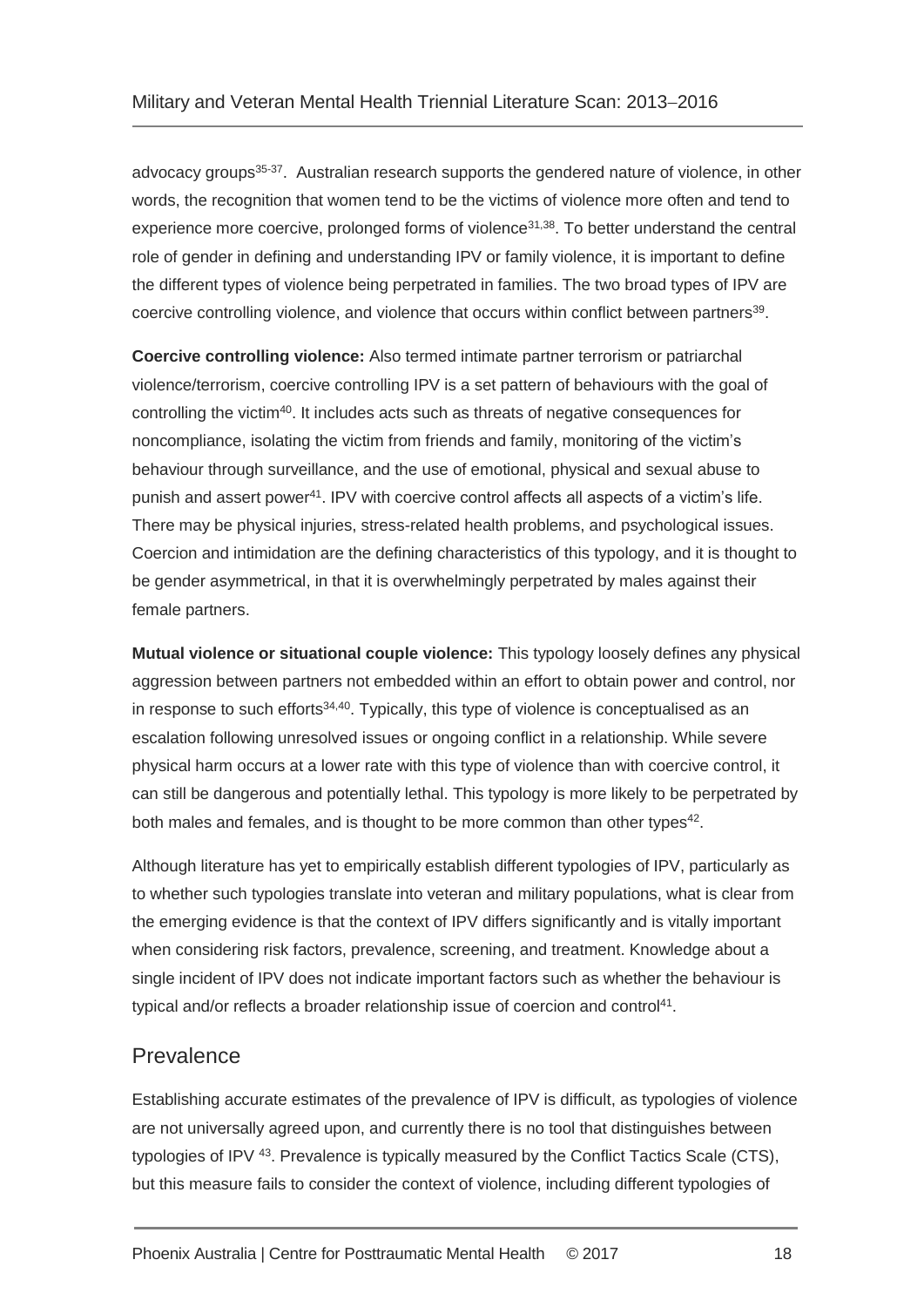violence, and may over-represent mutual violence and under-represent coercive control<sup>[44](#page-53-4)</sup>. In addition, the CTS omits acts such as sexual abuse, stalking, and choking, and omits incidents that occur after separation and divorce, which is a time of increased danger for women<sup>[39](#page-52-19)</sup>. The Revised Conflicts Tactics Scale (CTS2) is considered to be an improved measure, however, it has been criticised for insufficient sensitivity to circumstances and context. It is common for researchers to modify the CTS2 to meet the needs of particular studies, or to supplement it with measures of additional aspects of violence and the context in which it occurs. An alternative measure which does measure coercive control and intimidating partner abuse is the Relationship Behavior Rating Scale (RBRS) [45](#page-53-5) .

The following prevalence studies have been conducted recently in military or veteran populations, primarily in the US. If a specific typology of IPV has been investigated in a particular study, it is noted.

#### Victimisation

#### **Female veterans**

In general, female veterans appear to be exposed to a higher prevalence of IPV victimisation compared to female civilians<sup>[46](#page-53-6)</sup>. A 2016 prevalence study found that 18.5% of female US Veterans Health Administration primary care users reported experiencing IPV in the past year, with a higher rate of 25.5% amongst women aged 18–30<sup>[47](#page-53-7)</sup>. A second 2016 study reported that in a VA medical centre, 47% of women who had been screened reported current or past history of IPV<sup>[48](#page-53-8)</sup>. Recent veteran and military research has also found elevated rates of victimisation in women identifying as non-heterosexual<sup>[47](#page-53-7)[,49](#page-53-9)</sup>, as well as female veterans who are rurally located<sup>[46](#page-53-6)</sup>. To provide some context for these rates when compared to the Australian population, the 2012 ABS Personal Safety Survey revealed that one in six women (16.7%) have experienced physical or sexual violence from a current partner since the age of  $15^{38}$  $15^{38}$  $15^{38}$ .

A 2016 study focussed on a specific behaviour associated with IPV by measuring prevalence of intimate partner stalking in female UK veterans<sup>[50](#page-53-10)</sup>. Of the 225 women with a history of any type of IPV victimisation, 64.4% reported lifetime intimate partner stalking. The most common forms of intimate partner stalking were being followed/spied upon, receiving unwanted calls, and having the individual show up at places uninvited.

#### **Male veterans**

A 2014 US study into prevalence rates of male veteran victimisation found a lower prevalence rate in male veterans (9.5%) than nonveterans (12.5%) for reported lifetime IPV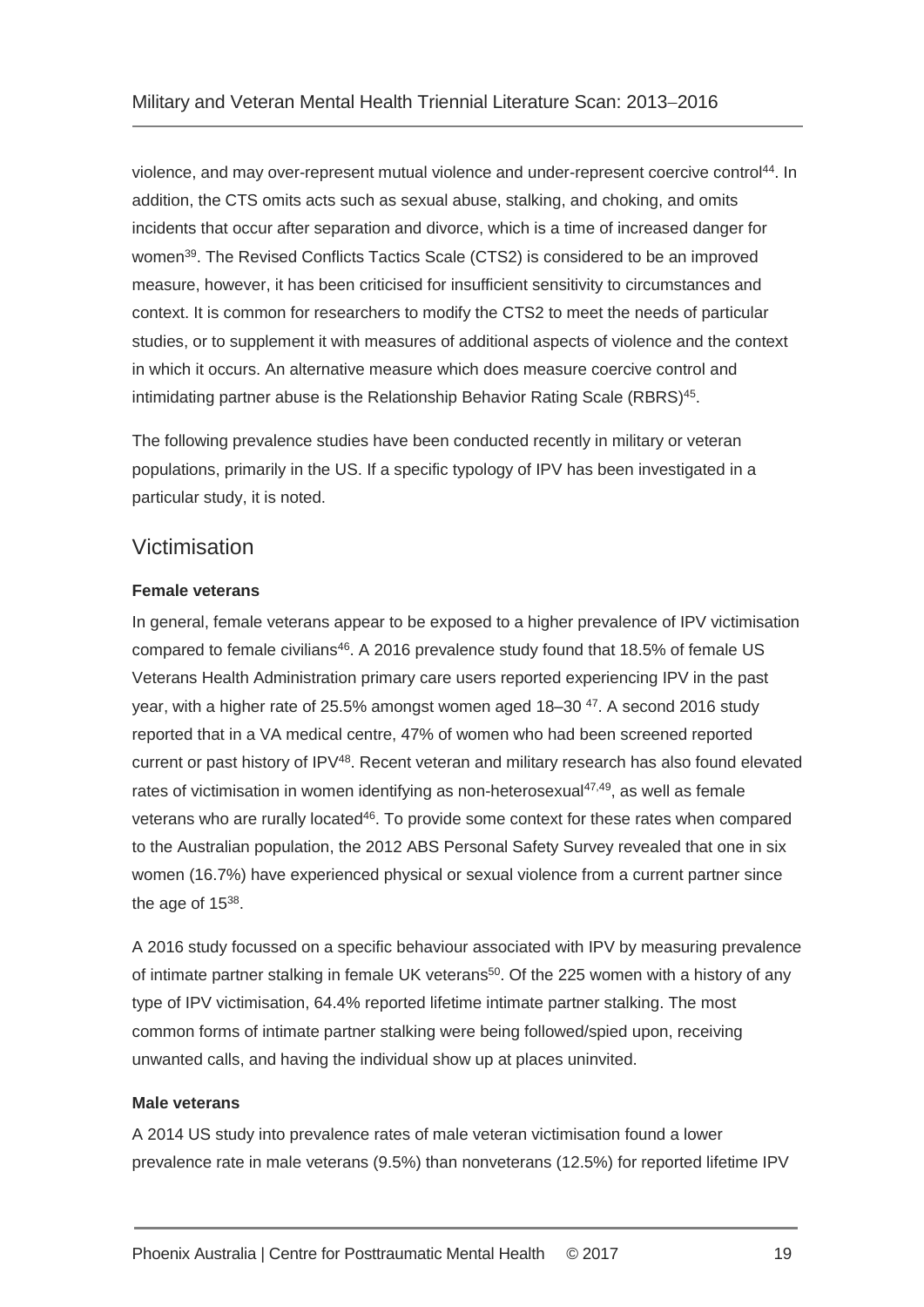victimisation<sup>[51](#page-53-11)</sup>. As a point of comparison, one in 19 Australian men (5.3%) have experienced physical or sexual violence from a current or former partner since the age of 15<sup>[38](#page-52-18)</sup>. It is unclear in the Cerulli et al.<sup>[51](#page-53-11)</sup> study as to why male veterans experience lower IPV victimisation than civilians, as the nature of the violence and the dynamic of the relationships were not investigated. The researchers found that not only were male veterans less likely to be victims than civilians, they were also less likely to have poorer health outcomes as a result of IPV victimisation compared to civilians. Researchers concluded that the coordinated health care that male veterans receive in the US may contribute to their veteran status being protective of both IPV and subsequent poor health<sup>[51](#page-53-11)</sup>. However, as discussed above, a number of studies have found that female veterans are a high-risk population for IPV compared to civilians<sup>[46](#page-53-6)</sup>. It remains unclear as to whether being a veteran is a protective factor in risk of IPV victimisation, whether veteran status is a protective factor that applies only to male veterans, or whether the findings are due to many other reasons such as underreporting or being part of a male-oriented culture.

## **Perpetration**

A 2016 review of IPV research in US military families concluded that while some researchers propose that perpetration is both more frequent and severe in military personnel, other research has found no difference between perpetration and severity rates compared to civilians<sup>[42](#page-53-2)</sup>. Perpetration prevalence rates have also been investigated in military personnel with mental health problems, which may be another risk factor for IPV perpetration. Both Australian and US civilian research shows that individuals with mental health problems are at increased risk for committing violence towards others<sup>[44](#page-53-4)</sup>. A systematic review in 2015 of IPV perpetration prevalence rates amongst male and female military personnel with mental health problems reviewed 10 studies, with most studies from the US, as well as Canada, Israel and the UK<sup>[44](#page-53-4)</sup>. A prevalence rate could not be determined for female military personnel or for male military personnel with a mental health disorder other than PTSD, as the number of studies eligible for inclusion in the review was too low. The median prevalence rate for past year perpetration of physical IPV among male military personnel with PTSD was 27.5%, and a median prevalence rate of 91% was reported for past year perpetration of psychological IPV<sup>[44](#page-53-4)</sup>. A limitation of this review was that severity and frequency of emotional and other forms of violence were not reported. In addition, some of the samples included those engaging in hazardous substance use.

Two studies have also specifically investigated perpetration rates of physical IPV in relationships where the male was a veteran and the partner (female) was civilian $52,53$  $52,53$ . Both studies had US samples of OEF/OIF veterans. One study utilised a sample of individuals that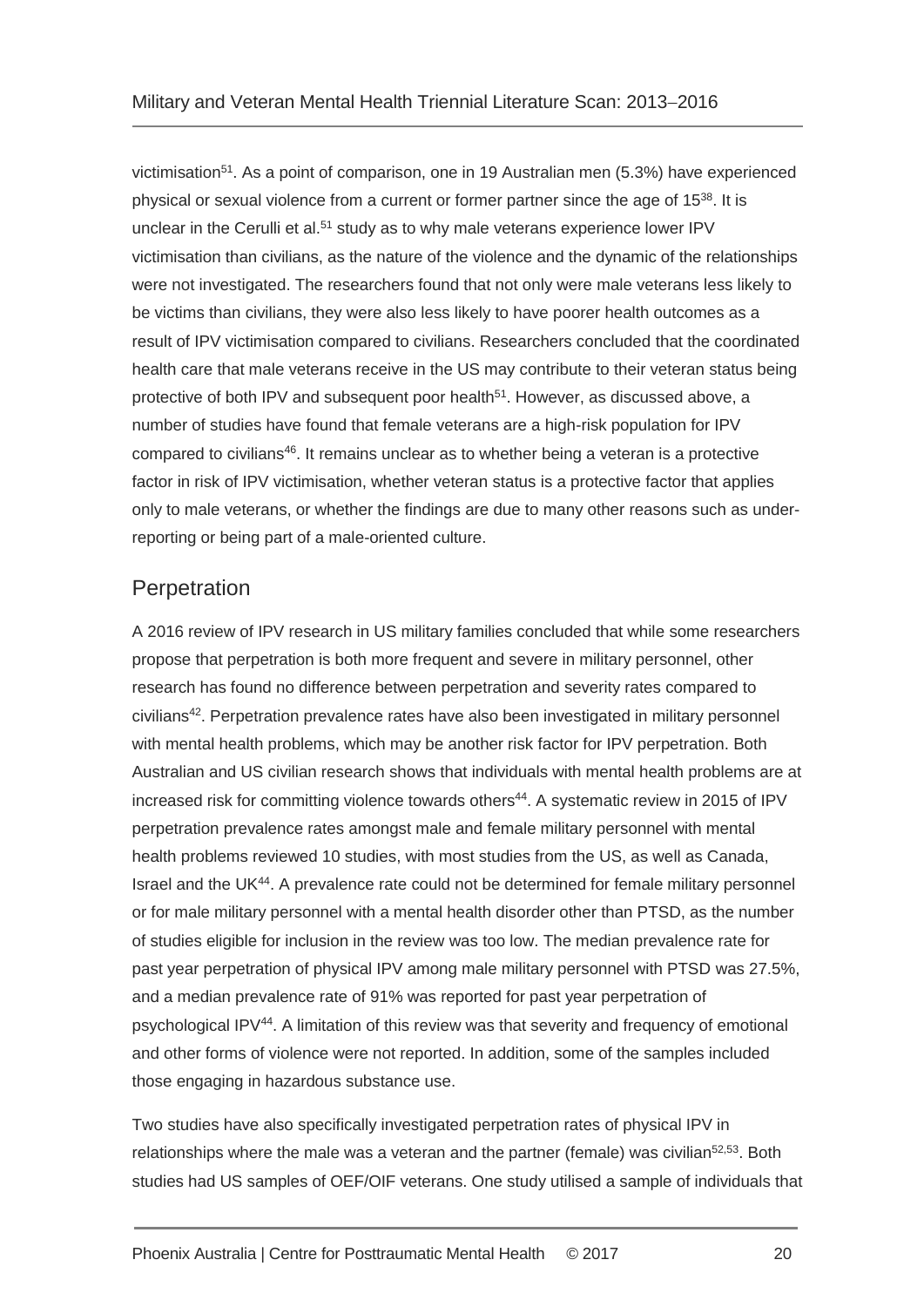were receiving couples treatment and measured IPV using a combination of items from the CTS and CTS2, and the second study recruited a sample based on high levels of selfreported relationship distress and measured IPV using the CTS2. Although both studies predicted that male veterans and their female civilian partners would report similar amounts of physical IPV perpetration, the findings showed that the female civilian partners perpetrated significantly more physical IPV than their male veteran partners. One of the studies also found that male veterans reported perpetrating significantly more frequent sexual coercion than female partners reported perpetrating, which is consistent with the broader literature in  $IPV<sup>52</sup>$  $IPV<sup>52</sup>$  $IPV<sup>52</sup>$ . It remains unclear as to what might be contributing to higher female civilian partner perpetration rates of physical IPV against their male veteran partners, given this finding is not typical in the broader civilian literature. It is more typical in the literature for female violence to be described as more one-off, less coercive violence. Given that the frequency, duration and severity of the violence was not measured or analysed in both of these studies, it is possible that these results may be explained by a lack of consideration for these factors. In addition, the measures that were used (i.e., the CTS and CTS2) are also problematic in that they are not sensitive to circumstance or context and have been criticised by researchers for not adequately measuring coercive and controlling violence.

A 2013 prevalence study in the Canadian Armed Forces (CAF) investigated rates of perpetration and victimisation of IPV <sup>[54](#page-53-14)</sup>. Importantly, the Canadian military has a comprehensive prevention program, including yearly training on family violence for commanding officers. Prevalence was measured within the current relationship only, as opposed to lifetime rates, and included self-reported perpetration of any form of physical and/or sexual abuse against a partner (9.4%), and self-reported experiences of physical and/or sexual abuse at the hands of a partner (15.4%). Less physically injurious forms of IPV were typical, and perpetration of emotional and/or financial abuse against a partner was 19.3%, while the experience of emotional and/or financial abuse at the hands of a partner was 25.1%. There was no notable relationship between gender and perpetration, and the authors concluded that male and female CAF personnel were both victims and perpetrators of the full spectrum of physical and psychological IPV. Furthermore, they found reciprocal occurrence of physical and/or sexual abuse (6.7%) and emotional and/or financial abuse (15.7%).

#### Risk factors

Veteran and military families present with some important risk factors for both perpetration and victimisation of IPV, including high rates of trauma and PTSD<sup>[42](#page-53-2)</sup>. There is some evidence linking psychopathology with perpetration of IPV, particularly PTSD, although the emerging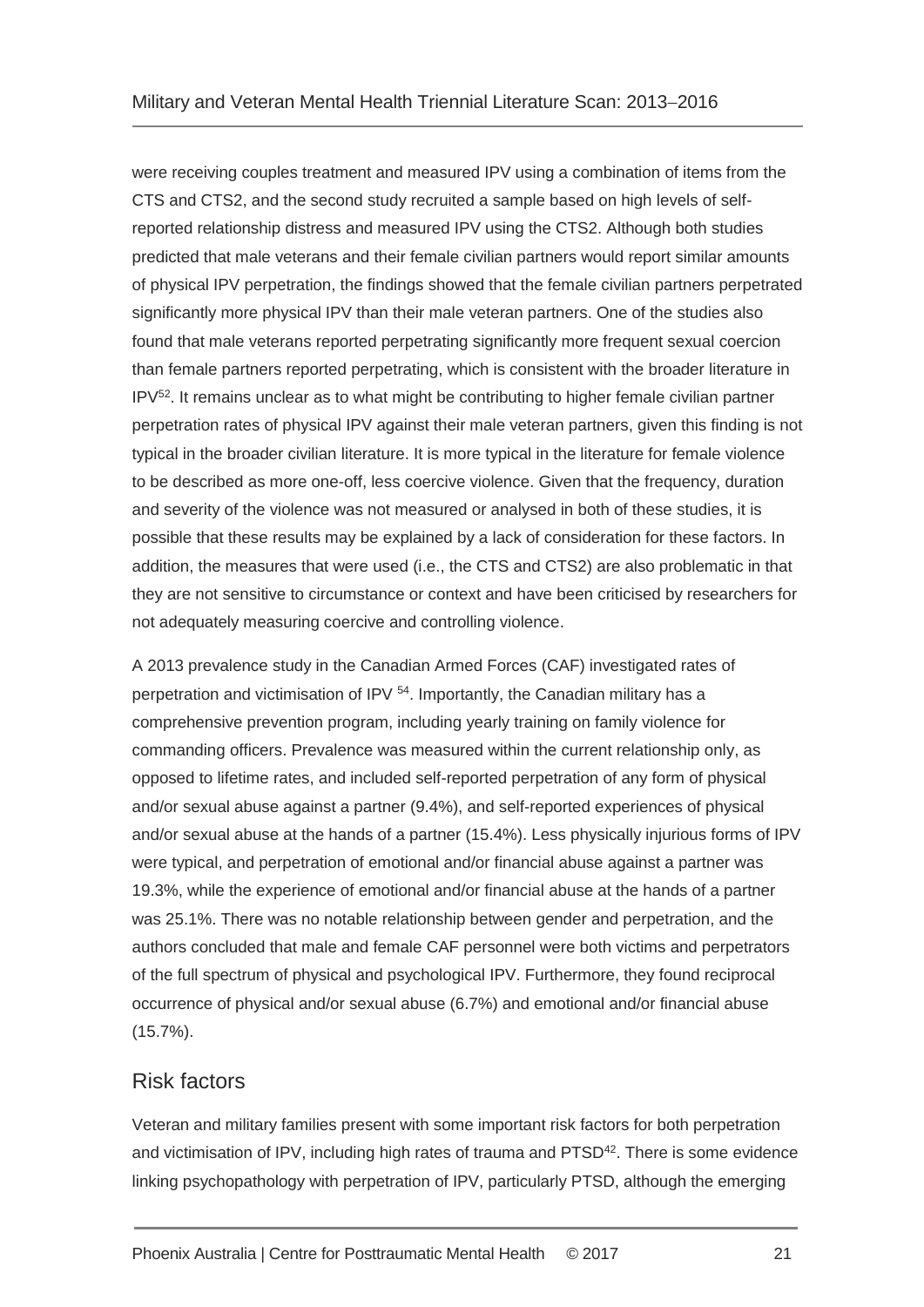evidence indicates that the relationship between psychopathology and IPV appears to be complex.

A 2013 observational study of interactions between US veterans with PTSD and their partners found that PTSD was associated with more hostility and psychological abuse and less functional/empathic relationship behaviours<sup>[55](#page-53-15)</sup>. In a 2014 study of male and female US veterans with PTSD, female veterans were more likely to engage in aggression in the family context, whereas being male was positively related to stranger aggression. In the study, aggression was measured using items from the CTS, which, as previously noted, fails to take into account context and circumstances and is not considered a good measure of coercive and controlling violence. The only symptom of PTSD associated with increased likelihood of family aggression was anger<sup>[56](#page-53-16)</sup>. A 2013 study of Canadian military personnel found that PTSD and depression had differential effects on risk of IPV, with PTSD associated with perpetration, and depression associated with victimisation<sup>[54](#page-53-14)</sup>. A second US study of male veterans in 2014 also found that depression was associated with IPV victimisation<sup>[51](#page-53-11)</sup>.

In addition to perpetration of IPV, PTSD is also associated with victimisation from/in the context of IPV, given that many forms of IPV are potentially traumatic events. A 2016 study found that women who experienced intimate partner stalking were 2.5 times more likely to experience probable PTSD than women who did not experience intimate partner stalking<sup>[50](#page-53-10)</sup>.

A 2016 meta-analysis of military risk factors for physical IPV compared similarities and differences in significant risk factors between military and civilian personnel<sup>[57](#page-53-17)</sup>. Overall, the findings indicated more similarities between military and civilian risk factors than differences. The strongest risk factor of physical IPV perpetration in both male and female military personnel was perpetration of emotional abuse, and this finding mirrored civilian risk factors. The remaining risk factors for perpetration of IPV, including lower levels of social support, increased levels of stress, lower income, younger age, less education, higher levels of PTSD, higher levels of depression, and more experience of child abuse in the family of origin, were deemed to be small or trivial risk factors in military personnel. An investigation of risk factors and how they differed in males found that although problems with alcohol and low relationship satisfaction were significant (albeit small) risk factors for physical IPV perpetration in military male personnel, they were significantly stronger risk factors for civilian males. Stress was the only significantly stronger (albeit small) risk factor for physical IPV perpetration for military males relative to civilian males.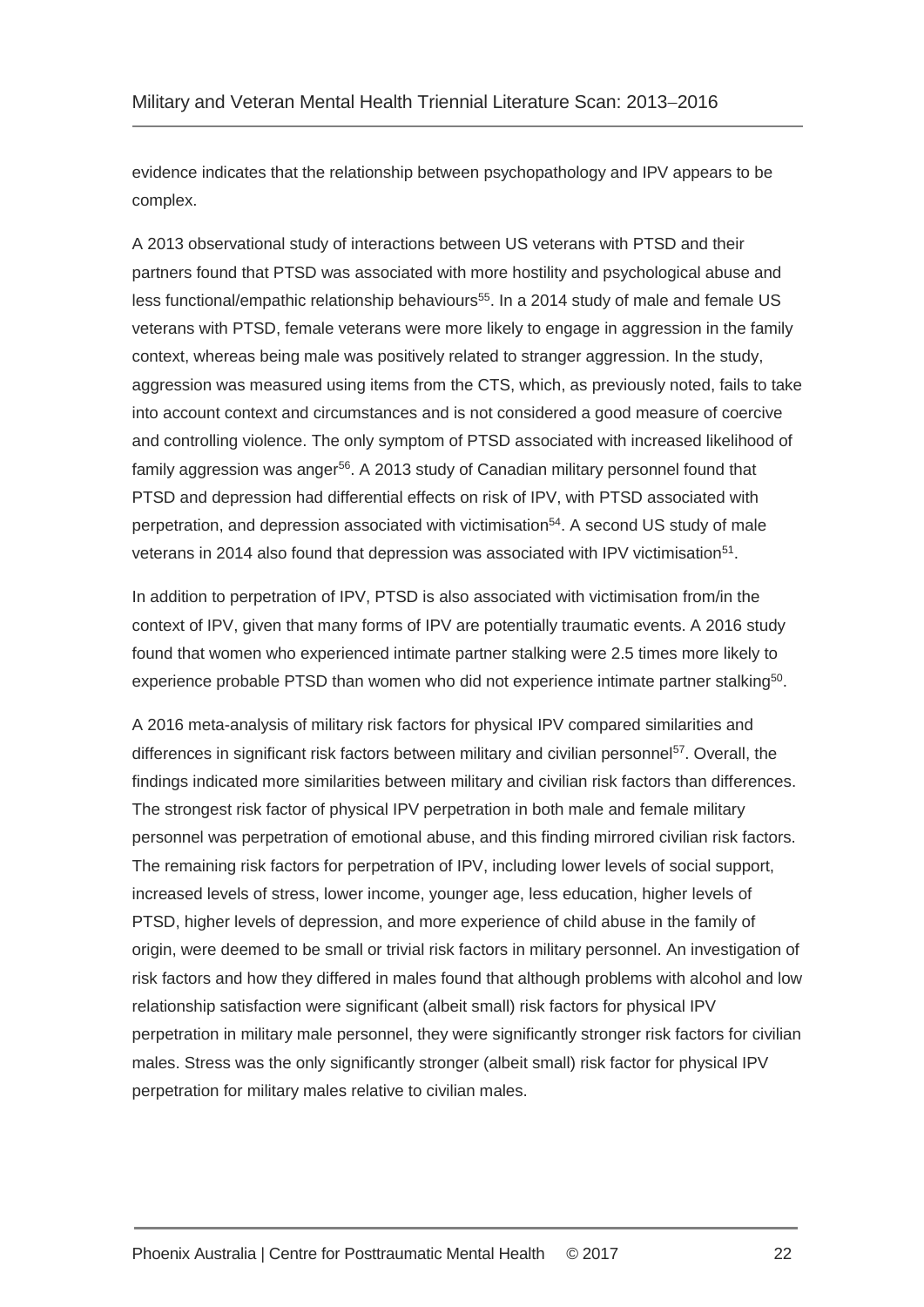## **Screening**

Significant efforts have been made to establish an evidence base supporting universal screening in the US VA services, reflecting a national movement in the US to universally screen for IPV in healthcare settings. A 2016 feasibility study found that universal screening of IPV victimisation in female veterans in a VA medical centre was highly feasible, with 95% of patients agreeing to be screened<sup>[48](#page-53-8)</sup>.

Although there are a number of risk assessment tools for civilian samples, previously there were no IPV risk assessment tools developed for military populations to identify either victims or perpetrators. In 2016, a risk assessment instrument called the Intimate Partner Physical Injury-Risk Assessment Tool (IPPI-RAT) was developed and tested for use by military providers<sup>[58](#page-53-18)</sup>. The study tested the tool's ability to predict future physical injury based on an alleged victim's responses across a six-month period. At six-months follow-up the tool was found to have accurately detected 80% of perpetrators who inflicted future physical injury, based on the alleged victim's responses, indicating good predictive ability. The final 15 items that were included in the IPPI-RAT are presented in Table 4.

| <b>Perpetration</b>                                                                                                                                                                                                                                                                                                                                                                      | <b>Victimisation</b>                                                                                           |
|------------------------------------------------------------------------------------------------------------------------------------------------------------------------------------------------------------------------------------------------------------------------------------------------------------------------------------------------------------------------------------------|----------------------------------------------------------------------------------------------------------------|
| Caused minor injury (not requiring medical care) in<br>incident<br>Denies incident occurred<br>Blames others for incident<br>Physically aggressive toward partner prior to incident<br>Increased frequency or severity of violence toward<br>partner<br>Ever used or threatened to use weapons against partner<br>Emotionally abusive toward partner<br>Ever choked or strangled partner | Fears for self or children or pets<br>Attempting to leave relationship<br>Dissatisfied with military lifestyle |
| Feels desperate about relationship<br>Attempts to control partner's access to<br>friends/family/resources                                                                                                                                                                                                                                                                                |                                                                                                                |
| Holds unrealistic expectations of partner<br>Expresses ideas or opinions that justify violence toward<br>partner                                                                                                                                                                                                                                                                         |                                                                                                                |

#### **Table 4. Risk factors identified using the IPPI-RAT**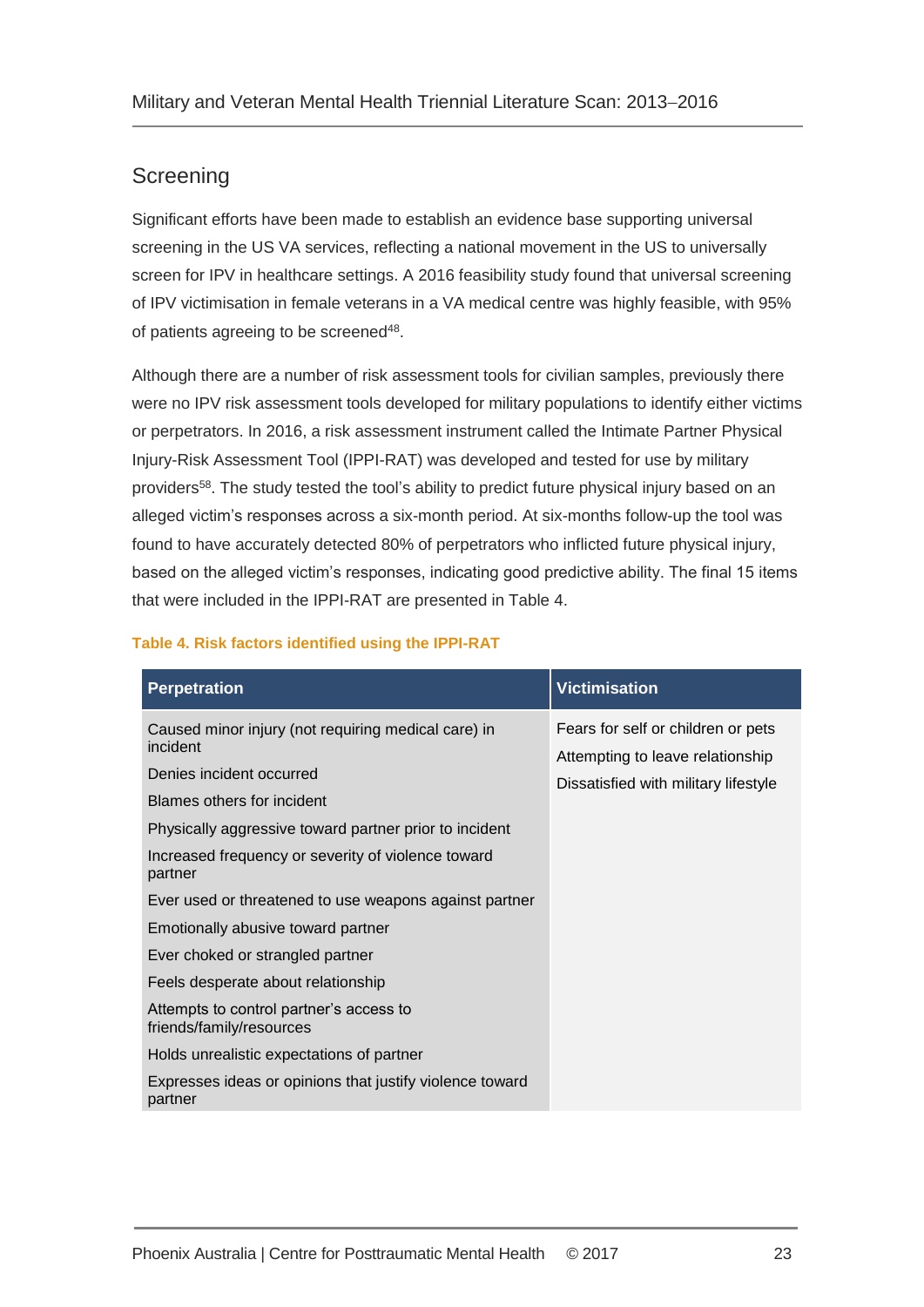Findings from the IPPI-RAT study showed that risk factors for future IPV resulting in physical injury may be more similar than dissimilar across military and civilian samples and among men and women. Although the military faces unique stressors that may dispose them to a higher prevalence of IPV, only one military-specific factor appeared in the final 15-item IPPI-RAT scale. Moreover, the risk factor was for victimisation, not perpetration (i.e., '*victim is dissatisfied with military lifestyle'*). Factors such as deployment-related stress, traumatic brain injury, and PTSD, although present within this population, were not significant predictors of subsequent IPV resulting in physical injury to the victim. It is important to note, however, that the IPPI-RAT study did not address types of IPV beyond physical injury, such as psychological, emotional, and financial abuse, sexual coercion, or stalking, and it remains unknown as to whether or not these types of IPV are associated with military risk factors.

Accurate risk assessment is particularly important in the context of potential escalating or continuing violence, although no research has investigated risk factors relating specifically to escalating violence in military or veteran populations. Although military and veteran populations differ from civilians in that they have access to lethal weapons and training in mortal combat, there is no research comparing level of danger of IPV perpetrated by a military service member or veteran compared to a civilian, nor investigating whether military or veteran populations are at greater risk of perpetrating, or being victim, to escalating violence<sup>[40](#page-53-0)</sup>.

## Treatment/prevention

Included in this review were perpetrator intervention programs aimed at preventing violence, and treatment programs aimed at supporting victims.

#### **Intervention programs for perpetrators**

A 2016 literature review concluded that there is almost no empirical or clinical literature focussed on IPV perpetrator interventions in military and veteran families<sup>[42](#page-53-2)</sup>. The authors propose guidelines for interventions for domestically violent military personnel, to help end violence. While recognising the lack of empirical evidence supporting a particular approach, they suggest perpetrator interventions that consider the developmental attachment theory of IPV/DV, in addition to considering comorbid psychopathology<sup>[42](#page-53-2)</sup>.

In response to the evidence gap, one treatment program has recently been developed. *Strength at Home* is a cognitive behavioural-based treatment and prevention program developed specifically for military/veteran populations. A 2013 pilot study in 14 male military personnel with PTSD who were perpetrators of IPV found that physical and psychological IPV perpetration significantly decreased by six-month follow-up<sup>[59](#page-53-19)</sup>. A follow-up RCT of 69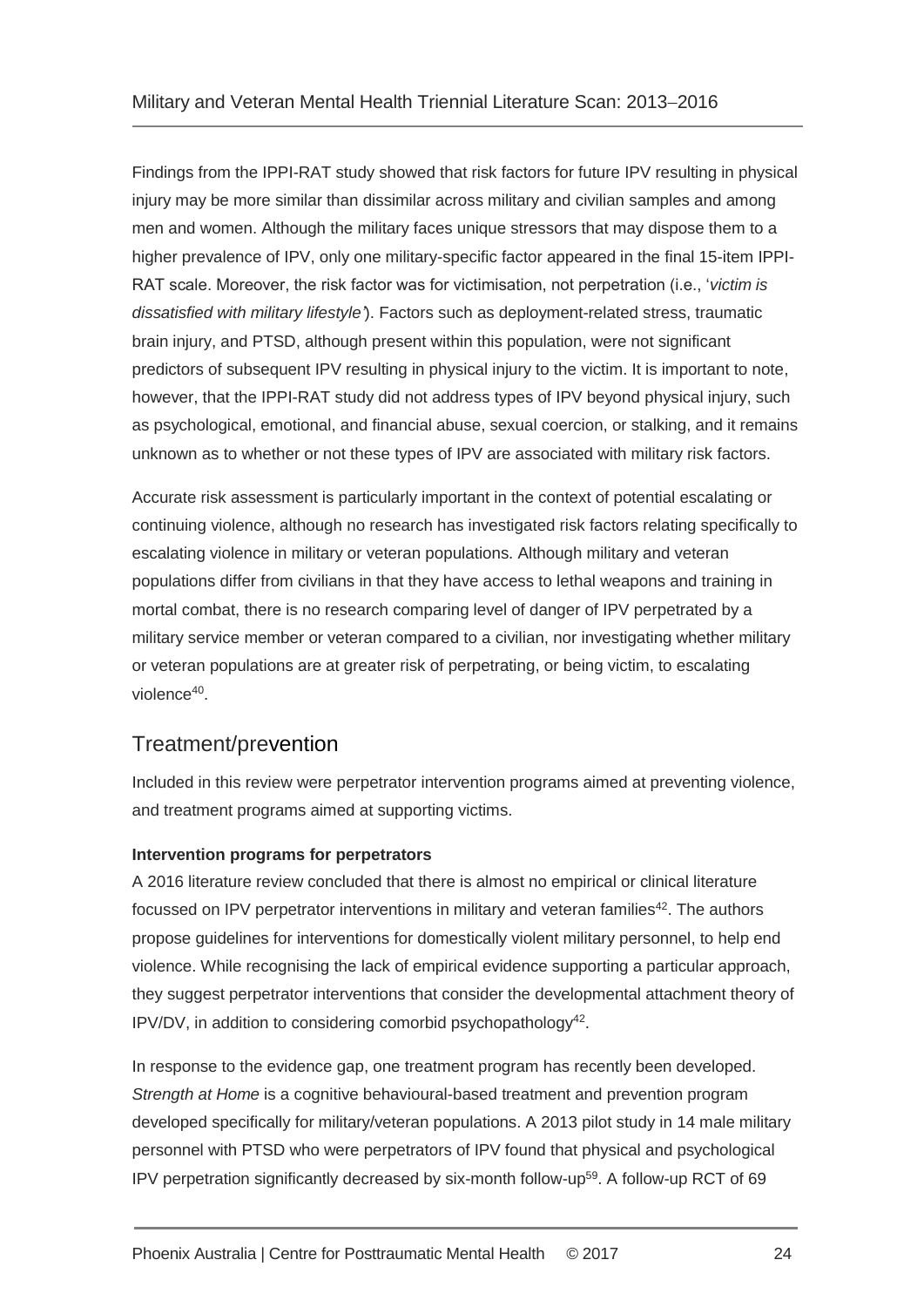male military personnel compared *Strength at Home* to a control condition and found that *Strength at Home* prevented more physical IPV and reduced psychological IPV compared to controls<sup>[60](#page-53-20)</sup>.

A qualitative study of male veteran perpetrators found a preference for intervention programs to be delivered through veterans' services as opposed to civilian services, as well as a preference for treatment to go beyond perpetrators, as they reported that IPV was often mutual or reciprocated<sup>[53,](#page-53-13)[61](#page-54-0)</sup>.

#### **Treatment programs for victims**

A study of female veteran victims found that their priorities for IPV-related treatment were around the physical safety of themselves, their children, and their pets, as well as coping skills for emotional health, but there was significant variability in priorities in the sample, and the authors concluded that a one-size-fits-all approach to female veteran victims was unsuitable<sup>[62](#page-54-1)</sup>.

A qualitative study of female veterans who had experienced IPV or non-partner sexual assault found that the military could offer opportunities to gain freedom and independence from an IPV perpetrator (through resources, acquisition of skills, and opportunities to escape physically, as well as other sources of assistance)<sup>[63](#page-54-2)</sup>. However, there were also instances where the military response to their experiences was negative. After reporting IPV victimisation, some female veterans commented that leadership provided negative and unsupportive responses, they felt confronted by a culture accepting of violence against women, they felt personal concerns for negative career consequences, and disliked policies requiring that reports be made through a chain of command that may include the perpetrator of the assault. Although this study was conducted in the US military it is important to consider any barriers to veterans reporting IPV victimisation and other types of violence in the military, and how those barriers may impact screening and prevention efforts in Australia.

### **Conclusions**

The overwhelming majority of evidence in this area comes from the US, where IPV is the main concern. In Australia, the main focus is on family violence, which is inclusive of children who are victims of violence, or who witness violence. It is important to note that the vast majority of the studies included in this review fail to take into account the impact of family violence on children.

While public concern about IPV in military families may focus on male military personnel inflicting PTSD-fuelled physical violence on their female civilian intimate partners soon after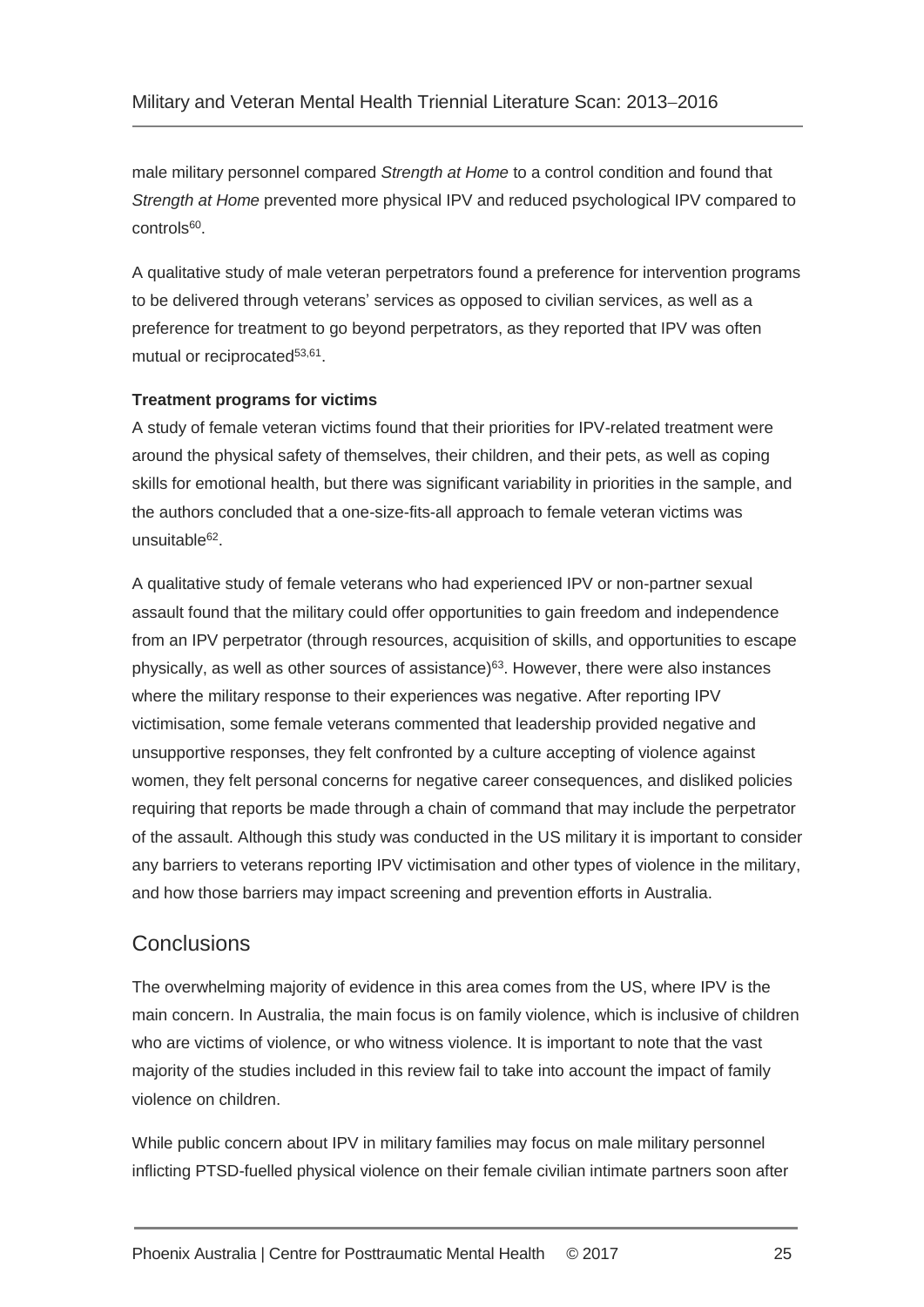return from difficult combat deployments, the emerging data paints a far more complex picture of IPV<sup>[54](#page-53-14)</sup>. Military families can have one partner in the military or be a dual-military family, as well as identify as heterosexual or LGBTQI (lesbian, gay, bisexual, transgender, queer or questioning, and intersex). Prevalence rates of IPV might differ significantly in all these types of families<sup>[46](#page-53-6)</sup>. Research is still emerging, and the extent of the problem in military and veteran families is currently unclear, particularly given that there is little empirical research conducted in Australia. The differences in healthcare access and service provision in military and veteran populations and the established prevention programs means that data from the multiple US and single Canadian study presented here may not apply to the Australian context. In addition, the different definitions of violence used by researchers and the reliance on assessment tools that do not fully measure the more coercive and controlling types of violence make it difficult to draw firm conclusions about the incidence of IPV in military populations.

The research in the US provides some initial findings on screening and perpetrator intervention programs. While a risk assessment tool has recently been developed and validated on a US military sample, it is only predictive of physical injury rather than other types of abuse. However, emerging evidence indicates that military-specific factors are far less common than universal factors when assessing risks of IPV $58$ , and in this context, existing risk assessment tools and frameworks that have been used and evaluated for many years in the Australian family violence sector could be trialled and assessed in a military context. For example, well regarded programs such as the Family Violence Risk Assessment and Risk Management Framework (often referred to as the common risk assessment framework  $-CRAF$ <sup>[64](#page-54-3)</sup>, which offer not only a screening framework but also a whole of organisation approach to risk assessment, could be examined. In terms of intervention programs, the Strength at Home program offers a potential model of intervention that could be trialled in Australia, although interventions in other areas that are examined in the Australian civilian context, such as restorative justice programs, may also merit some investigation<sup>[65](#page-54-4)</sup>.

The research on IPV in the military context is emerging, and more studies to help better conceptualise violence in a military context, and a more consistent approach to the measurement of violence and to perpetrator intervention programs, would be beneficial. In addition, research still needs to elucidate the fact that female veterans in the US are victims of IPV significantly more than non-veteran women<sup>[46](#page-53-6)</sup>. One firm conclusion that can be drawn from the findings presented here is that the context of violence in military and veteran families is essential. A contextual analysis serves to clarify what happened by determining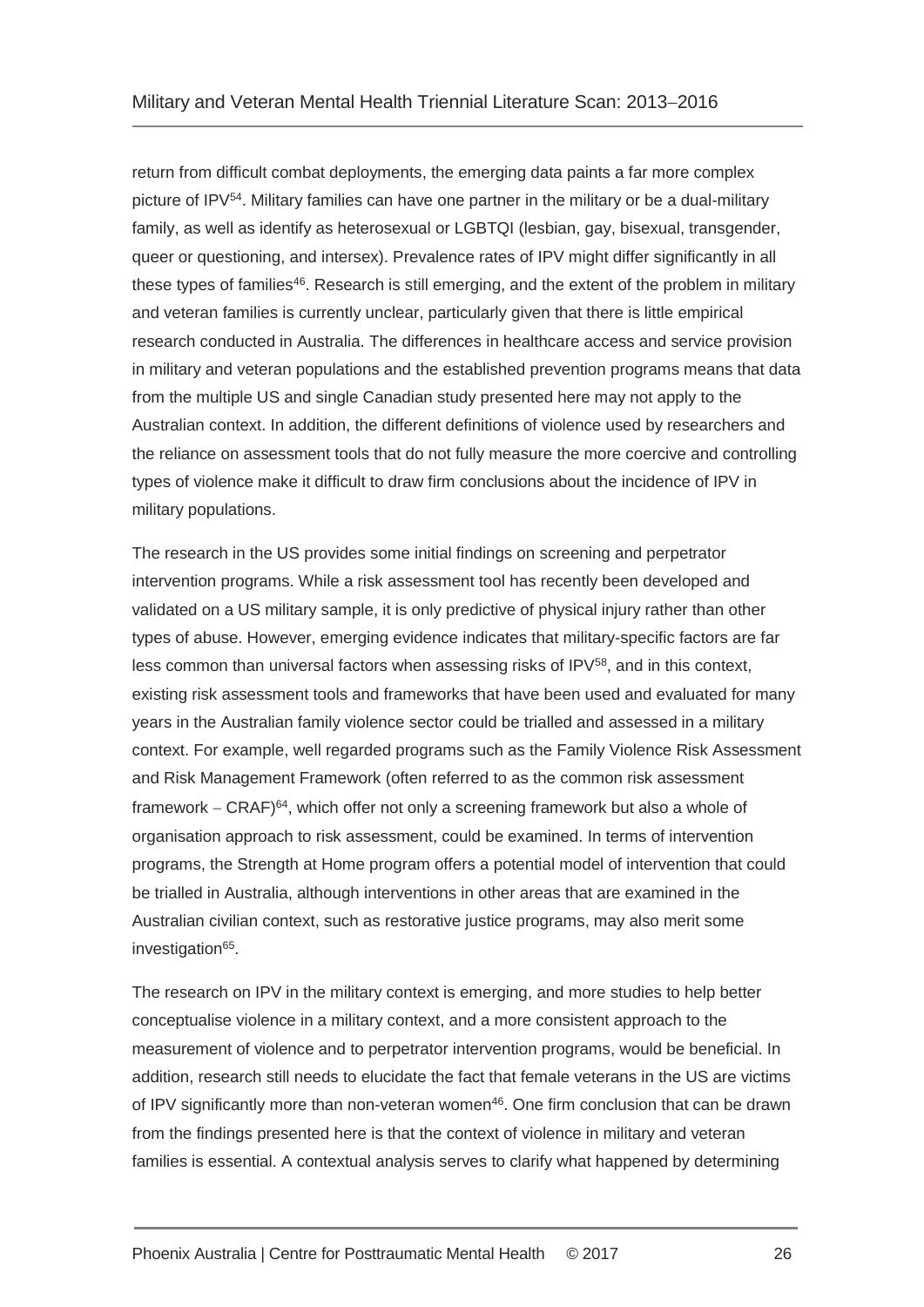<span id="page-32-0"></span>the perpetrator's intent in his/her use of violence, the meaning of the violence to the victim, and the effect of the violence on the victim and children<sup>[40](#page-53-0)</sup>.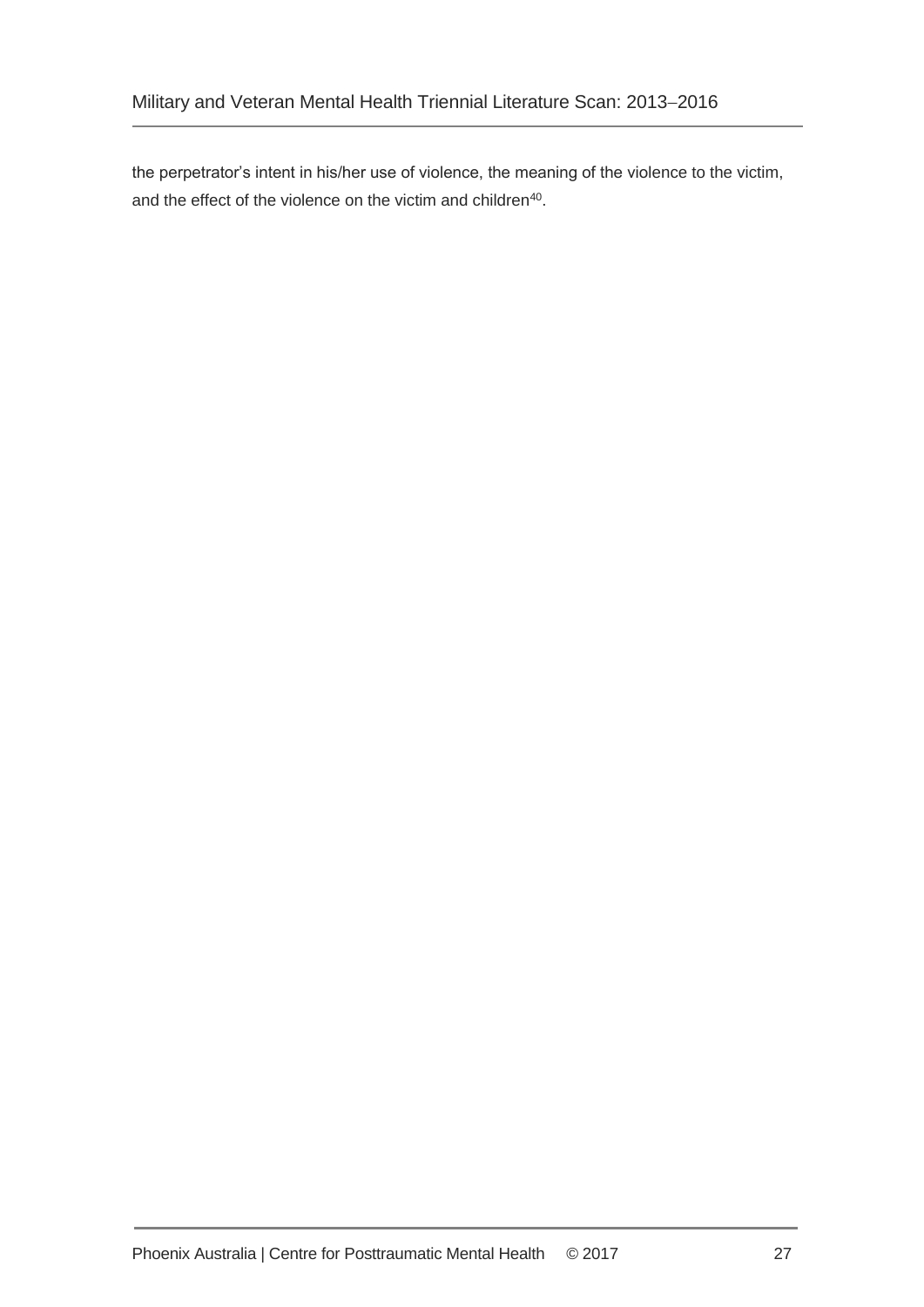## 3. Innovation in transition models for the military, elite sports, and/or emergency services

### Introduction

A transition is an event or non-event accompanied by a process of leaving one set of roles, relationships, routines, and assumptions and establishing new ones<sup>[66](#page-54-5)</sup>. Transition models provide a framework for understanding how humans adapt to life and career transitions (Schlossberg, 1981). They contribute to the development of targeted strategies to facilitate adjustment following transition out of challenging occupations<sup>[67](#page-54-6)</sup>, three of which are the military, elite sports, and emergency services. Military careers are characterised by lengthy deployments away from home, prolonged or repeated traumatic experiences, and robust enculturation<sup>[68](#page-54-7)</sup>. Elite sporting careers are characterised by pressure to succeed and an exclusive focus on the sport at the cost of education, work, family, and other life interests<sup>[69](#page-54-8)</sup>. Emergency service careers are characterised by having to regularly execute extraordinary duties that often save the lives of others, unpredictable environments, the potential for regular exposure to trauma, and shift work $70$ . However, commonalities in the transition process among the three careers emerged from the reviewed literature, including the potential benefits of pre-transition or retirement planning to a successful transition, and the challenges of redefining post-transition sense of self and social identity.

## Transition models for the military

The transition from the military to civilian life is generally referred to as reintegration. Reintegration has been viewed as both a process and an outcome, involving the resumption of family, community, and workplace roles<sup>[71](#page-54-10)</sup>. As a process, reintegration entails managing the return to civilian life and facing changes in day-to-day demands as well as family roles, responsibilities, and routines<sup>[72](#page-54-11)</sup>. As an outcome, successful reintegration comprises postdeployment achievement of satisfactory levels of functioning at home, at work, in relationships, and in the community $73$ .

Included in the reviewed literature were theoretical transition frameworks and empirically assessed transition models which targeted the individual service member, the practical requirements of resettlement, and family unit functioning and parenting skills.

An ecological model of returning military service member and veteran (MSMV) reintegration was proposed by Elnitsky et al.<sup>[71](#page-54-10)</sup>, who suggested that reintegration involves interactions between the individual and the environment, and is best understood by considering four levels: individual, interpersonal, community, and societal contexts, and the interactions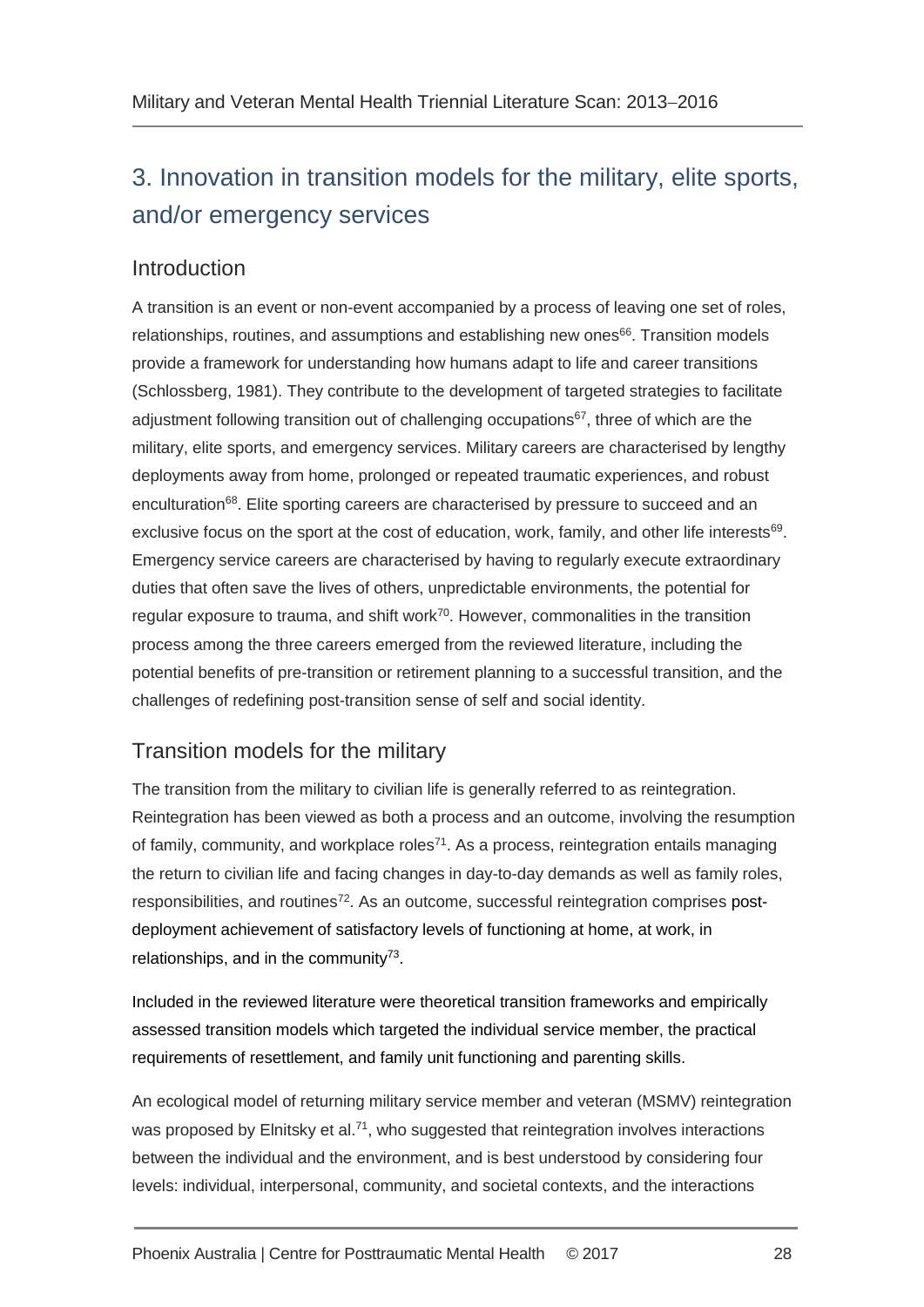between them. The model was developed from a literature review identifying the challenges and facilitators of reintegration at each of the four levels. Individual level factors included psychological and physical health; interpersonal level factors included family and spousal relationships; community level factors included health systems, work and school, and legal services; and societal level factors included social policy such as US Department of Defense (DoD) and VA initiatives. The purpose of developing the model was to provide a unified definition and systematic understanding of reintegration, and to guide research and practice. By using the model, it was argued that interventions could be targeted toward the different levels.

One RCT assessed an online expressive writing intervention designed to reduce reintegration difficulty for US Afghanistan and Iraq war veterans transitioning to civilian life<sup>[74](#page-54-13)</sup>. Reintegration difficulty referred to self-assessed difficulties in domains such as social relations, productivity, community participation, perceived meaning in life, and self-care and leisure. Participants, of whom 39% were female, were randomly allocated to either an expressive writing group ( $n = 508$ ), or one of two control groups – factual writing ( $n = 507$ ) and no writing  $(n = 277)$ . Expressive writing was intended to deeply explore thoughts and feelings about the transition to civilian life, while factual writing considered veterans' information needs, such as VA services and benefits. Four online writing sessions of 20 minutes each were scheduled for the writing groups. Expressive and factual writers completed an average of 2.5 and 2.8 sessions, respectively, over the course of ten days or less. At six months post-intervention, the expressive writers reported significantly reduced reintegration difficulty compared to the no writing group, but there was no benefit of expressive writing over factual writing on this measure. Lack of difference between expressive and factual writing was surmised to be due to the possibility that veteran-specific topics in factual writing may have evoked sufficient emotion or cognitive processing to improve certain outcomes. The benefits of this intervention included its brevity and ease of access, which support its use as an adjunct to psychotherapy. However, this approach does not involve clinician support, meaning that participants are not monitored or supported, despite the potential for the writing to cause distress.

Another perspective on veteran reintegration was a theoretical framework based on 'cultural persistence', and a related model called 'reverse culture shock' [68](#page-54-7)[,75](#page-54-14). Cooper et al<sup>68</sup> applied Pierre Bourdieu's theoretical concepts of *habitus, capital,* and *field* to the UK Armed Forces, to understand how the cultural legacy of military life may potentially disrupt reintegration. In other words, what happens when an individual immersed in military culture returns to civilian life? According to this framework, military culture can potentially endure post-transition, the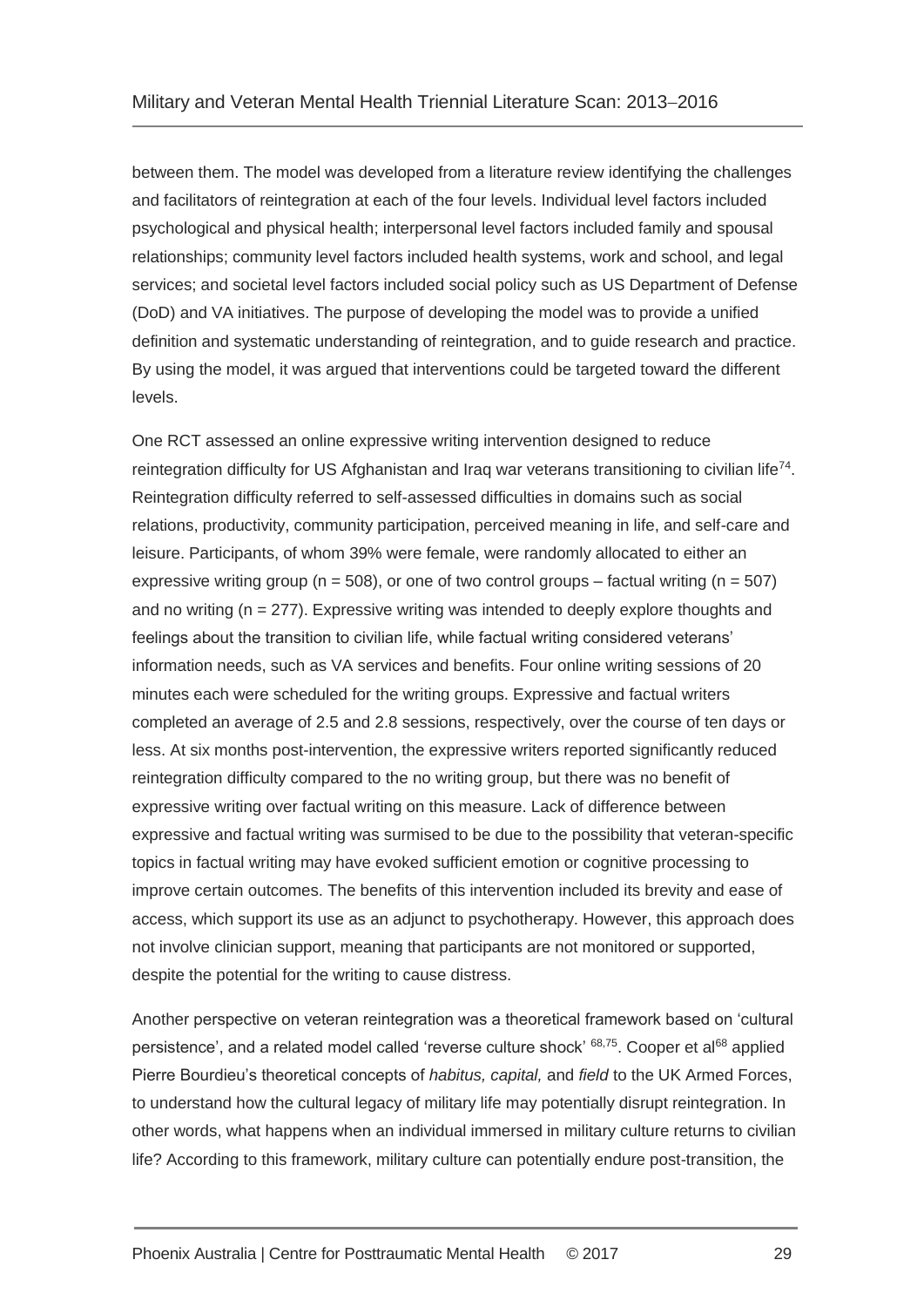implication being that the veteran's "grip on military culture" prevents adaptation to civilian life. In a similar vein, Bergman and colleagues (2014) discussed a model of reverse culture shock in the military context, which posits that unexpected re-entry difficulties can occur upon return to a once familiar environment. Such difficulties might include feeling disoriented, neglected, frustrated, being unemployed, and struggling with personal relationships. Based on such theorising, it was suggested that transitions could be managed by employing a high level of planning and preparation. This might include translating skills gained in the military into forms which civilian employers can understand, conducting personal development planning and workplace schemes prior to discharge, providing training on the differences between military and civilian fields, explaining how the military legacy stays with veterans when they leave, and preparing them for a significant shift in identity<sup>[68](#page-54-7)</sup>.

Another group of studies highlighted initiatives and models developed to support veterans' informational and practical needs for returning to civilian life.

One study evaluated the effectiveness of the Yellow Ribbon Reintegration Program (YRRP) [\(http://www.yellowribbon.mil/yrrp/\)](http://www.yellowribbon.mil/yrrp/) in meeting the reintegration information needs of National Guard/Reserve service members and their families<sup>[76](#page-54-15)</sup>. Established by DoD in 2008 and currently in operation, the YRRP is a public health strategy designed to connect service members and their families with supportive resources as they transition between their military and civilian roles throughout the deployment cycle. At scheduled events throughout the year, information supporting such needs as legal, financial, psychosocial, employment, and education is disseminated. The current study surveyed 683 National Guard/Reserve service members and 411 'supporters' (mainly spouses) who attended YRRP events at 30 and 60-days post-deployment. The aim was to examine the perceived utility of the delivery of information during the post-deployment reintegration period across five domains: education, employment, family and relationships, legal, and health. A survey revealed that service members and their spouses/supporters prioritised information needs differently, with the spouse (mainly females) being mostly concerned about family and relationship matters, while the service member was mostly concerned about education, employment, and health. It was also found that for more spouses than service members, these events were the first occasion on which they had heard about such services. Finally, both service members and spouses rated the YRRP program as being helpful in providing information or help across the five domains (between 50% and 78% across the domains). Overall, the YRRP was effective at providing information, referral, and assistance in several reintegration domains at two to four months post-deployment.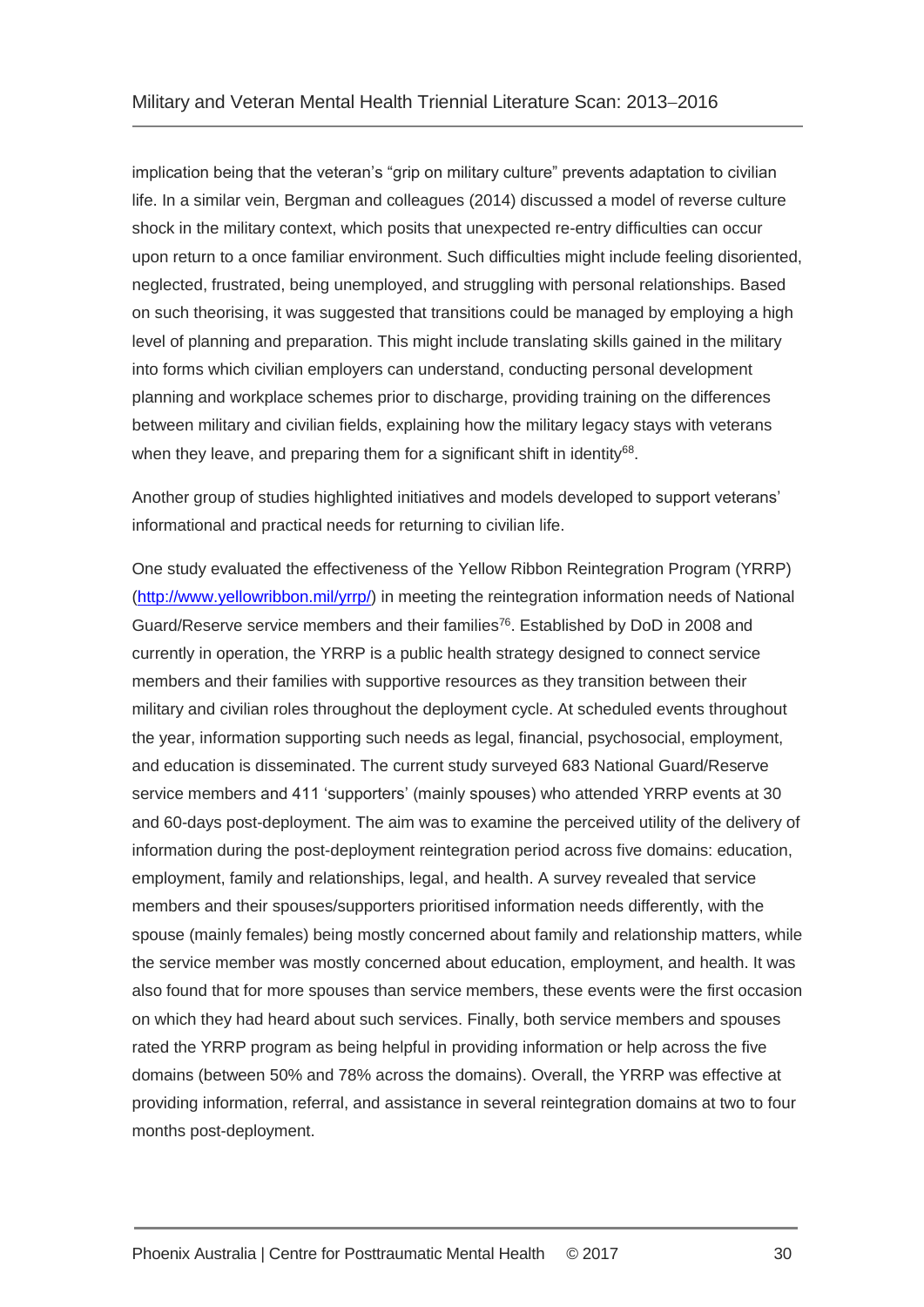Another study described a needs-based model called the motivation model of resettlement, which was empirically derived using survey responses from 400 Indian Air Force veterans<sup>[77](#page-54-16)</sup>. In the survey, participants identified noteworthy socioeconomic resettlement needs, such as children's education, finding civilian employment, and purchasing a home and car, and ranked them in terms of importance. The consolidated needs and rankings formed a socioeconomic need continuum, from which was derived the resettlement model. The model was inspired by Maslow's needs hierarchy, and contained five pyramidal levels, with the foundation being essential socio-economic needs (acquire house, job, child's education), and the apex being social fulfilment needs (living in the place of origin). The three remaining levels from the foundation upwards covered socio-economic security, comfort, and esteem needs. It is worth noting that the model incorporated traditional Indian needs such as arranging a child's marriage and caring for aging parents, indicating that such models could encompass cultural specificity. By analysing the resettlement of veterans to better understand the constituent needs, such needs might be better managed and facilitated.

As noted in the introduction, reintegration involves re-establishing family roles, responsibilities, and routines. A recent review concluded that the literature to date is under-developed regarding strategies supporting successful military family reintegration<sup>[72](#page-54-11)</sup>. However, there have been several studies to empirically assess family and relationship models which have been adapted for the military post-deployment context.

The first three studies, underpinned by the relational turbulence model (RTM), identified three potential intervention targets that might improve how couples experience reunion and reduce their children's reintegration difficulties. The RTM is a relationship model which suggests that couples perceive their relationships as tumultuous during times of transition. When used in the military context, the model might help to identify obstacles to smooth transition for military couples.

The first study investigated predictors of couples' appraisals of relationship turmoil (chaotic, stressful, tumultuous relationships) during the first three months after a service member's homecoming<sup>[78](#page-54-17)</sup>. Participants were 118 couples with at least one serving member, who completed an online questionnaire once per month for the first three months after homecoming. Three constructs, derived from the RTM, were found to be predictive of the couples' perceived relationship turmoil. These constructs were depressive symptoms of either partner, relational uncertainty (being unsure about involvement in a relationship), and interference from a partner (disruptions in both partners' routines which were established during the service member's absence). The findings suggested that best practices for reuniting military couples might include relationship information delivered after the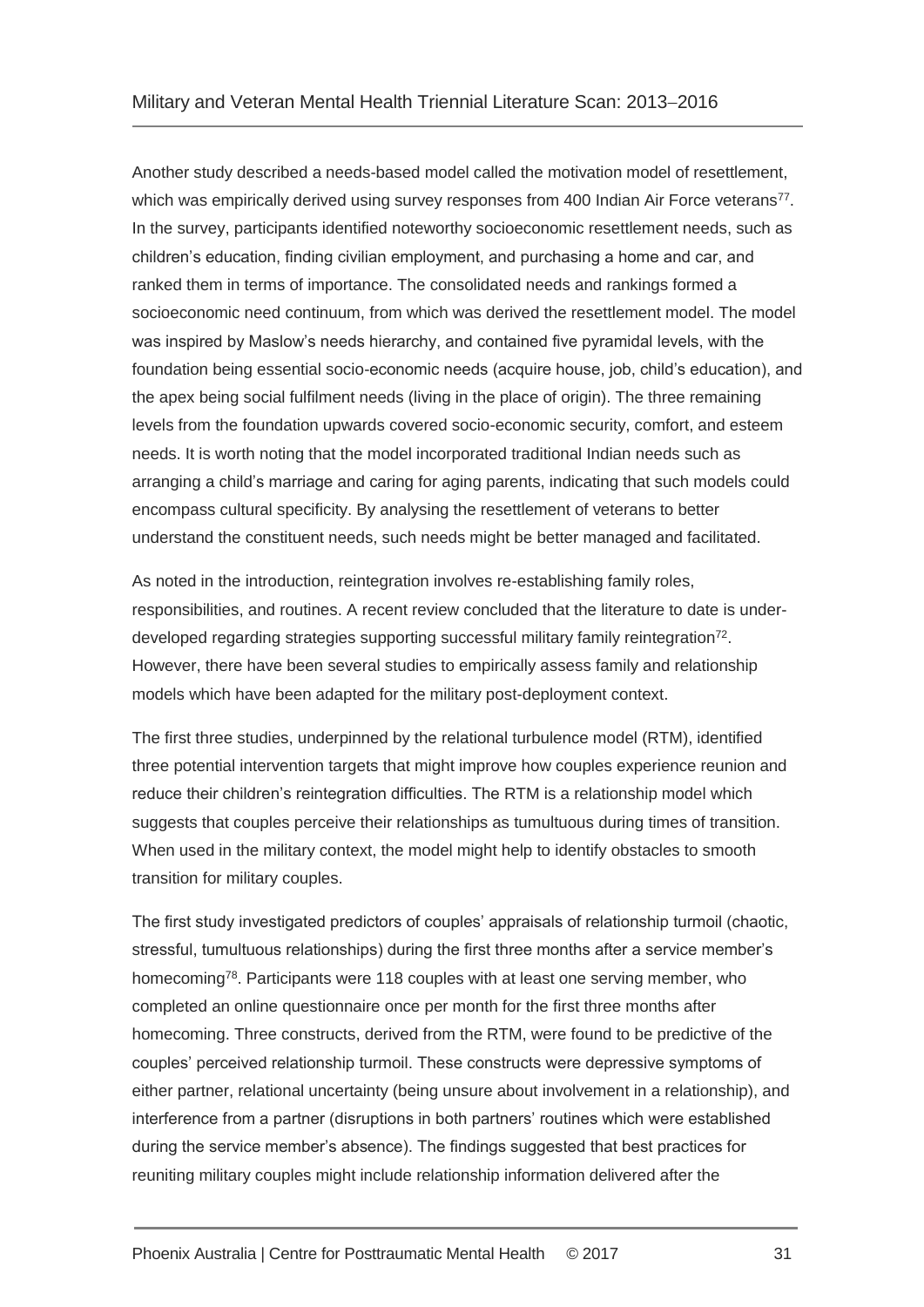honeymoon phase, which comprises the first weeks of reintegration, and when the relationship experiences upheaval. Additionally, the findings supported the development of interventions that help couples manage depressive symptoms, relational uncertainty, and partner interference.

Using the same sample, a second study used the same three constructs to predict service members' perceptions of their children's reintegration difficulty<sup>[79](#page-54-18)</sup>. It was found that parents who experienced depressive symptoms, relational uncertainty, and interference from a partner, reported that their children had more difficulty with reintegration. However, because the child's reintegration difficulty was reported by the parents, it should ideally be corroborated with the child. It was suggested that interventions should offer support to children early upon reunion (because children don't appear to experience the same honeymoon period as their parents), and age emerged as a risk factor, with parents reporting older children fared worse than younger (children were aged between six months and 20 years). Support services should therefore target older children for maximum effectiveness. The RTM was therefore shown as a useful way to explain how children experience the postdeployment transition, as a function of the interpersonal dynamics of their parents.

Finally, in a third study, the RTM was also employed in a military context where a different sample of 118 military families completed an online survey within six months of homecoming<sup>[80](#page-54-19)</sup>. Two constructs from the RTM, relational uncertainty and interference from a partner, were predictive of topic avoidance about deployment. Topic avoidance refers to couples' reluctance to talk about their deployment experiences during reunion, and tends to be dissatisfying within romantic relationships. The results showed that the couples were more likely to avoid talking about deployment when they were experiencing relational uncertainty and interference from a partner. A suggestion for intervention targets arose from these findings – helping military couples to manage their expectations about the reintegration process by preparing them to experience questions about involvement and disruptions to their everyday goals - which may equip couples to communicate better.

A second model to be evaluated in the context of military family adjustment was derived from family stress models, called the military family stress model  $(MFSM)^{81}$  $(MFSM)^{81}$  $(MFSM)^{81}$ . Family stress models seek to explain the mechanisms through which external stressors, including transitions, may increase parental psychological distress. This, in turn may impair parenting practices and/or dyadic adjustment, increasing risks for child maladjustment. The MFSM posits that there are associations between deployment-related stressors (deployment length/number, and PTSD symptoms), and adjustment in parent, child, parenting, and dyadic processes. Participants were families (n = 293) with at least one parent from the National Guard/Reserves who had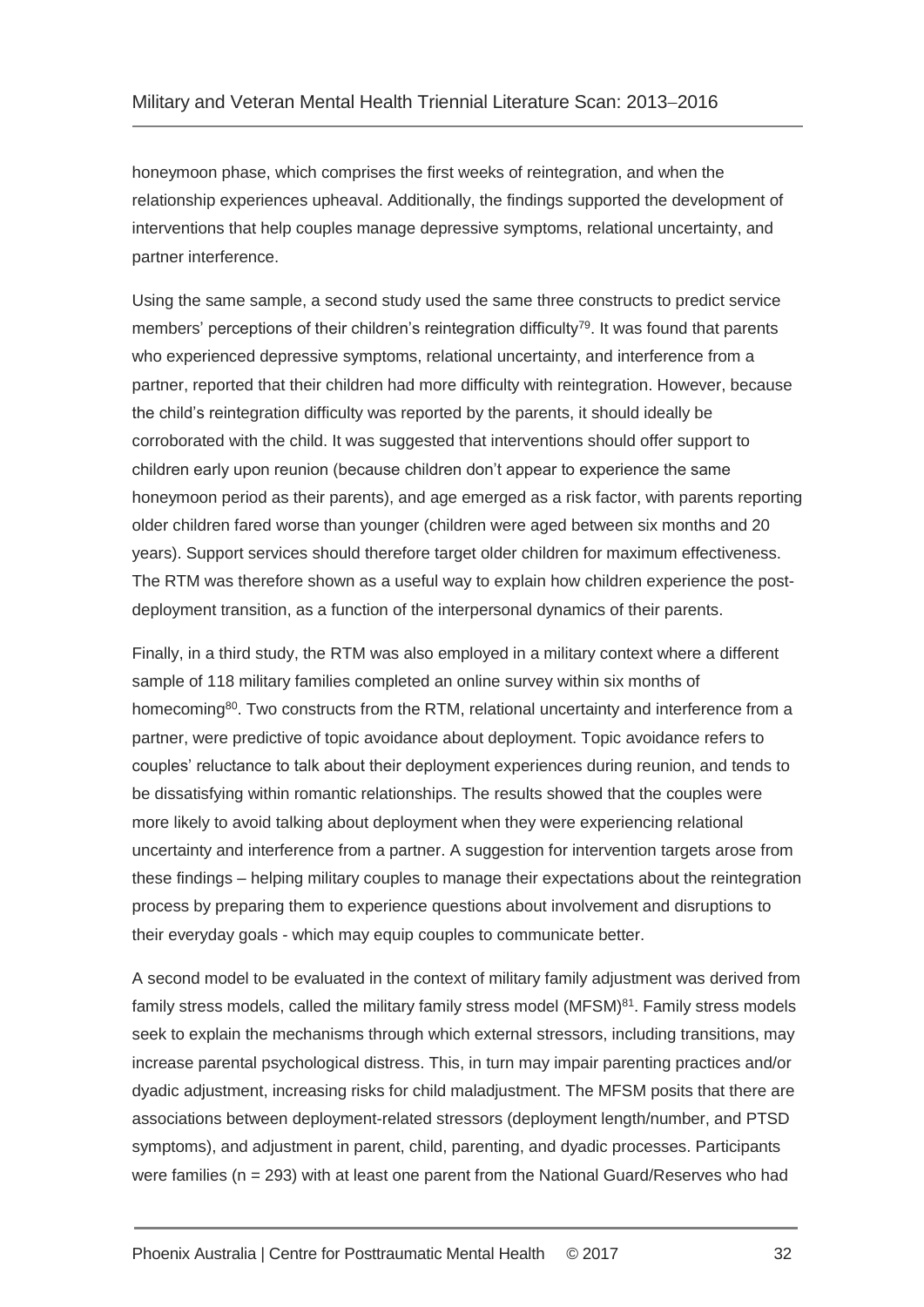recently deployed to the Middle East conflicts, and at least one child between the ages of four and 12 years. Multiple method and multiple informant data was collected via self-report questionnaires and observations of parent-parent and parent-child interactions. Marital quality referred to dyadic adjustment, while parenting practices were assessed using five core parenting practices problem-solving outcome, harsh discipline, positive involvement, skill encouragement, and monitoring – measured by observing parent-child interactions. Child adjustment was assessed using parent, child, and teacher ratings on a range of measures including interpersonal strength, degree of depressive symptoms, and behavioural problems, such as hyperactivity, attention problems, aggressive behaviour, and withdrawal. It was found that the number and length of deployments was not associated with dyadic adjustment, parenting, or child adjustment. It was however found that dyadic adjustment was associated with more effective parenting. In addition, PTSD symptoms of both parents were directly associated with children's adjustment, implicating PTSD symptoms as a key family stressor following deployment and a potential target for interventions to support families after deployment.

A final study assessed a parenting program, *Strong Families Strong Forces* (SFSF), for military families during the reintegration phase $^{82}$  $^{82}$  $^{82}$ . The efficacy of SFSF was assessed using an RCT with the families and children (up to five years of age) of 115 National Guard/Reserve service members who had returned from Iraq or Afghanistan not longer than one year prior. By targeting parenting quality (more specifically, 'parental reflective function' – defined as the ability to be mindful of, and respond to, emotional states of self and children), the program was designed to mitigate the impact of deployment-related stressors on parent-child relationships, and ultimately child wellbeing. The SFSF program consisted of eight modules delivered via a home-based modality by study clinicians. Modules focussed on central reintegration tasks such as military identity, parent/child deployment narratives, and co-parenting practices. Families were randomly allocated to the intervention group ( $n = 58$ ), 90% of whom completed all eight sessions and post-test assessments, or to a waitlist comparison  $(n = 57)$ . Compared to the waitlist group, the intervention group reported improvements on two parenting measures. First, there were greater reductions in parenting stress, and second, there were gains in parental reflective functioning, which meant that parents had an improved capacity to reflect on the mental state of their child. The high rate of program completion (93%) indicated that military families were interested in family reintegration/parenting programs, and that the home-based modality was an effective means of delivery for families who otherwise may not have been able to participate in the program.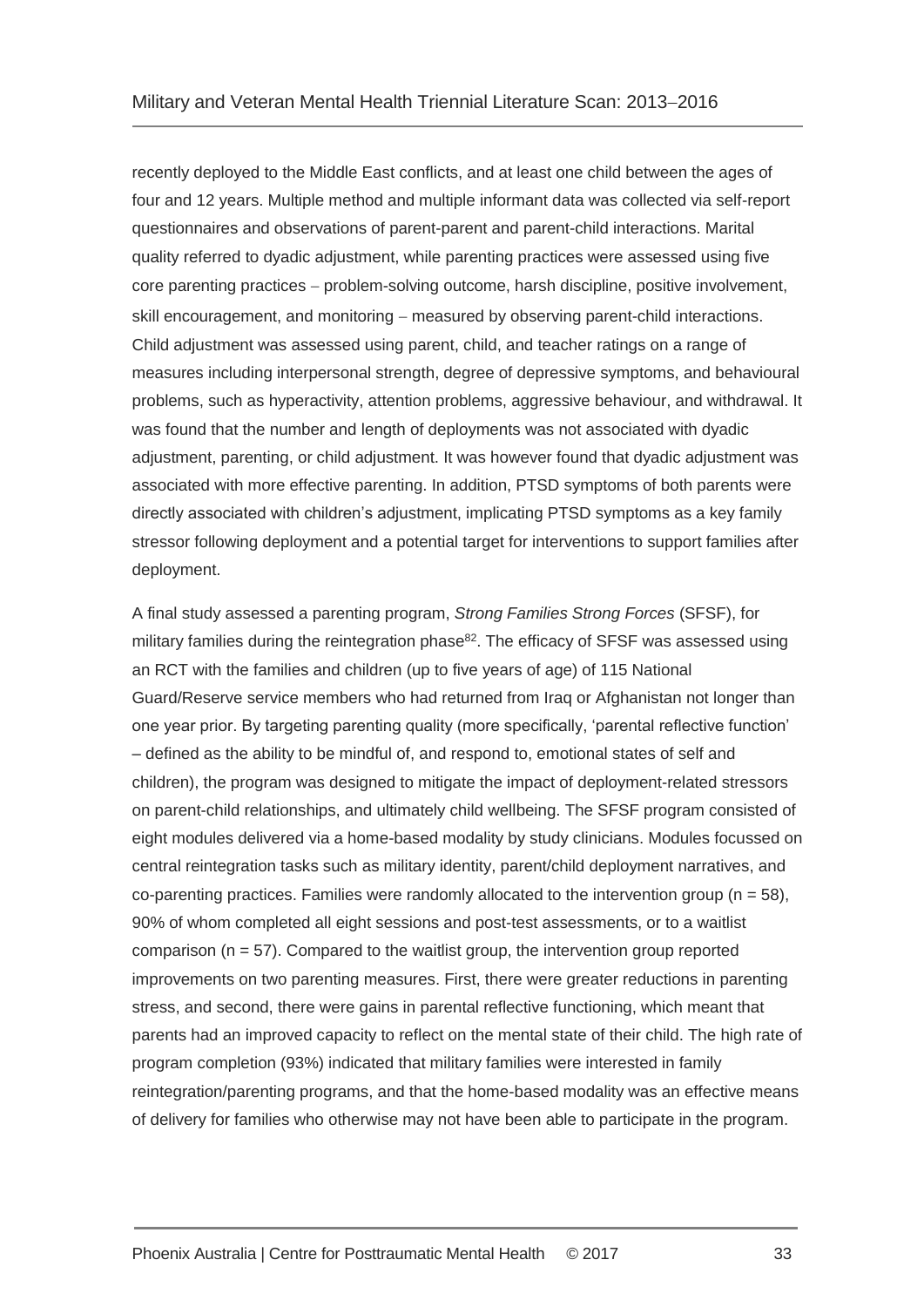### Transition models for sports people

Over 20 years ago an early transition model of athletic retirement was created to address the entire course of the athletic retirement process, including causes of retirement, factors related to adaptation to retirement, available resources for retirement adaptation, quality of adaptation to retirement, and intervention for retirement difficulties<sup>[83](#page-55-2)</sup>. While no innovative transition models in elite sport have been reported in the literature recently, there have been a number of reviews and studies focussed on understanding the experience of the retirement transition and post-sport career adaptation. It is evident that the early transition model has been influential in providing a framework on which these more recent studies were based. The current literature claims to be foundational to developing future models and interventions<sup>[84](#page-55-3)</sup>.

A recent systematic review of ten studies of elite athlete end-of-career transitions highlighted factors contributing to a successful transition<sup>[85](#page-55-4)</sup>. One factor was pre-planned retirement. Athletes who planned their retirement in advance, compared to those who did not plan, were more cognitively, emotionally, and behaviourally ready for their career transition. Recommendations to emerge from the review included focussing on involuntarily retired athletes, because those who experienced involuntary retirement were found to be at greater risk of adjustment difficulties compared to voluntarily retiring athletes, psychological training programs for athletes approaching sport career termination, development of sport career assistance programs, use of a progressive detraining program, helping athletes become aware of, develop, and use transferrable skills, and retirement planning.

Another systematic review which evaluated 126 studies on athletes' career transitions out of sport from 1968-2010 identified 15 variables related to the quality of athletes' career transition, and four types of available resources during career transition<sup>[84](#page-55-3)</sup>. Quality of transition was not clearly defined but generally referred to the positivity and negativity of emotions experienced during the transition, and the extent of adjustment difficulties experienced post-transition. Variables related to the quality of career transition included athletic identity (a strong athletic identity and high tendency towards identity foreclosure were negatively associated with the quality of transitions), voluntariness of retirement decision (a greater degree of control over retirement was generally positively associated with the quality of career transition, while forced retirement was associated with negative emotions), injuries/health problems (which were sources of transitional difficulties), and career and personal development (vocational and life skill development, educational involvement, and career planning were positively associated with quality of transition). Sport career achievement (achievement of sporting goals was associated with stable levels of self-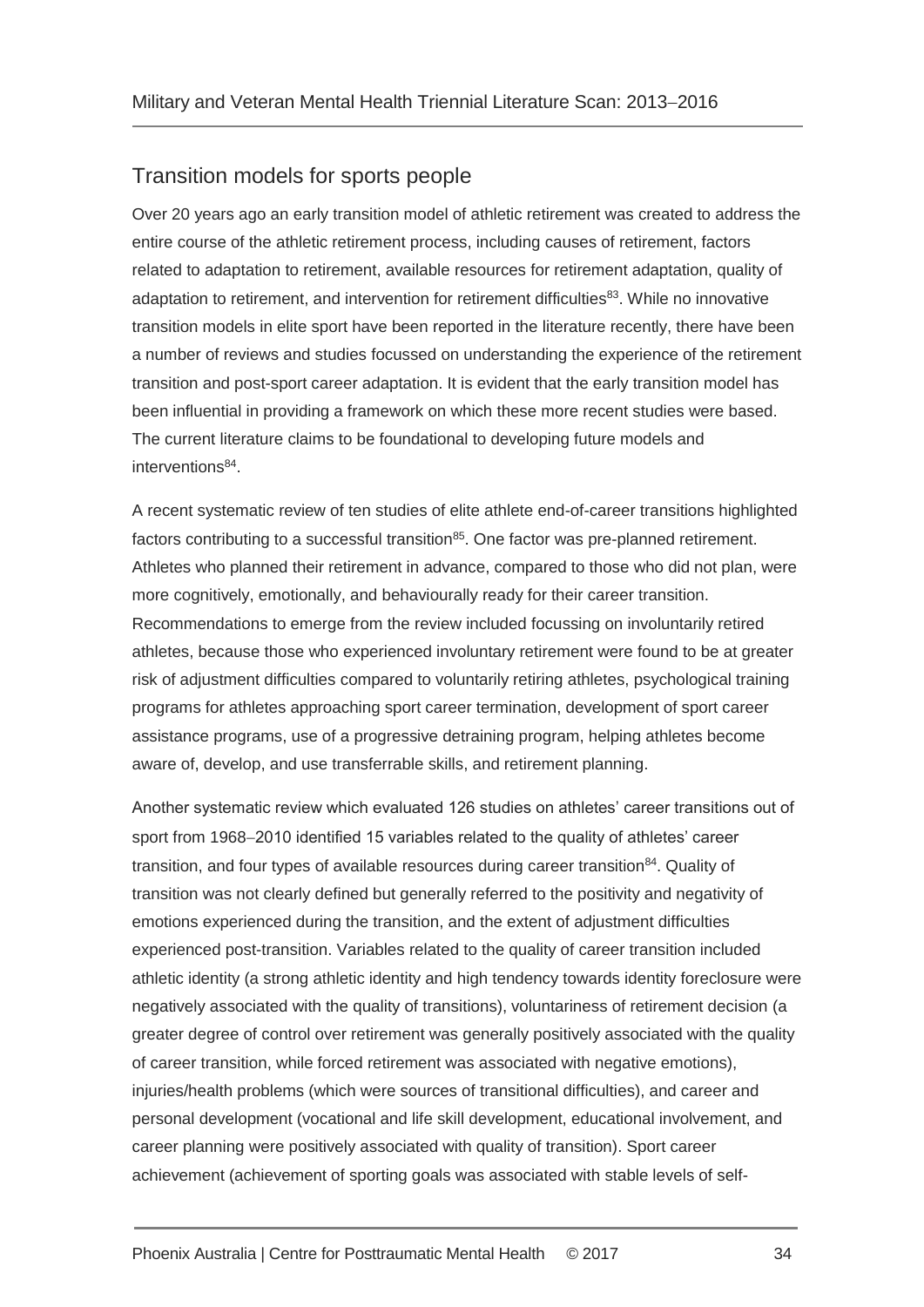identity, self-esteem, and global self-concept, while failure to achieve goals was associated with loneliness, missing people related to sport, and difficulty organising post-sport lives) was also related to the quality of career transition. Available resources during transition included coping strategies (keeping busy, seeking social support, searching for new career or interests, avoidance or denial, and acceptance), pre-retirement planning (psychological preparation before career-end, having a clear goal outside of sport, financial planning), psychosocial support, and support program involvement. An example of such a support program is the Australian Institute of Sport (AIS) initiative 'Personal Excellence' [\(http://www.ausport.gov.au/ais/personal\\_excellence\)](http://www.ausport.gov.au/ais/personal_excellence). It was suggested that for sport psychologists to assist athletes' career transitions, they need to provide programs that provide both proactive support (e.g., career planning, education in transferrable skills) and reactive support (e.g., coping with emotions, supporting the identity reformation process) to assist athletes to prepare for their career transition.

A Spanish quantitative study compared the retirement experiences of Greek ( $n = 76$ ) and Spanish ( $n = 57$ ) elite athletes<sup>[86](#page-55-5)</sup>. Retirement experience was measured in terms of the preconditions of retirement (athletic identity, satisfaction with athletic career, reasons for career termination, and whether retirement was planned), the transitional period (emotional reactions upon retirement, areas of perceived difficulties during the transition, the difficulty to change identity, the degree of perceived financial and psychological support, coping reactions, and the amount of time needed to adjust), and the consequences of the transition (athletic identity nowadays, satisfaction with professional choice, perceived success in sporting career, and current relation with sports). Two characteristics common to both cultures were lack of retirement planning and high athletic identity after the career, both of which can contribute to adjustment difficulties post-retirement. Some cultural differences were detected, for example, the use of different coping strategies, and the level of difficulty faced in changing athletic identity, indicating that future transition models should take culture into consideration.

Given the absence of quantitative studies related to transition and sports people, a notable qualitative study was also identified to shed some light on this under-researched topic. Seventeen retired South African Olympic athletes were interviewed; a major theme to emerge was that having dual careers facilitated retirement transition (Tshube & Feltz, 2015). Examples of dual careers were graduating from university and working full or part-time during the sporting career. Having a dual career was reported as facilitating "smooth" or "automatic" transfer from competitive sport to a new career.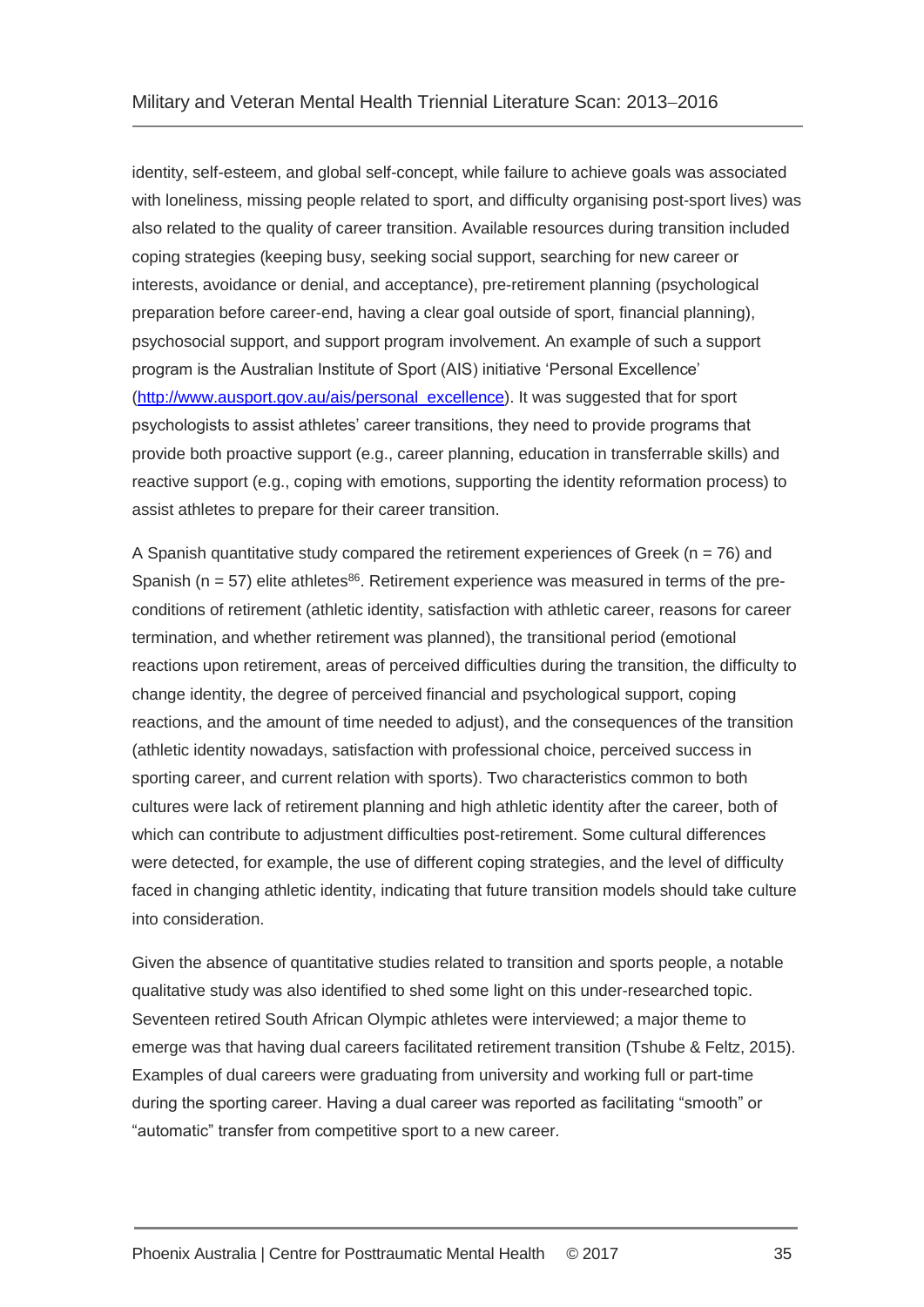#### Transition models for emergency services personnel

There were no transition models for emergency services personnel reported on in the 2013–2016 literature, however, two studies identified potential post-retirement factors for consideration in future models or targeted interventions, for the promotion of successful transition.

An Irish study investigated the long-term impact of trauma exposure and emergency services work on the quality of life and trauma symptomology of ambulance  $(n = 55)$  and fire services  $(n = 114)$  retirees, and compared this to non-emergency service retirees<sup>[87](#page-55-6)</sup>. Emergency and non-emergency services personnel had been retired for an average of seven years and 12 years, respectively. Quality of life was assessed using four life domains, physical, psychological, social relationships, and environmental, while trauma symptomology was assessed using self-reports of re-experiencing, arousal, and avoidance symptoms for the most recent three months. Emergency services personnel reported lower levels of overall quality of life and higher levels of PTSD symptomology in relation to the non-emergency services comparison group. As such, consideration of the role PTSD symptoms may play may be important for targeted transition interventions for emergency services personnel.

Another study qualitatively investigated the perceptions and beliefs in relation to retirement for Irish emergency services personnel, resulting in suggested improvements to the transition to retirement for this group<sup>[70](#page-54-9)</sup>. Currently employed ambulance ( $n = 8$ ) and fire services ( $n = 6$ ) personnel took part in semi-structured interviews which explored the topics of perception of current Irish retirement policies and procedures, support for retirees, improving the transition to retirement, current contact with fellow retirees, and facing one's own retirement. Results suggested that there was consensus about the concern of feeling isolated post-retirement, and not having contact with a significant part of their previous lifestyle, such as the camaraderie among work colleagues. A subsequent recommendation was that organisations implement formal systems through which retirees could retain connection to their workplace, such as organised social gatherings. Results also suggested that the potential for 'culture shock', similar to that experienced by military personnel, was a distressing prospect for participants as it represented a major life change. A subsequent recommendation was that a preparatory period for retirement be incorporated into the employment cycle to encourage a structured approach to retirement planning (for example, pre-retirement courses, seminars, and information), and that a 'step-down' facility be implemented, whereby hours are gradually reduced in the pre-retirement years.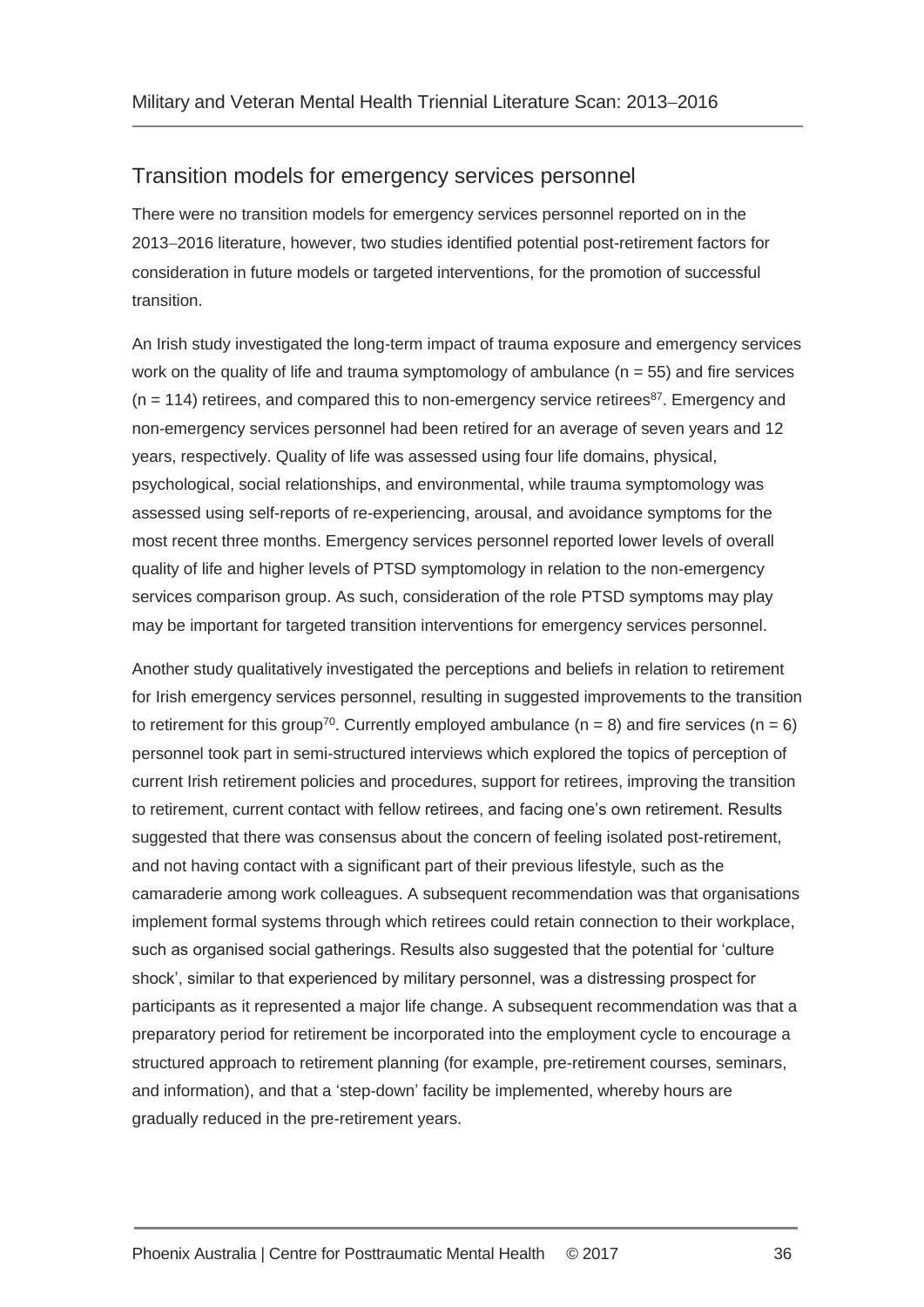## **Conclusion**

<span id="page-42-0"></span>The growing understanding of the challenges facing individuals transitioning out of military, elite sports, and emergency services careers received considerable attention in the literature spanning 2013-2016. The vast majority of literature was generated for military service members and veterans, and reported the development and trialling of diverse interventions and theoretical frameworks designed to assist with the transition and reintegration processes. These initiatives addressed individual service member adjustment, the practicalities of resettling into civilian life, and family reintegration. The transition of sports people and emergency services personnel out of their occupations was relatively underresearched, with the major outcomes of studies being the identification of factors contributing to positive and negative transition experiences. The findings of the studies for sports and emergency services career transitions may prove foundational to future interventions and models, which were notably absent in the reviewed literature.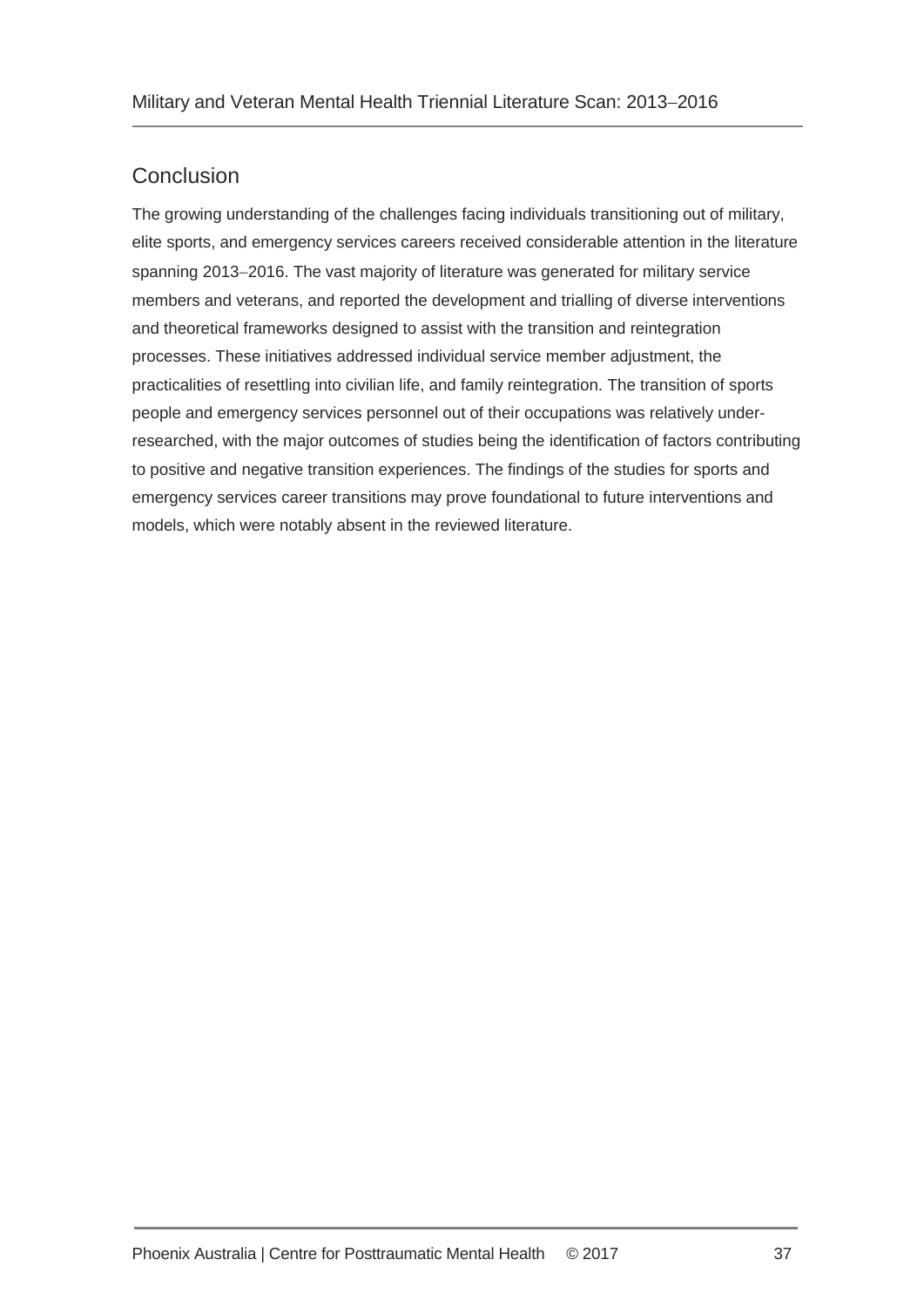## 4. Development in treatment conceptualisations for addiction

### Defining addiction

Addiction is widely considered a chronic problem by practitioners and researchers, operating in a cyclical manner with periods of remission and relapse throughout an individual's life<sup>[88-91](#page-55-7)</sup>. Decades of research have resulted in effective behavioural, psychosocial, and pharmacological interventions available in a variety of treatment settings for substance and alcohol use disorders (see Figure 1 for definitions). Several national and international treatment guidelines exist that recommend various evidence-based approaches for a range of populations with alcohol and SUDs (Kleber et al., 2007; National Institute on Drug Abuse, 2012; US Department of Health & Human Services, 2005).

#### **Substance use disorder**

A diagnostic category in the DSM-5 referring to recurrent use of alcohol or other drugs that causes clinically and functionally significant impairment, such as health problems, disability, and failure to meet major responsibilities at work, school, or home. Depending on the level of severity, this disorder is classified as mild, moderate, or severe.

#### **Addiction**

A term used to indicate the most severe, chronic stage of substance use disorder, in which there is a substantial loss of self-control, as indicated by compulsive drug taking despite the desire to stop taking the drug. In the DSM-5, the term *addiction* is synonymous with the classification of severe substance use disorder, however, it is not a medically recognised diagnosis.<sup>[92](#page-55-9)</sup>

#### **Substance abuse or substance dependence**

Previous diagnostic categories used in DSM-IV-TR that are no longer considered valid. Substance dependence was considered a more severe diagnosis than substance abuse.

#### **Harmful use or dependence (ICD-10)**

Current diagnostic categories used in the ICD-10. Harmful use criteria require a pattern of substance use that is damaging to the mental or physical health of the user, for example, hepatitis from sharing contaminated injecting equipment, or depression secondary to heavy consumption of alcohol. Dependence criteria include experiencing at least three specified symptoms, including compulsion to use the substance, difficulties controlling substance use, a physiological withdrawal state, tolerance (such that increased doses are required to achieve effects originally produced by lower doses), progressive neglect of alternative interests, and persisting with substance use despite clear evidence of harmful consequences.

#### **Figure 1. Definitions of substance use disorder, addiction, and substance abuse/harmful use or dependence**

In general, evidence-based treatments have been shown to be efficacious in the short to medium-term (i.e., less than two years)<sup>[93](#page-55-8)</sup>. Although some treatments result in long-term, sustained recovery, relapse is more commonly seen in individuals with alcohol and SUDs,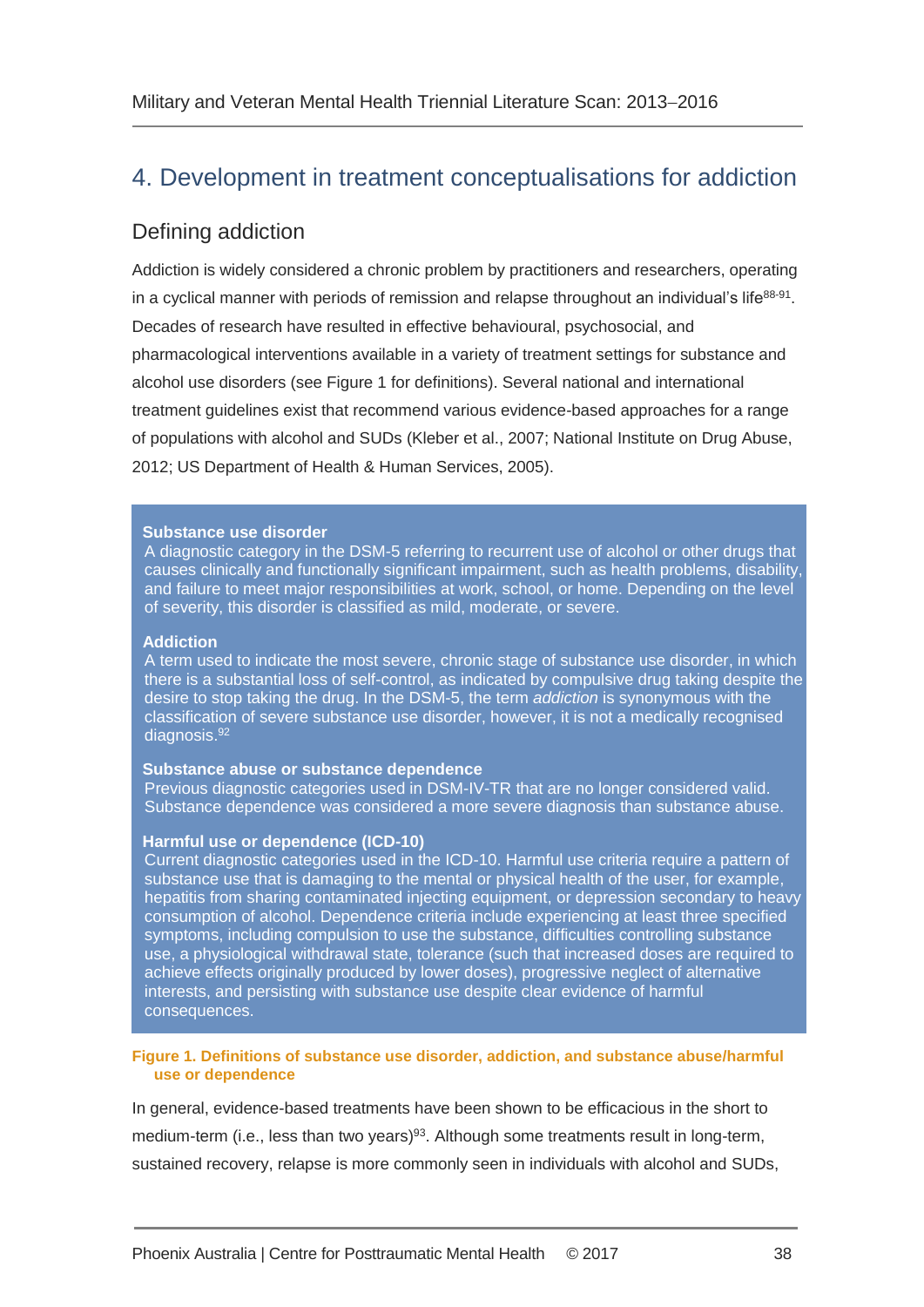even after receiving evidence-based treatment and/or maintaining long periods of remission<sup>[93](#page-55-8)</sup>. Researchers and clinicians have argued that currently, the greatest challenge facing addiction treatment and research is not finding evidence-based treatments, but rather improving or extending current treatments in order to tackle the bigger problem of relapse<sup>[94](#page-55-10)</sup>.

## Developments in understanding the life course of addiction

Recent research since 2013 has attempted to synthesise findings from long-term<sup>1</sup> outcome studies, in both naturalistic<sup>2</sup> and treatment-receiving populations, to better understand when and why periods of relapse and remission occur. Relatively few studies have charted the long-term course of recovery, despite acceptance amongst most researchers and clinicians that addiction is typically a chronic, life-long disorder<sup>[95](#page-55-11)</sup>. The lack of data in general speaks to the complications involved with long-term studies. Firstly, they are extremely difficult and expensive to conduct, and secondly, given they follow a group of individuals for dozens of years or even decades, the final dataset often does not reflect the current situation of drug users, treatments, and policies<sup>[88](#page-55-7)</sup>. For example, prescription medicine (opioid-based) addiction is a relatively newer phenomenon that has not yet been fully captured in recently published longitudinal studies on opioid use disorders that began 20 or 30 years ago. In addition, there is no standardised definition or measure of remission or recovery that is commonly used, making comparisons between studies difficult<sup>[88](#page-55-7)</sup>.

A 2016 meta-analysis of naturalistic studies investigating remission in alcohol and SUDs reviewed 21 studies, and found that 35.0% to 54.4% of individuals achieved remission after a mean of 17 years of substance use<sup>[95](#page-55-11)</sup>. There were no significant differences between alcohol and other SUD remission rates. The mean consumption period prior to remission for most individuals was at least 14 years. A secondary analysis of the data found that between one in 10 or as few as one in 15 people with SUDs achieved remission per year. Overall, these findings paint a fairly bleak picture when it comes to the life course of addiction across all substance types, in that remission rates are low and tend to occur after very long periods of substance use.

The following sections below synthesise findings from recent long-term studies that have focussed on specific substances.

-

<sup>&</sup>lt;sup>1</sup>Defined for the purposes of this report as in excess of three vears.

<sup>2</sup> Refers to a population that has had little or no interference by researchers. As a result, some individuals may have received treatment and some may not.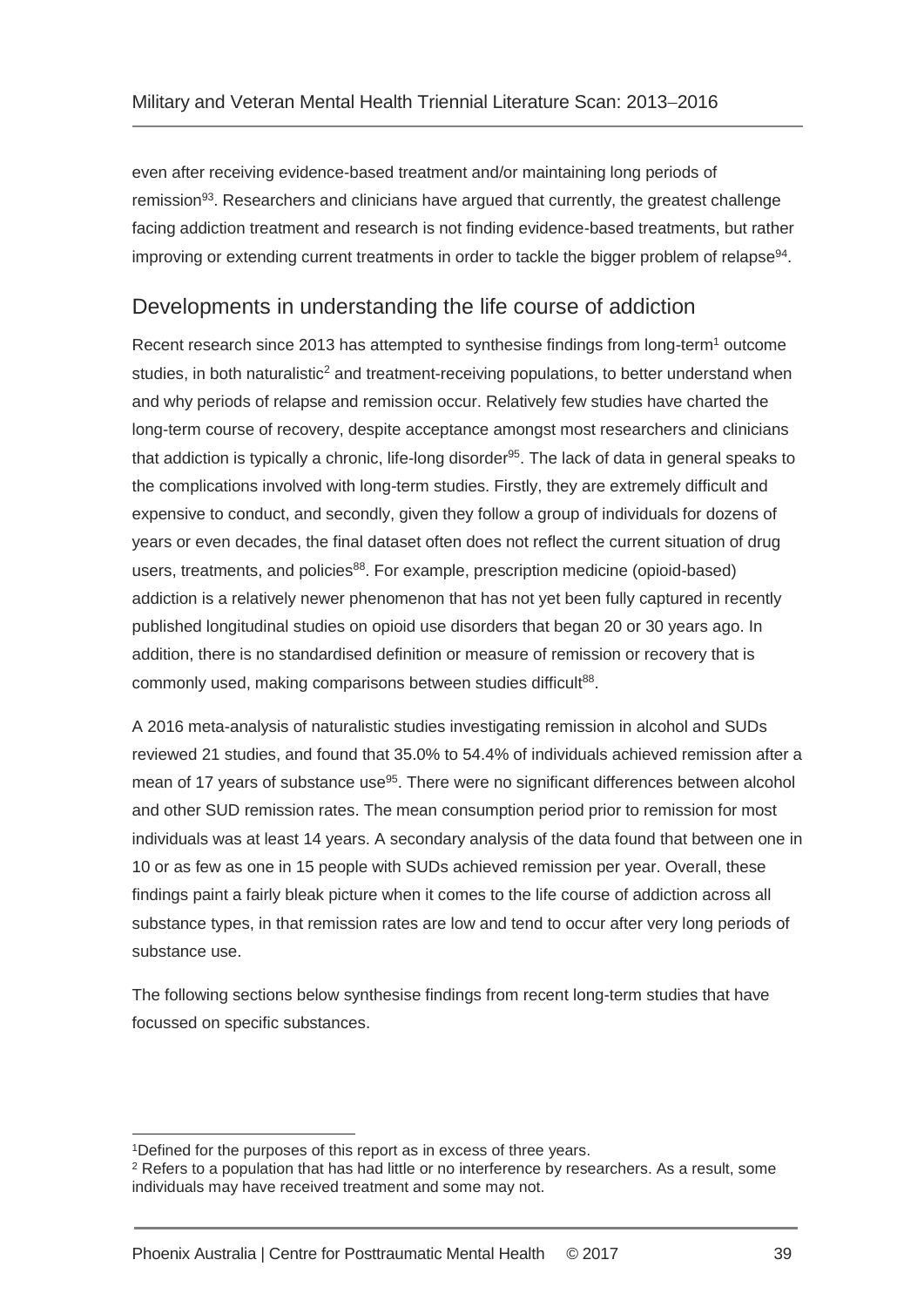#### **Alcohol**

A study published in 2013 reported on a 20-year naturalistic dataset of a sample of males who had alcohol use disorders at 30 years of age. The researchers re-measured the sample every five years (to approximately age  $50)^{91}$  $50)^{91}$  $50)^{91}$ . Of the sample, 60% reported at least one fiveyear period during which they met none of the criteria for alcohol use disorders (i.e., remission). Nearly half of the sample (45%) had sustained remission, in that they had no further alcohol use disorder diagnoses over the 20-year follow-up period. Receiving formal treatment for alcohol use disorders was associated with greater likelihood of sustained remission, however, not all individuals who received formal treatment obtained remission.

A second 20-year study of treatment-seeking individuals with alcohol dependence investigated whether long-term outcomes differed by gender<sup>[96](#page-55-13)</sup>. Women achieved better short-term and long-term outcomes, despite having more severe alcohol dependence when starting treatment. The authors conclude that although women have a greater biological vulnerability to alcohol, it does not necessarily lead to less favourable treatment outcomes.

#### **Substances**

A recently published naturalistic Australian study followed 615 heroin users for 11 years<sup>[90](#page-55-14)</sup>. At follow-up, 10.2% of participants were deceased, and past-month heroin use was reported in nearly a quarter (24.8%). More than three-quarters of participants were also using other substances at 11-year follow-up. Close to half (46.6%) at 11-year follow-up were in current treatment<sup>[90](#page-55-14)</sup>. The relationship between treatment and long-term outcomes was complex, with all of the participants at 11-year follow-up having participated in a median of four treatment episodes. Commencing residential treatment was consistently associated with positive outcomes at long-term follow-up, whereas other types of treatment were not. Major depression was the most significant predictor of poor outcomes at 11-year follow-up.

A 2015 review of 28 studies investigating the course of opioid use disorders (primarily heroin) with long-term follow-up periods found that the prevalence of stable abstinence from opioid use was low, with less than 30% of participants achieving stable abstinence over 10 30 years of follow-up<sup>[88](#page-55-7)</sup>. In addition, for those who did achieve sustained remissions from opioid use, many continue to use alcohol and other drugs<sup>[88](#page-55-7)</sup>.

A 2014 follow-up study over five years of methamphetamine users who received treatment found that 61% relapsed within the first year, and 25% during years two and five<sup>[93](#page-55-8)</sup>. Just 13% of the initial sample achieved five years of continuous remission. Predictors of longer time to relapse were longer duration of initial treatment, and participating in self-help, or other secondary formal treatment.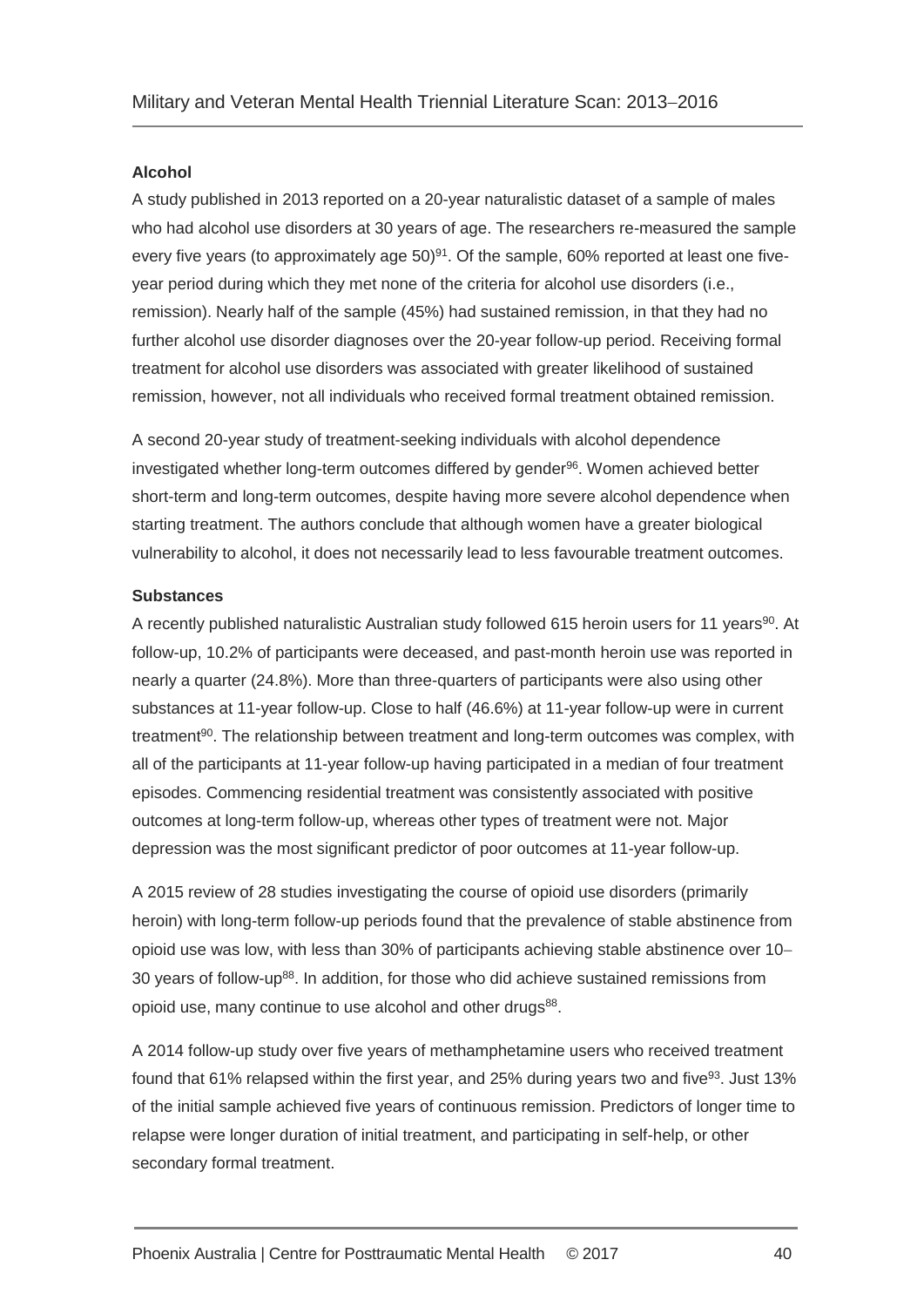In contrast to the above studies indicating low remission/recovery rates, a 2016 large-scale longitudinal national investigation into alcohol and/or substance dependence found very high rates of abstinence or asymptomatic alcohol and/or substance use over three years among US adults, with 69.1% of participants achieving abstinence and only 13.5% being still alcohol and/or substance dependent<sup>[97](#page-55-15)</sup>. Treatment was not associated with abstinence at three-year follow-up. The higher rates of recovery in this study may be attributable to the fact that the most severe form of addiction according to the diagnostic criteria in use at the time was the focus of the study.

#### **Summary**

Across all alcohol and SUD types, recent long-term naturalistic and treatment-seeking studies indicate that relapse is common, even after periods of sustained remission, and although treatment is associated with greater likelihood of remission, a significant number of individuals who receive even multiple forms of evidence-based treatment are still addicted or using substances at long-term follow-up. While more research is needed to continue to improve the short-term outcomes of addiction treatment, the priority for addiction research must be on how to increase rates of long-term recovery<sup>[98](#page-55-16)</sup>. Unlike the majority of common psychological disorders, the chronic nature of addiction, which is seen by some researchers and clinicians as largely incurable, means that treatment must be holistic in addressing all areas of an individual's life, and not time-limited<sup>[89](#page-55-17)</sup>.

Moreover, little is known about how people experience recovery, a broad construct that has been defined as "a voluntarily maintained lifestyle comprised of sobriety, personal health and citizenship" <sup>[99](#page-55-18)</sup>. In particular, very little is known about individuals in stable recovery (in excess of five years), including how they achieved that state.

#### Developments in treatment approaches

There are several areas of recent developments in addiction treatment published since 2013, including the focus on drop-out, treatment goals, and models of care, all with significant clinical implications discussed in sections below.

#### **Treatment drop-out**

Drop-out from treatment is not unique to addiction – it beleaguers all areas of psychopathology. However, arguably the consequences of drop-out from addiction treatment are more severe than other common psychiatric disorders. General psychotherapy typically sees immediate improvement in roughly a quarter of patients, with a dose-cumulative effect for early sessions for a majority of patients, indicating that even for patients who drop out early, they are likely to have experienced at least some benefit<sup>[100](#page-55-19)</sup>. In comparison, individuals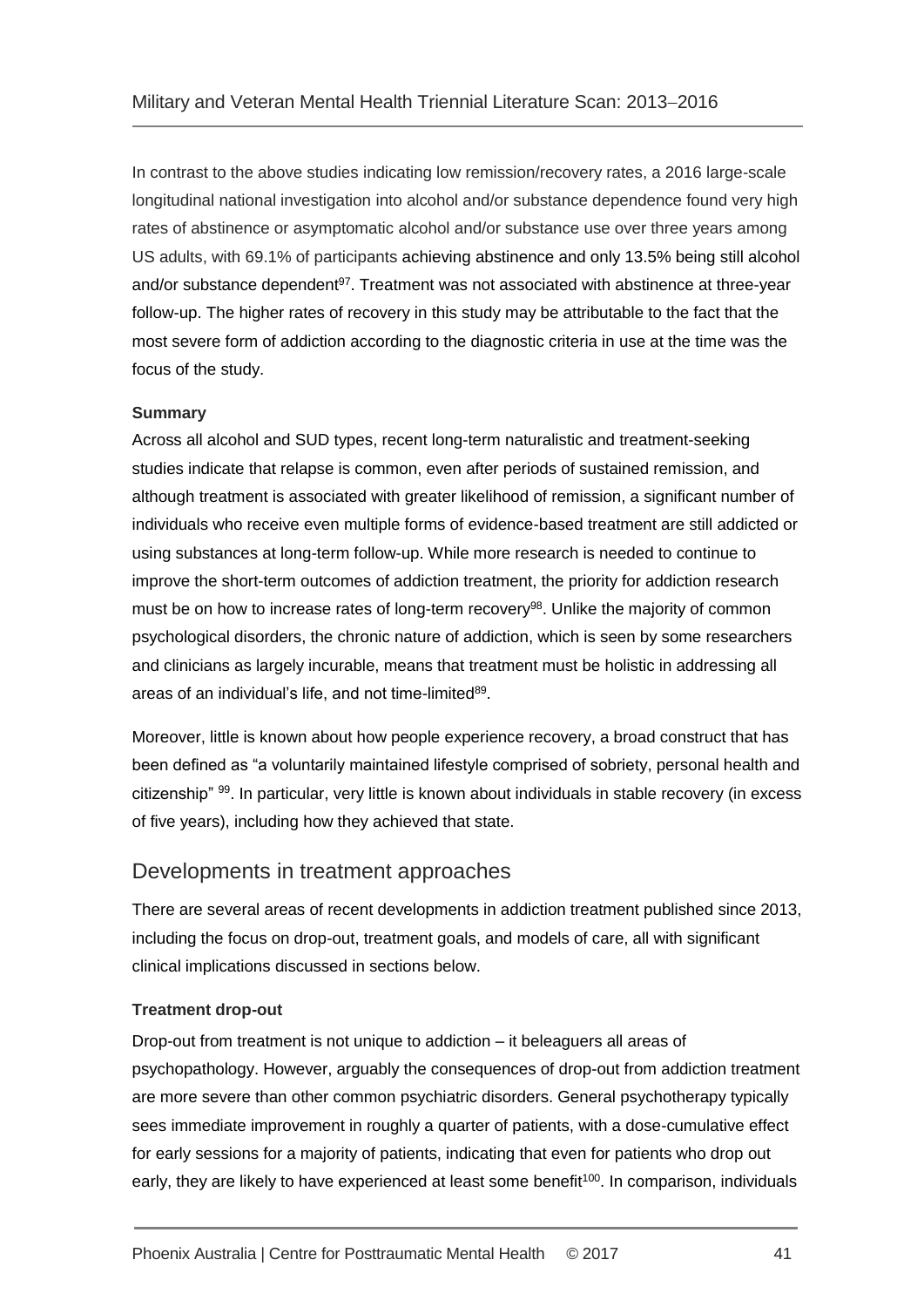who leave addiction treatment even after three months of completed therapy have no therapeutic gain<sup>[100](#page-55-19)</sup>. In other words, positive outcomes in addiction treatment are very unlikely during the early phases of treatment. Longer retention in treatment<sup>[88,](#page-55-7)[93](#page-55-8)</sup>, as well as on-going self-help, or additional treatment after the initial treatment period<sup>[93](#page-55-8)</sup>, have been consistently associated in long-term follow-up studies with sustained remission and more positive outcomes.

These findings converge to indicate the significant potential benefits of being able to modify or extend current treatments in order to retain or reduce drop-out of individuals in addiction treatment<sup>[100](#page-55-19)</sup>. Therefore, identifying key risk factors or predictors of drop-out from addiction treatment is essential. A 2013 meta-analysis of risk factors that predicted drop-out from addiction treatment found that over 91% of the reviewed studies focussed on patient factors, with the vast majority of individual factors being irrelevant to likelihood of drop-out<sup>[100](#page-55-19)</sup>. The only important patient factors that predicted drop-out were cognitive dysfunction, younger age, and having a personality disorder. Just 4% of the studies focussed on treatment or clinician factors that might impact recovery, and emerging evidence from the review indicated that improving therapist alliance was a promising avenue for reducing drop-out.

#### **Treatment goals**

Arguably, the effectiveness of any addiction treatment and ending the long-term cycle of relapse and remission is dependent upon clients continuing to want to achieve recovery<sup>[98](#page-55-16)</sup>. Researchers and clinicians have argued that current treatments focus too much on reducing substance use, or achieving abstinence, and not enough on linking individuals to reinforcers that will make the long road to recovery more appealing<sup>[98](#page-55-16)</sup>. It is well established that longterm addiction erodes every aspect of an individual's life, including education and employment prospects, financial security, physical health, relationships, and meaningful activities that provide the individual with a sense of purpose. As a result, in the absence of strong incentives for sustained behaviour change, even the most effective medication or behavioural treatment is unlikely to be effective for very long<sup>[98](#page-55-16)</sup>.

Research supports this shift in treatment goals, in that engagement in rewarding nonsubstance activities and relationships, as well as attainment of a meaningful sense of purpose or identity are strongly associated with recovery<sup>[88,](#page-55-7)[89](#page-55-17)</sup>. Recent long-term studies into treatment outcomes further points to the importance of social relationships in promoting recovery. One of the most enduring treatments for addiction is the Alcoholics Anonymous (AA) program, which has also been expanded successfully to other substance types, including Narcotics Anonymous (NA). Established in 1935, it remains a successful form of addiction treatment more than 80 years later, despite huge advances in the interim in the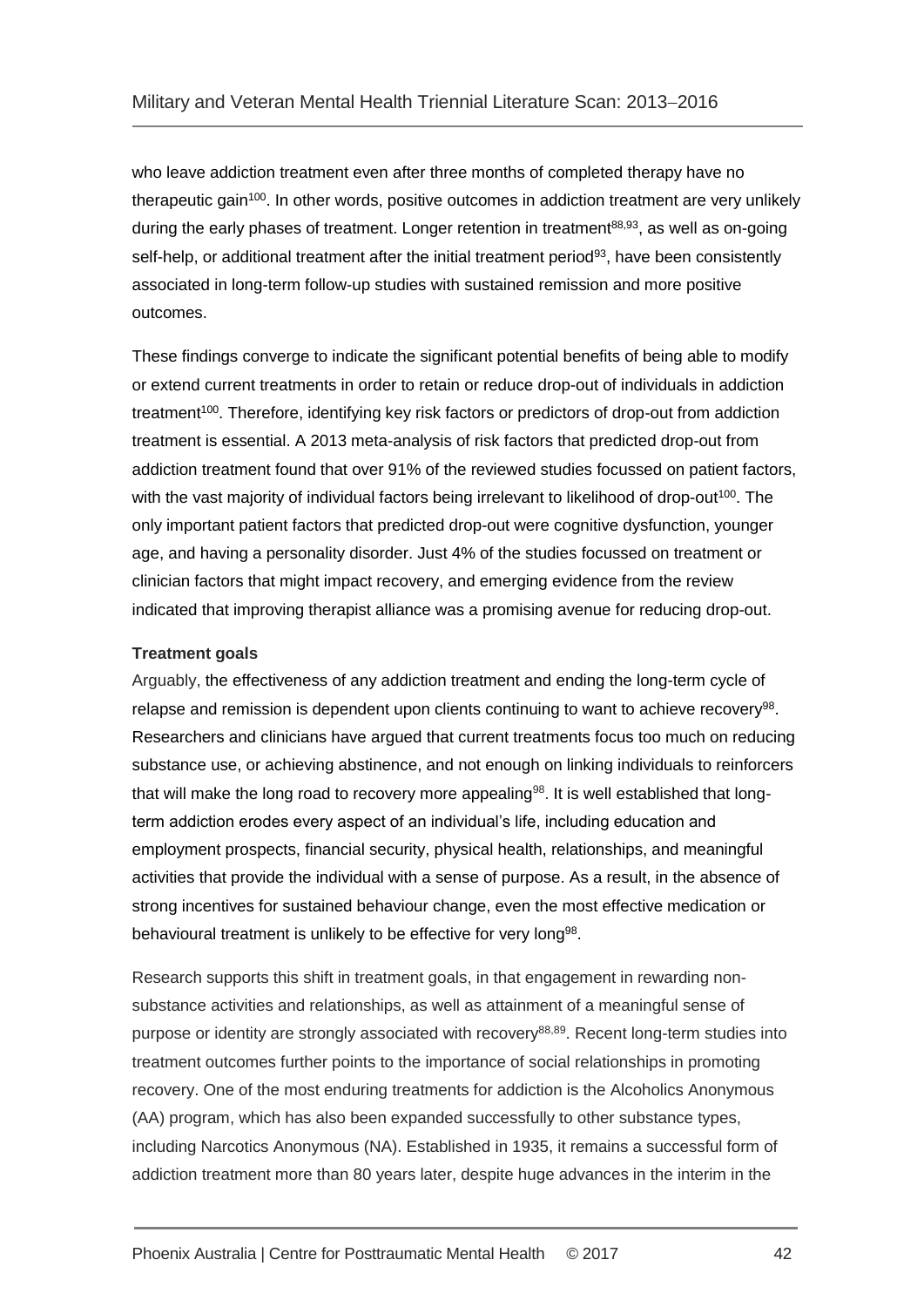fields of psychotherapy and pharmacotherapy. Although it is commonly thought of as a selfhelp therapy, researchers have argued that given that the primary goals of AA (to achieve sobriety and support other alcoholics) incorporate helping others, the therapy is in fact, better conceptualised as a 'mutual-help' program<sup>[101](#page-55-20)</sup>. A 10-year follow-up study of AA treatmentreceiving individuals found that more involvement in helping others with aspects of the program, as opposed to greater participation in the more self-focussed, 12-step work, was associated with greater abstinence over time, as well as higher reported interest in others<sup>[101](#page-55-20)</sup>.

In summary, while current evidence-based treatments have successful short-term outcomes for many individuals, in order to achieve higher rates of sustained recovery, current treatments need to go beyond a focus on reducing or eliminating substance use, and in addition, target greater access to experiences that will be enjoyable or otherwise rewarding to clients<sup>[98](#page-55-16)</sup>. Given that recent developments in neuroscience research has established that long-term substance use hijacks the brain's reward systems, which makes it difficult for an individual to find pleasure in anything<sup>[102](#page-56-0)</sup>, converging neuroscientific and longitudinal evidence now makes a strong case for even greater need for treatment to incorporate strong incentives for abstinence. Treatment must address the damage that long-term addiction creates in all aspects of an individual's life, including relationships, and support the notion that helping others achieve sobriety may contribute to a meaningful sense of purpose that in turn leads to recovery from addiction<sup>[98](#page-55-16)</sup>.

#### **Care models**

Findings indicate that relapse is common after completing treatment, and typically occurs early on, such as within one year after receiving treatment<sup>[93](#page-55-8)</sup>. The findings in recent years from several studies investigating the long-term course of addiction add to growing calls for the treatment system of addiction to be re-built around concepts of continuity of care, disease management, and chronic care, modelled off the successes in management of other illnesses such as diabetes and hypertension<sup>[88,](#page-55-7)[95](#page-55-11)[,100](#page-55-19)</sup>. An RCT published in 2013 involving Australian Vietnam veterans with alcohol misuse and comorbid psychiatric conditions compared a chronic condition management program (Flinders Program) with usual care, and found significantly greater improvements in alcohol outcomes in the chronic condition approach<sup>[103](#page-56-1)</sup>. The program is not a single intervention, but rather aims to tailor interventions to meet the person's needs whilst simultaneously motivating the patient to achieve their medical, psychosocial or lifestyle risk factor goals. Health practitioners deliver the program over a period of 12 months.

Although significant evidence and subsequent shifts in policy around addiction treatment management reflect an understanding that addiction is a disease of the brain, debates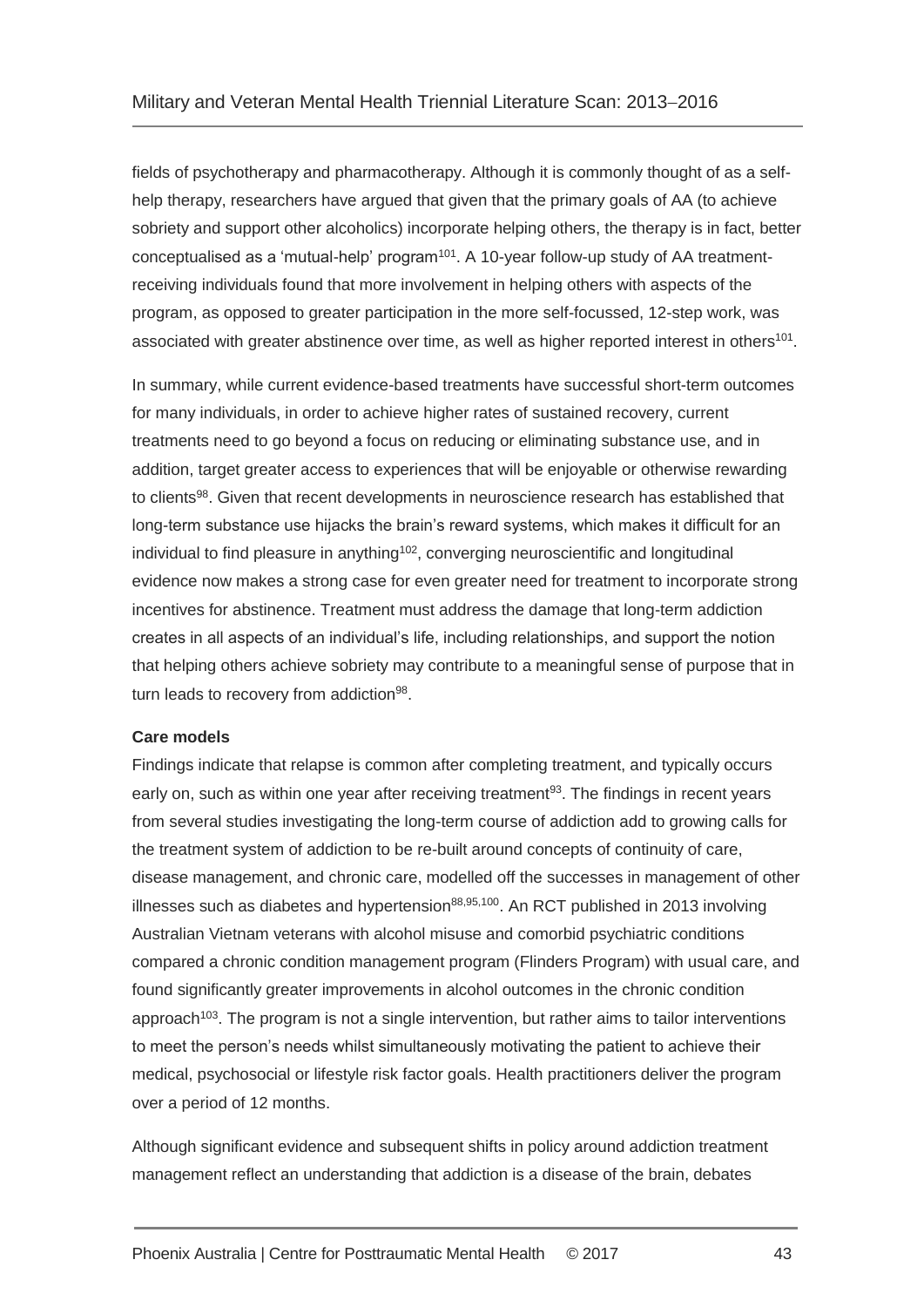continues as to whether addiction can truly be considered a disease of the brain, or instead, is a matter of choice<sup>[104](#page-56-2)</sup>. A significant proportion of individuals with addiction attain and sustain recovery without any treatment<sup>[99](#page-55-18)</sup>. Given relapse rates for treatment are so high, and so many achieve remission without treatment, the debate around whether a chronic model of care is suitable or wasteful is ongoing.

## Developments in neuroscience

In the past two decades, advances in neuroscientific research has driven a shift in thinking that addiction is a disease of the brain<sup>[92](#page-55-9)</sup>. This view contrasts sharply with centuries of deeply ingrained views within medicine and society more broadly that addiction is a voluntary act that can be overcome with willpower and strict moral values. Advances in neurobiology have uncovered profound disruptions in important aspects of cognition such as decision-making ability and emotional regulation in individuals with addiction, which are thought to underlie the maintenance of addictive behaviours.

A 2016 systematic review of 46 studies investigating cognitive functioning in addiction after treatment found evidence of associations, of moderate effect size, between general cognition and treatment adherence, and reward-based decision-making and relapse<sup>[102](#page-56-0)</sup>. The authors propose that deficits in general cognition (such as speed, attention, and reasoning) are likely to be barriers to benefiting from traditional CBT or other talking therapies used commonly in addiction treatment, because they require a high cognitive load in order to be successful. This conclusion was the result of the findings that cognitive deficits resulted in poorer outcomes specifically relating to treatment adherence. Additionally, the review found that cognitive deficits in reward-based decision-making resulted in increased vulnerability to poor choices that led to relapse. The clinical implications of these findings are two-fold, in that addiction treatments that require a lower cognitive load may result in more treatment adherence, and that traditional addiction treatment should be further complemented by both cognitive enhancement interventions, as well as efforts to strengthen decision-making ability<sup>[102](#page-56-0)</sup>.

## Veterans and addiction

While in many ways veterans and civilians with SUDs are comparable, there are some important differences<sup>[89](#page-55-17)</sup>. A 2014 review of long-term outcomes for US veterans and civilians with addiction found that veterans had active substance use for an average of four years longer than civilians and initiated recovery seven years later than civilians<sup>[99](#page-55-18)</sup>. Veterans also typically have a significant number of comorbid problems that can complicate addiction recovery, particularly PTSD<sup>[89](#page-55-17)</sup>. Previously, it was thought that the substance use problems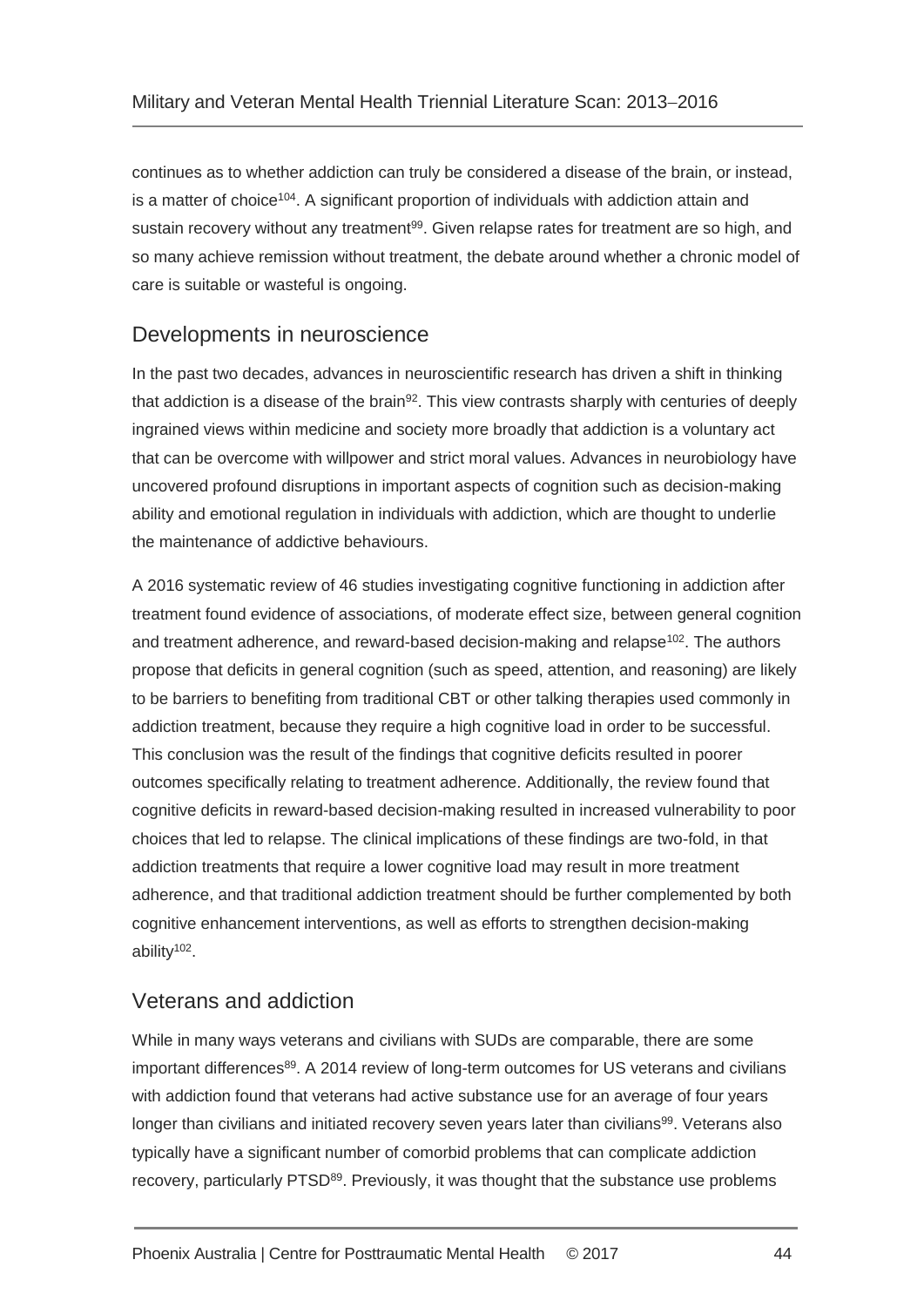needed to be treated prior to the PTSD, however, treatments that treat both disorders simultaneously have been recently developed after evidence was found that there was low success rate with treating substance use without also addressing traumatic experiences<sup>[105](#page-56-3)</sup>. Recent studies indicate that reductions in substance use are associated with significant improvements in PTSD symptoms in dually diagnosed and dually treated veterans<sup>[106](#page-56-4)</sup>. However, clinicians also argue that the stress of trauma-focussed PTSD treatment may lead to difficulty in maintaining abstinence, and therefore, addiction must be treated prior to PTSD rather than dually<sup>[107](#page-56-5)</sup>. A protocol published in 2016 aims to conduct the first RCT designed to directly evaluate the benefits of sequential versus integrated treatment for veterans with comorbid PTSD and SUDs in order to resolve the outstanding issue of sequential versus dual treatments for addiction comorbid with PTSD<sup>[105](#page-56-3)</sup>.

Treatment options for veterans are largely comparable to those for civilians, and clinicians emphasise the importance of a focus beyond reducing or eliminating substance use, and non time-limited treatment to ensure relapse prevention over a veteran's lifetime<sup>[89](#page-55-17)</sup>. Clinicians treating veterans with addiction have recommended that using military-related analogies to explain addiction and recovery concepts facilitates bonding and understanding between therapist and veteran<sup>[89](#page-55-17)</sup>. They also state that programs such as AA and NA use the concept of 'surrender' throughout their program, and that veterans sometimes have problems accepting such terms, given their military training.

## **Summary**

While we know a great deal about addiction, we know much less about recovery<sup>[99,](#page-55-18)[108](#page-56-6)</sup>. Addiction is a chronic problem, operating in a cyclical manner. Recent research has attempted to synthesise findings from long-term outcome studies to better understand when and why relapse occurs. While more research is needed to continue to improve short-term outcomes of addiction treatment, the priority must be given to increasing rates of long-term recovery<sup>[98](#page-55-16)</sup>.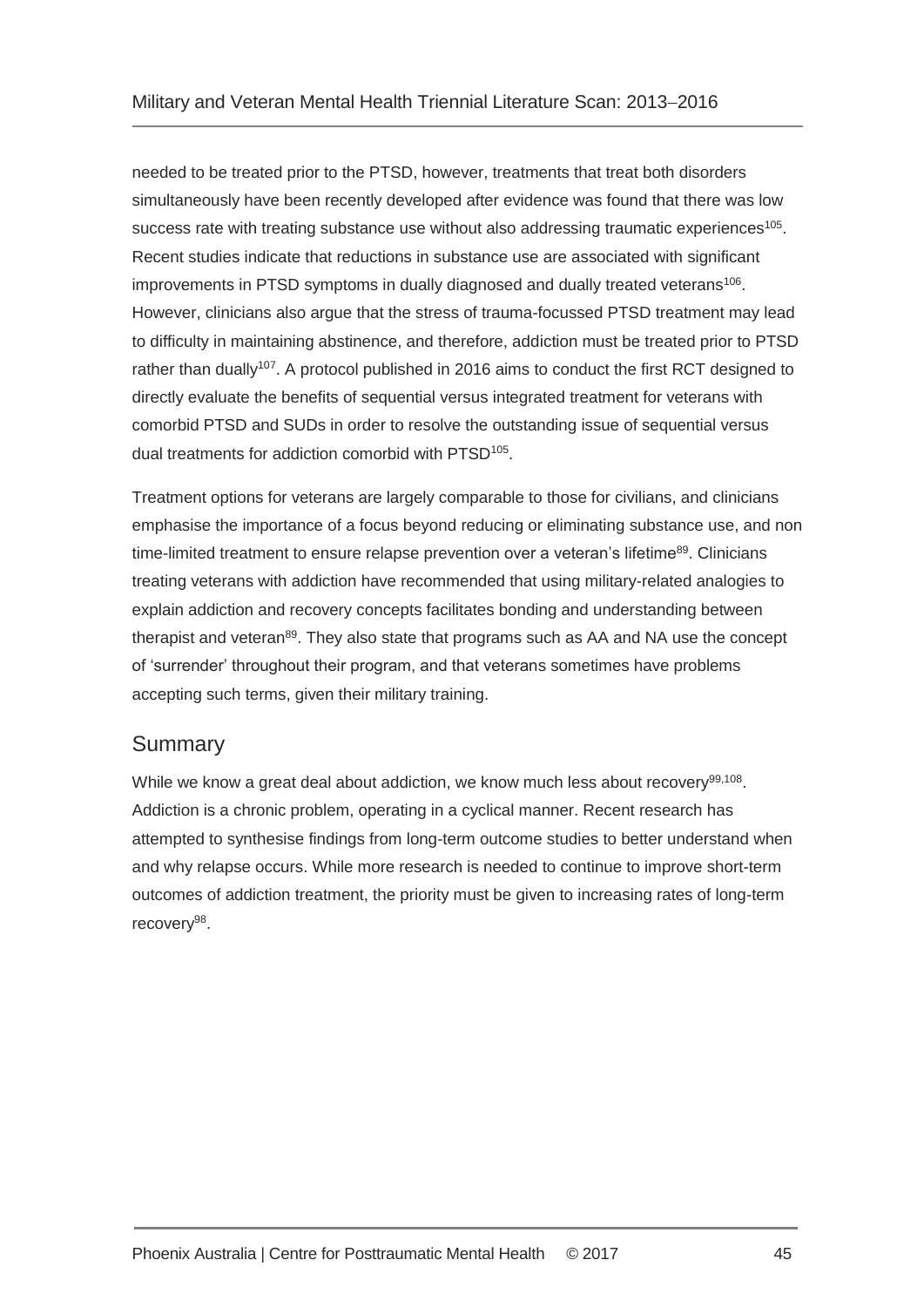## <span id="page-51-0"></span>**References**

- <span id="page-51-1"></span>1. Markon KE. (2014). From comorbidity to constructs: Recurring and emergent issues in modeling comorbidity. In: Richards CS, O'Hara MW, eds. *The Oxford handbook of depression and comorbidity*.
- <span id="page-51-2"></span>2. Bradley D, Grinage MD. (2003) Diagnosis and management of post-traumatic stress disorder. *American Family Physician.* 15:2401-2409.
- <span id="page-51-3"></span>3. Ginzburg K, Ein-Dor T, Solomon Z. (2010) Comorbidity of posttraumatic stress disorder, anxiety, and depression: A 20-year longitudinal study of war veterans. *Journal of Affective Disorders.* 123:249-257.
- <span id="page-51-4"></span>4. Acosta MC, Possemato K, Maisto SA, et al. (2017) Web-delivered CBT reduces heavy drinking in OEF-OIF veterans in primary care with symptomatic substance use and PTSD. *Behavior Therapy.* 48:262-276.
- <span id="page-51-5"></span>5. Najavits LM, Ryngala D, Back SE, Bolton E, Mueser KT, Brady KT. (2009) Treatment of PTSD and comorbid disorders. In: Foa E, Keane, T., Friedman, M., & Cohen, J.A., ed. *Effective treatments for PTSD*. 2nd ed:508-613.
- <span id="page-51-6"></span>6. Cui R, Haller M, Skidmore JR, Goldsteinholm K, Norman S, Tate SR. (2016) Treatment attendance among veterans with depression, substance use disorder, and trauma. *Journal of Dual Diagnosis.* 12:15-26.
- <span id="page-51-7"></span>7. Woltmann E, Grogan-Kylor A, Perron B, Georges H, Kilbourne AM, Bauer MS. (2012) Comparative effectiveness of collaborative chronic care models for mental health conditions across primary, specialty, and behavioral health care settings: Systematic review and meta-analysis. *American Journal of Psychiatry.* 169:790-804.
- <span id="page-51-8"></span>8. Engel CC, Jaycox LH, Freed MC, et al. (2016) Centrally assisted collaborative telecare for posttraumatic stress disorder and depression among military personnel attending primary care: A randomized clinical trial. *Journal of the Americal Medical Association.*  176:948-956.
- <span id="page-51-9"></span>9. Engel CC, Oxman T, Yamamoto C, et al. (2008) RESPECT-Mil: Feasibility of a systemslevel collaborative care approach to depression and posttraumatic stress disorder in military primary care. *Military Medicine.* 173:935-940.
- <span id="page-51-10"></span>10. Puetz TW, Youngstedt SD, Herring MP. (2015) Effects of pharmacotherapy on combatrelated PTSD, anxiety, and depression: A systematic review and meta-regression analysis. *PLoS ONE.* 10:1-18.
- <span id="page-51-11"></span>11. Haynes PL, Kelly M, Warner L, Quan SF, Krakow B, Bootzin RR. (2016) Cognitive behavioral social rhythm group therapy for veterans with posttraumatic stress disorder, depression, and sleep disturbance: Results from an open trial. *Journal of Affective Disorders.* 192:234-243.
- <span id="page-51-12"></span>12. Ehlers CL, Frank E, Kupfer DJ. (1988) Social zeitgebers and biological rhythms: A unified approach to understanding the etiology of depression. *Archives of General Psychiatry.*  45:948-952.
- <span id="page-51-13"></span>13. Hoge CW, Castro CA, Messer SC, McGurk D, Cotting DI, Koffman RL. (2004) Combat duty in Iraq and Afghanistan, mental health problems, and barriers to care. *The New England Journal of Medicine.* 351:13-22.
- <span id="page-51-14"></span>14. Hobfoll SE, Blais RK, Stevens NR, Walt L, Gengler R. (2016) Vets Prevail online intervention reduces PTSD and depression in veterans with mild-to-moderate symptoms. *Journal of Consulting and Clinical Psychology.* 84:31-42.
- <span id="page-51-15"></span>15. Philip NS, Ridout SJ, Albright SE, Sanchez G, Carpenter LL. (2016) 5-Hz transcranial magnetic stimulation for comorbid posttraumatic stress disorder and major depression. *Journal of Traumatic Stress.* 29:93-96.
- <span id="page-51-16"></span>16. Back SE, Killeen TK, Teer AP, et al. (2014) Substance use disorders and PTSD: An exploratory study of treatment preferences among military veterans. *Addictive Behaviors.*  39:369-373.
- <span id="page-51-17"></span>17. Phoenix Australia - Centre for Posttraumatic Mental Health. (2013) *Australian guidelines for the treatment of acute stress disorder and posttraumatic stress disorder.* Melbourne.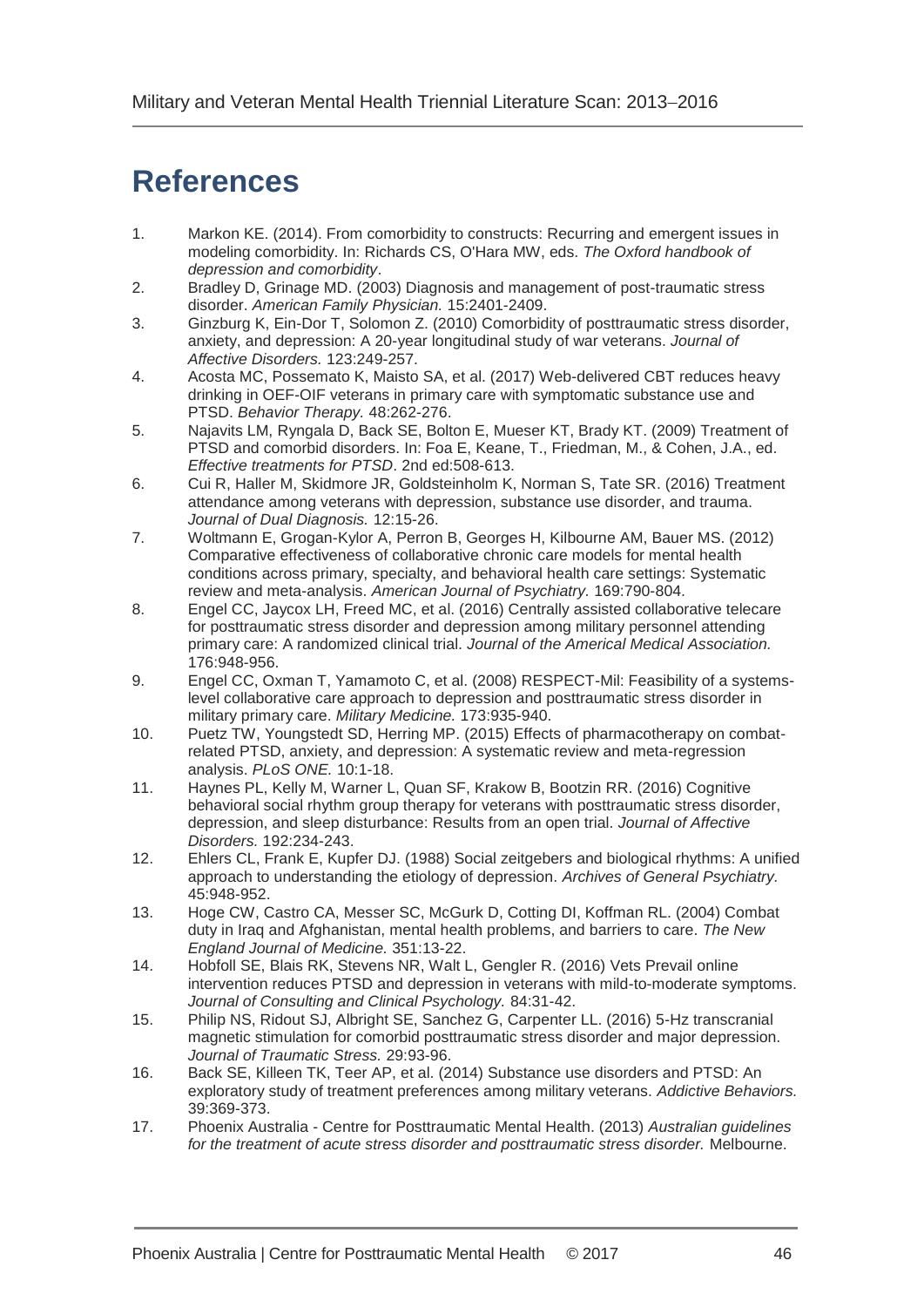- <span id="page-52-0"></span>18. Back SE, Foa EB, Killeen TK, et al. (2015) *Concurrent treatment of PTSD and substance use disorders using prolonged exposure (COPE): Therapist guide.* New York, NY: Oxford University Press.
- <span id="page-52-1"></span>19. Persson A, Back SE, Killeen TK, et al. (2017) Concurrent treatment of PTSD and substance use disorders using prolonged exposure (COPE): A pilot study in alcoholdependent women. *Journal of Addiction Medicine.* 11:119-125.
- <span id="page-52-2"></span>20. Grubbs KM, Fortney JC, Dean T, Williams JS, Godleski L. (2015) A comparison of mental health diagnoses treated via interactive video and face to face in the Veterans healthcare administration. *Telemedicine and E-Health.* 21:564-566.
- <span id="page-52-3"></span>21. Battaglia C, Peterson J, Whitfield E, et al. (2016) Integrating motivational interviewing into a home telehealth program for veterans with posttraumatic stress disorder who smoke: A randomized controlled trial. *Journal of Clinical Psychology.* 72:194-203.
- <span id="page-52-4"></span>22. Back SE, McCauley JL, Korte KJ, et al. (2016) A double-blind, randomized, controlled pilot trial of N-acetylcysteine in veterans with posttraumatic stress disorder and substance use disorders. *The Journal of Clinical Psychiatry.* 77:e1439-e1446.
- <span id="page-52-5"></span>23. Capone C, Eaton E, McGrath AC, McGovern MP. (2014) Integrated Cognitive Behavioural Therapy (ICBT) for PTSD and substance use in Iraq and Afghanistan veterans: A feasibility study. *Journal of Traumatic Stress Disorders and Treatment.* 3:1- 15.
- <span id="page-52-6"></span>24. Scottish Intercollegiate Guidelines Network. (2013) *Management of chronic pain.* Edinburgh, UK:: Scottish Intercollegiate Guidelines Network.
- <span id="page-52-7"></span>25. Bosco MA, Gallanati JL, Clark ME. (2013) Conceptualizing and treating comorbid chronic pain and PTSD. *Pain Research and Treatment.* 2013:1-10.
- <span id="page-52-8"></span>26. Scioli-Salter E, Forman DE, Otis JD, et al. (2016) Potential neurobiological benefits of exercise in chronic pain and posttraumatic stress disorder: Pilot study. *Journal of Rehabilitation Research and Development.* 53:95-106.
- <span id="page-52-9"></span>27. Kip KE, Rosenzweig L, Hernandez DF, et al. (2014) Accelerated resolution therapy for treatment of pain secondary to symptoms of combat-related posttraumatic stress disorder. *European Journal of Psychotraumatology.* 5:1-12.
- <span id="page-52-10"></span>28. Plagge JM, Lu MW, Lovejoy TI, Karl AI, Dobscha SK. (2013) Treatment of comorbid pain and PTSD in returning veterans: A collaborative approach utilising behavioral activation. *Pain Medicine.* 14:1164-1172.
- <span id="page-52-11"></span>29. Church D. (2014) Reductions in pain, depression, and anxiety symptoms after PTSD remediation in veterans. *Explore.* 10:162-169.
- <span id="page-52-12"></span>30. Kip KE, Rosenzweig L, Hernandez DF, et al. (2013) Randomized controlled trial of Accelerated Resolution Therapy (ART) for symptoms of combat-related post-traumatic stress disorder (PTSD). *Military Medicine.* 178:1298-1309.
- <span id="page-52-13"></span>31. 4906.0 - Personal Safety, Australia, 2012. 2013. [http://www.abs.gov.au/ausstats/abs@.nsf/mf/4906.0.](http://www.abs.gov.au/ausstats/abs@.nsf/mf/4906.0)
- <span id="page-52-14"></span>32. World Health Organization. (2013) *Global and regional estimates of violence against women: prevalence and health effects of intimate partner violence and non-partner sexual violence.* World Health Organization.
- <span id="page-52-15"></span>33. Australian Law Reform Commission. (2010) *Family violence - A national legal response.*  Canberra, ACT: Commonwealth of Australia.
- <span id="page-52-16"></span>34. Kelly JB, Johnson MP. (2008) Differentiation among types of intimate partner violence: Research update and implications for interventions. *Family Court Review.* 46(3):476-499.
- <span id="page-52-17"></span>35. Fact file: Domestic violence in Australia. 2016.
- 36. Johnson MP. (2011) Gender and types of intimate partner violence: A response to an anti-feminist literature review. *Aggression and Violent Behavior.* 16(4):289-296.
- 37. Dutton DG, Hamel J, Aaronson J. (2010) The gender paradigm in family court processes: Re-balancing the scales of justice from biased social science. *Journal of Child Custody.*  7(1):1-31.
- <span id="page-52-18"></span>38. Cox P. (2015) *Violence against women in Australia: Additional analysis of the Australian Bureau of Statistics' Personal Safety Survey, 2012.* Sydney, NSW: ANROWS: Australia's National Research Organisation for Women's Safety.
- <span id="page-52-19"></span>39. Taft A, Hegarty K, Flood M. (2001) Are men and women equally violent to intimate partners? *Australian and New Zealand Journal of Public Health.* 25:498-500.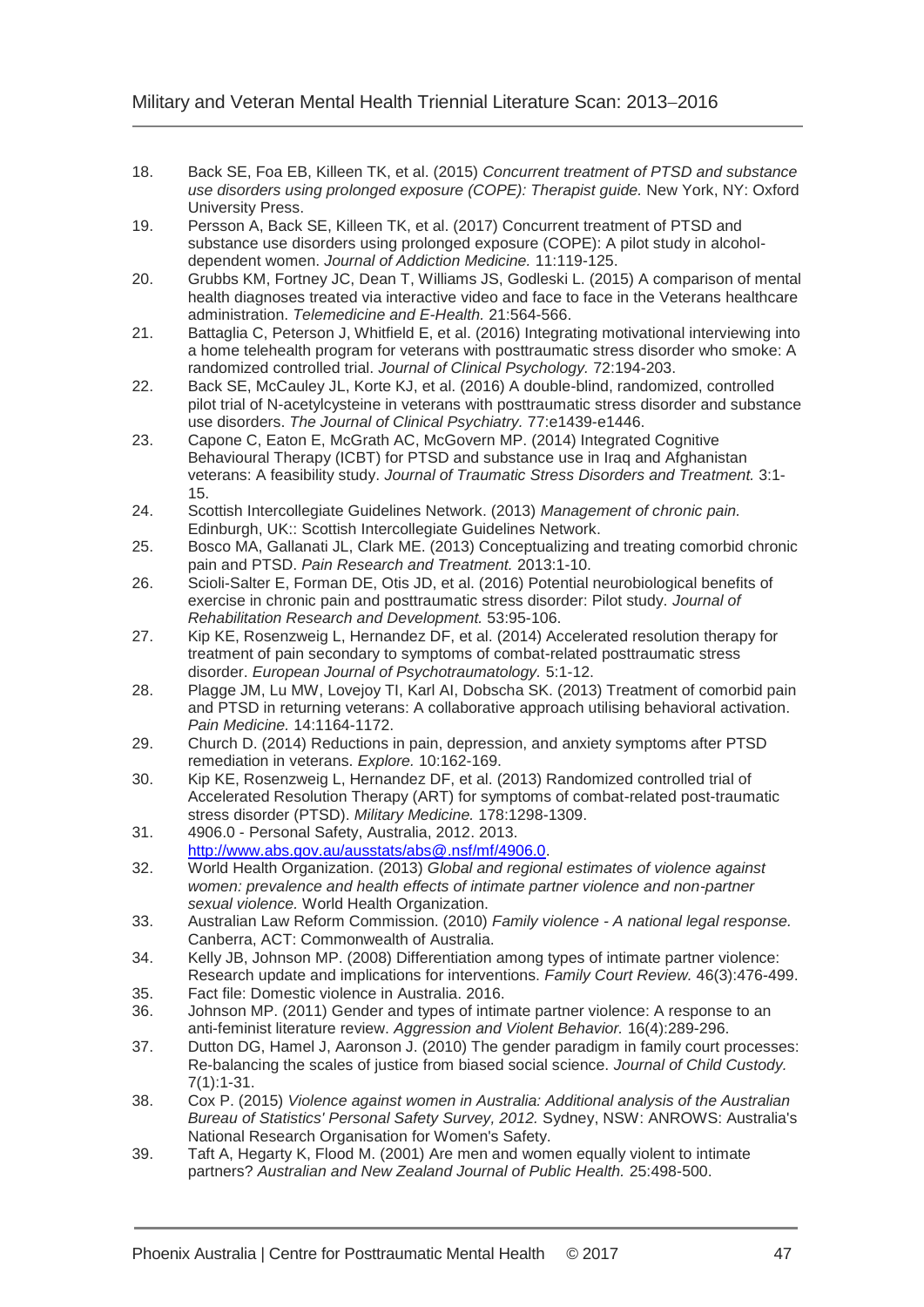- <span id="page-53-0"></span>40. Tinney G, Gerlock AA. (2014) Intimate partner violence, military personnel, veterans, and their families. *Family Court Review.* 52(3):400-416.
- <span id="page-53-1"></span>41. Dutton MA, Goodman LA. (2005) Coercion in intimate partner violence: Toward a new conceptualization. *Sex Roles.* 52(11-12):743-756.
- <span id="page-53-2"></span>42. Tasso A, Whitmarsh L, Ordway A. (2016) Intimate partner violence within military families: Intervention guidelines for relational aggressors. *The Family Journal.* 24(2):114- 121.
- <span id="page-53-3"></span>43. Wangmann JM. (2011) *Different types of intimate partner violence-an exploration of the literature.* Australian Domestic & Family Violence Clearinghouse.
- <span id="page-53-4"></span>44. Trevillion K, Williamson E, Thandi G, Borschmann R, Oram S, Howard LM. (2015) A systematic review of mental disorders and perpetration of domestic violence among military populations. *Social Psychiatry and Psychiatric Epidemiology.* 50(9):1329-1346.
- <span id="page-53-5"></span>45. Beck CJA, Menke JM, O'Hara Brewster K, Figueredo AJ. (2009) Validation of a measure of intimate partner abuse with couples participating in divorce mediation. *Journal of Divorce and Remarriage.* 50:295-308.
- <span id="page-53-6"></span>46. Gerber MR, Iverson KM, Dichter ME, Klap R, Latta RE. (2014) Women veterans and intimate partner violence: Current state of knowledge and future directions. *Journal of Women's Health.* 23(4):302-309.
- <span id="page-53-7"></span>47. Kimerling R, Iverson KM, Dichter ME, Rodriguez AL, Wong A, Pavao J. (2016) Prevalence of intimate partner violence among women veterans who utilize Veterans Health Administration primary care. *Journal of General Internal Medicine.* 31(8):888-894.
- <span id="page-53-8"></span>48. Latta RE, Elwy AR, Ngo TA, Kelly MM. (2016) Intimate partner violence screening in a women veterans' health clinic: Assessing feasibility. *Journal of Family Violence.*  31(5):595-606.
- <span id="page-53-9"></span>49. Dardis CM, Shipherd JC, Iverson KM. (2016) Intimate partner violence among women veterans by sexual orientation. *Women & Health.* Advance online publication.
- <span id="page-53-10"></span>50. Dardis CM, Amoroso T, Iverson KM. (2016) Intimate partner stalking: Contributions to PTSD symptomatology among a national sample of women veterans. *Psychological Trauma: Theory, Research, Practice and Policy.* Advance online publication.
- <span id="page-53-11"></span>51. Cerulli C, Bossarte RM, Dichter ME. (2014) Exploring intimate partner violence status among male veterans and associated health outcomes. *American Journal of Men's Health.* 8(1):66-73.
- <span id="page-53-12"></span>52. Tharp AT, Sherman MD, Bowling U, Townsend BJ. (2016) Intimate partner violence between male Iraq and Afghanistan veterans and their female partners who seek couples therapy. *Journal of Interpersonal Violence.* 31(6):1095-1115.
- <span id="page-53-13"></span>53. LaMotte AD, Taft CT, Weatherill RP, Scott JP, Eckhardt CI. (2014) Examining intimate partner aggression assessment among returning veterans and their partners. *Psychological Assessment.* 26(1):8.
- <span id="page-53-14"></span>54. Zamorski MA, Wiens-Kinkaid ME. (2013) Cross-sectional prevalence survey of intimate partner violence perpetration and victimization in Canadian military personnel. *BMC Public Health.* 13(1):1019.
- <span id="page-53-15"></span>55. Miller MW, Wolf EJ, Reardon AF, et al. (2013) PTSD and conflict behavior between veterans and their intimate partners. *Journal of Anxiety Disorders.* 27(2):240-251.
- <span id="page-53-16"></span>56. Sullivan CP, Elbogen EB. (2014) PTSD symptoms and family versus stranger violence in Iraq and Afghanistan veterans. *Law and Human Behavior.* 38(1):1.
- <span id="page-53-17"></span>57. Smith-Marek EN, Cafferky B, Dominguez MM, et al. (2016) Military/civilian risk markers for physical intimate partner violence: A meta-analysis. *Violence and Victims.* 31(5):787- 818.
- <span id="page-53-18"></span>58. Stith SM, Milner JS, Fleming M, Robichaux RJ, Travis WJ. (2016) Intimate partner physical injury risk assessment in a military sample. *Psychology of Violence.* 6(4):529.
- <span id="page-53-19"></span>59. Taft CT, Macdonald A, Monson CM, Walling SM, Resick PA, Murphy CM. (2013) "Strength at Home" group intervention for military populations engaging in intimate partner violence: Pilot findings. *Journal of Family Violence.* 28(3):225-231.
- <span id="page-53-20"></span>60. Taft CT, Creech SK, Gallagher MW, Macdonald A, Murphy CM, Monson CM. (2016) Strength at Home Couples program to prevent military partner violence: A randomized controlled trial. *Journal of Consulting and Clinical Psychology.* 84(11):935.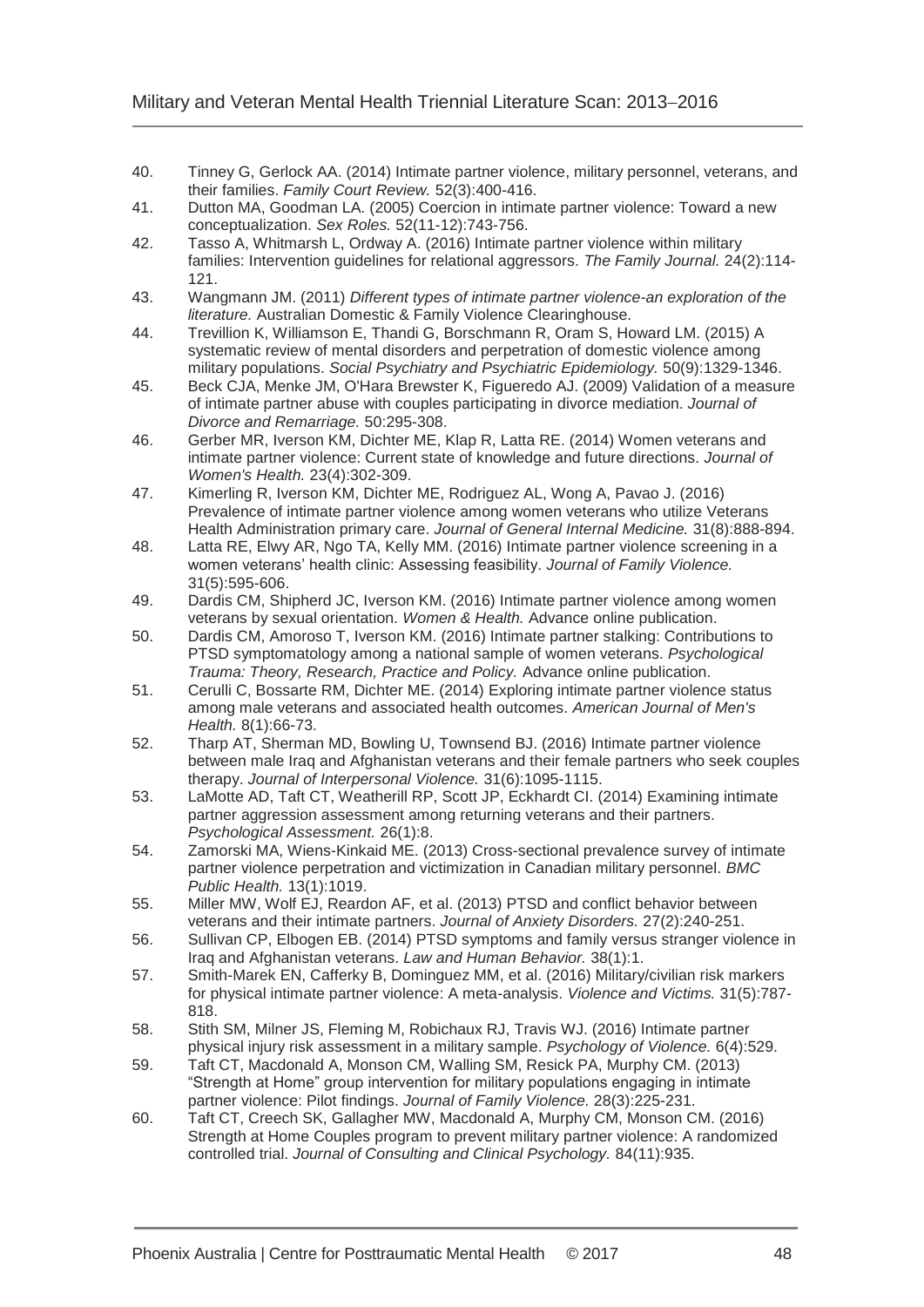- <span id="page-54-0"></span>61. Tharp AT, Sherman M, Holland K, Townsend B, Bowling U. (2016) A qualitative study of male veterans' violence perpetration and treatment preferences. *Military Medicine.*  181(8):735-739.
- <span id="page-54-1"></span>62. Iverson KM, Stirman SW, Street AE, et al. (2016) Female veterans' preferences for counseling related to intimate partner violence: Informing patient-centered interventions. *General Hospital Psychiatry.* 40:33-38.
- <span id="page-54-2"></span>63. Dichter ME, Wagner C, True G. (2016) Women veterans' experiences of intimate partner violence and non-partner sexual assault in the context of military service implications for supporting women's health and well-being. *Journal of Interpersonal Violence.* Advance online publication.
- <span id="page-54-3"></span>64. Department of Human Services. (2012) *Family violence: Risk assessment and risk management framework and practice guides 1-3.* State Government of Victoria.
- <span id="page-54-4"></span>65. Mackay E, Gibson A, Lam H, Beecham D. (2015) *Perpetrator interventions in Australia: Part two - perpetrator pathways and mapping.* NSW: ANROWS: Australia's National Research Organisation for Women's Safety.
- <span id="page-54-5"></span>66. Goodman J, Schlossberg NK, Anderson ML. (2006) *Counseling adults in transition: Linking practice with theory.* 3rd ed. New York: Springer Publishing Company.
- <span id="page-54-6"></span>67. Sipos ML, Foran HM, Wood MD, et al. (2014) Assessment of an alternative postdeployment reintegration strategy with soldiers returning from Iraq. *Psychological Services.* 11:185-191.
- <span id="page-54-7"></span>68. Cooper L, Caddick N, Godier L, Cooper A, Fossey M. (2016) Transition from the military into civilian life: An exploration of cultural competence. *Armed Forces & Society.* Advance online publication.
- <span id="page-54-8"></span>69. Tshube T, Feltz DL. (2015) The relationship between dual-career and post-sport career transition among elite athletes in South Africa, Botswana, Namibia and Zimbabwe. *Psychology of Sport and Exercise.* 21:109-114.
- <span id="page-54-9"></span>70. Bracken-Scally M, McGilloway S, Mitchell JT. (2016) Retirement policies and support for emergency service personnel: The transition to retirement. *Canadian Journal on Aging.*  35:161-174.
- <span id="page-54-10"></span>71. Elnitsky CA, Blevins CL, Fisher MP, Magruder K. (2017) Military service member and veteran reintegration: A critical review and adapted ecological model. *American Journal of Orthopsychiatry.* 87:114-128.
- <span id="page-54-11"></span>72. Gil-Rivas V, Kilmer RP, Larson JC, Armstrong LM. (2017) Facilitating successful reintegration: Attending to the needs of military families. *American Journal of Orthopsychiatry.* 87:176-184.
- <span id="page-54-12"></span>73. Sayer NA, Frazier P, Orazem RJ, et al. (2011) Military to Civilian Questionnaire: A measure of postdeployment community reintegration difficulty among veterans using Department of Veterans Affairs medical care. *Journal of Traumatic Stress.* 24:615-762.
- <span id="page-54-13"></span>74. Sayer NA, Noorbaloochi S, Frazier PA, et al. (2015) Randomized controlled trial of online expressive writing to address readjustment difficulties among US Afghanistan and Iraq war veterans. *Journal of Traumatic Stress.* 28:381-390.
- <span id="page-54-14"></span>75. Bergman BP, Burdett HJ, Greenberg N. (2014) Service life and beyond - Institution or culture? *The RUSI Journal.* 159:60-68.
- <span id="page-54-15"></span>76. Scherrer JF, Widner G, Shroff M, et al. (2014) Assessment of a post-deployment Yellow Ribbon Reintegration Program for National Guard members and supporters. *Military Medicine.* 179:1391-1397.
- <span id="page-54-16"></span>77. Maharajan K, Krishnaveni R. (2016) Managing the migration from military to civil society: Motivation model for socioeconomic needs in resettlement of veterans in India. *Armed Forces & Society.* 42:605-625.
- <span id="page-54-17"></span>78. Knobloch LK, McAninch KG, Abendschein B, Ebata AT, McGlaughlin PC. (2016) Relational turbulence among military couples after reunion following deployment. *Personal Relationships.* 23:742-758.
- <span id="page-54-18"></span>79. Knobloch LK, Knobloch-Fedders LM, Yorgason JB, Ebata AT, McGlaughlin PC. (2017) Military children's difficulty with reintegration after deployment: A relational turbulence model perspective. *Journal of Family Psychology.* Advance online publication.
- <span id="page-54-19"></span>80. Knobloch LK, Theiss JA. (2017) Topic avoidance about deployment upon reunion: Applying the relational turbulence model. *Military Behavioral Health.* 5:117-128.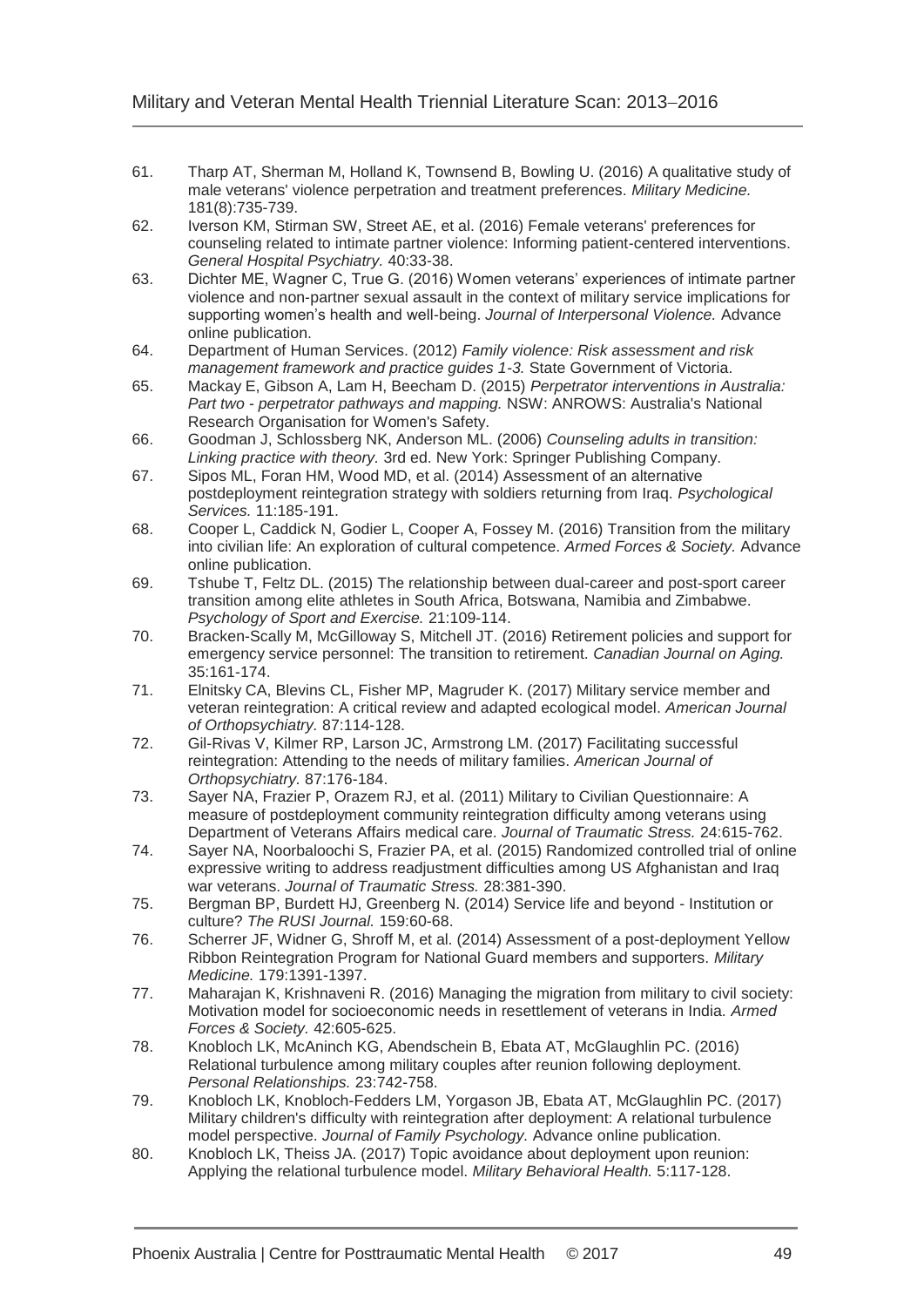- <span id="page-55-0"></span>81. Gewirtz AH, DeGarmo DS, Zamir O. (2017) Testing a military family stress model. *Family Process.*Advance online publication.
- <span id="page-55-1"></span>82. DeVoe ER, Paris R, Emmert-Aronson B, Ross A, Acker M. (2016) A randomized clinical trial of a postdeployment parenting intervention for service members and their families with very young children. *Psychological Trauma: Theory, Research, Practice, and Policy.*  Advance online publication.
- <span id="page-55-2"></span>83. Taylor J, Ogilvie BC. (1994) A conceptual model of adaptation to retirement among athletes. *Journal of Applied Sport Psychology.* 6:1-20.
- <span id="page-55-3"></span>84. Park S, Lavallee D, Tod D. (2013) Athletes' career transition out of sport: A systematic review. *International Review of Sport and Exercise Psychology.* 6:22-53.
- <span id="page-55-4"></span>85. Knights S, Sherry E, Ruddock-Hudson M. (2016) Investigating elite end-of-athletic career transition: A systematic review. *Journal of Applied Sport Psychology.* 28:291-308.
- <span id="page-55-5"></span>86. Dimoula F, Torregrosa M, Psychountaki M, Gonzalez Fernandez MD. (2013) Retiring from elite sports in Greece and Spain. *Spanish Journal of Psychology.* 16(e38):1-11.
- <span id="page-55-6"></span>87. Bracken-Scally M, McGilloway S, Gallagher S, Mitchell JT. (2014) Life after the emergency services: An exploratory study of well being and quality of life in emergency service retirees. *International Journal of Emergency Mental Health and Human Resilience.* 16:44-51.
- <span id="page-55-7"></span>88. Hser Y-I, Evans E, Grella C, Ling W, Anglin D. (2015) Long-term course of opioid addiction. *Harvard Review of Psychiatry.* 23(2):76-89.
- <span id="page-55-17"></span>89. Carroll JF, Hall CE, Kearse R, Mooney M, Potestivo J, Forman N. (2016) Meeting the treatment needs of veterans with substance use disorders. *Alcoholism Treatment Quarterly.* 34(3):354-364.
- <span id="page-55-14"></span>90. Teesson M, Marel C, Darke S, et al. (2015) Long-term mortality, remission, criminality and psychiatric comorbidity of heroin dependence: 11‐year findings from the Australian Treatment Outcome Study. *Addiction.* 110(6):986-993.
- <span id="page-55-12"></span>91. Trim RS, Schuckit MA, Smith TL. (2013) Predictors of initial and sustained remission from alcohol use disorders: Findings from the 30‐year follow‐up of the San Diego prospective study. *Alcoholism: Clinical and Experimental Research.* 37(8):1424-1431.
- <span id="page-55-9"></span>92. Volkow ND, Koob GF, McLellan AT. (2016) Neurobiologic advances from the brain disease model of addiction. *New England Journal of Medicine.* 374(4):363-371.
- <span id="page-55-8"></span>93. Brecht M-L, Herbeck D. (2014) Time to relapse following treatment for methamphetamine use: A long-term perspective on patterns and predictors. *Drug and Alcohol Dependence.*  139:18-25.
- <span id="page-55-10"></span>94. Aklin WM, Wong CJ, Hampton J, et al. (2014) A therapeutic workplace for the long-term treatment of drug addiction and unemployment: Eight-year outcomes of a social business intervention. *Journal of Substance Abuse Treatment.* 47(5):329-338.
- <span id="page-55-11"></span>95. Fleury MJ, Djouini A, Huynh C, et al. (2016) Remission from substance use disorders: A systematic review and meta-analysis. *Drug Alcohol Depend.* 168:293-306.
- <span id="page-55-13"></span>96. Bravo F, Gual A, Lligoña A, Colom J. (2013) Gender differences in the long-term outcome of alcohol dependence treatments: An analysis of twenty‐year prospective follow up. *Drug and Alcohol Review.* 32(4):381-388.
- <span id="page-55-15"></span>97. McCabe SE, Cranford JA, Boyd CJ. (2016) Stressful events and other predictors of remission from drug dependence in the United States: Longitudinal results from a national survey. *J Subst Abuse Treat.* 71:41-47.
- <span id="page-55-16"></span>98. McKay JR. (2016) Making the hard work of recovery more attractive for those with substance use disorders. *Addiction.* 17(10):13502.
- <span id="page-55-18"></span>99. Laudet A, Timko C, Hill T. (2014) Comparing life experiences in active addiction and recovery between veterans and non-veterans: A national study. *Journal of Addictive Diseases.* 33(2):148-162.
- <span id="page-55-19"></span>100. Brorson HH, Arnevik EA, Rand-Hendriksen K, Duckert F. (2013) Drop-out from addiction treatment: A systematic review of risk factors. *Clinical Psychology Review.* 33(8):1010- 1024.
- <span id="page-55-20"></span>101. Pagano ME, White WL, Kelly JF, Stout RL, Tonigan JS. (2013) The 10-year course of Alcoholics Anonymous participation and long-term outcomes: a follow-up study of outpatient subjects in Project MATCH. *Substance Abuse.* 34(1):51-59.